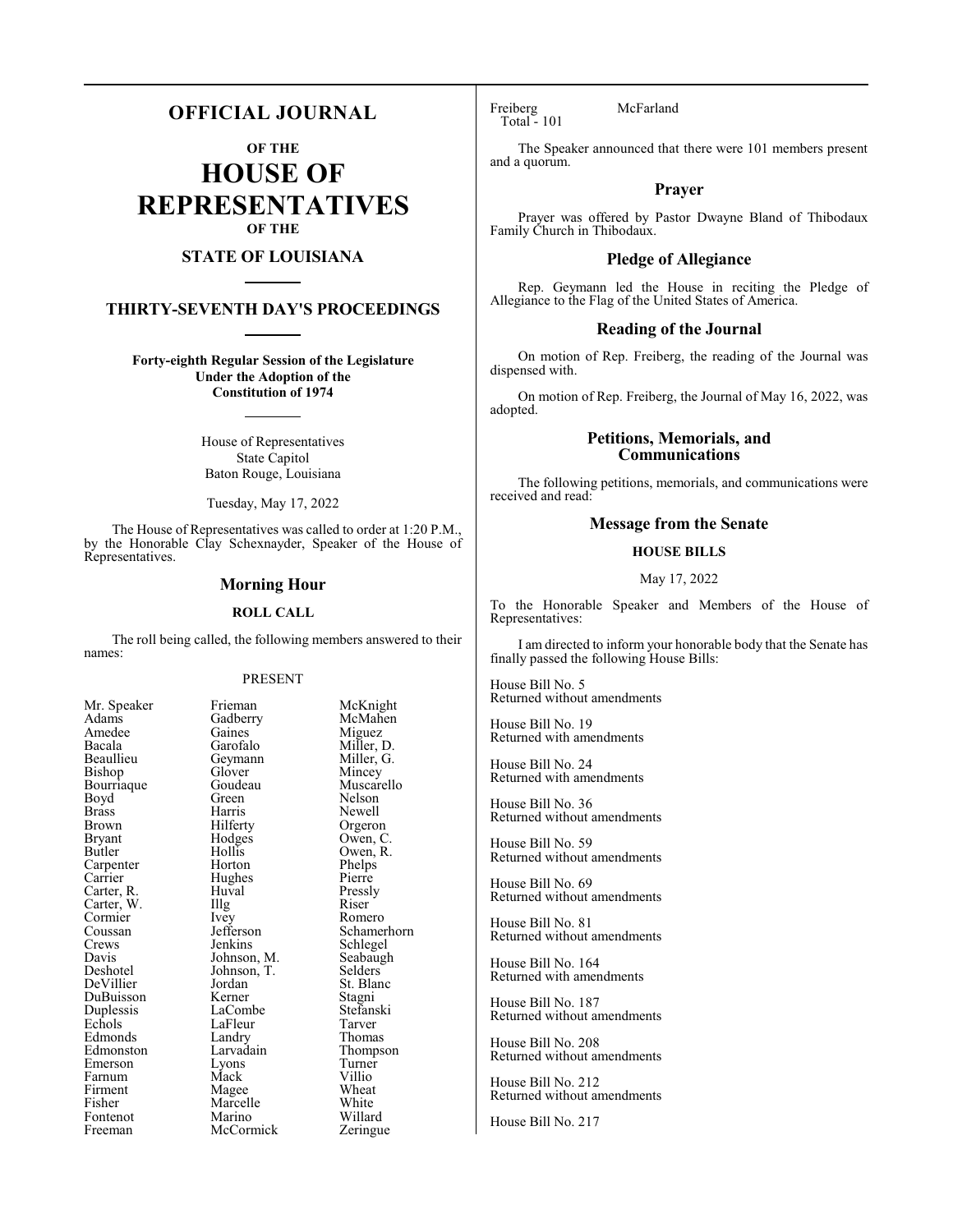# Page 2 HOUSE

37th Day's Proceedings - May 17, 2022

| $\sigma$ / in Day's 1 foccedings - 1914y 17, 2022                                                             |                                             |                                                                                                                                                                                                                                                                                                                        |  |
|---------------------------------------------------------------------------------------------------------------|---------------------------------------------|------------------------------------------------------------------------------------------------------------------------------------------------------------------------------------------------------------------------------------------------------------------------------------------------------------------------|--|
| Returned without amendments                                                                                   |                                             | on First Reading                                                                                                                                                                                                                                                                                                       |  |
| House Bill No. 236<br>Returned without amendments                                                             |                                             | The following Senate Bills and Joint Resolutions on first reading<br>were taken up, read, and placed upon the calendar for their second<br>reading:                                                                                                                                                                    |  |
| House Bill No. 243<br>Returned with amendments                                                                |                                             | <b>SENATE BILL NO. 63-</b>                                                                                                                                                                                                                                                                                             |  |
| House Bill No. 265<br>Returned without amendments                                                             |                                             | BY SENATORS MIZELL, ABRAHAM, BARROW, BERNARD, CARTER, CATHEY, CLOUD, CONNICK, CORTEZ, FESI, FOIL, HARRIS, HENRY, HENRY, HENRY, HENRY, HENRY, HENRY, HENRY, HENRY, HENRY, HENRY, HENRY, MELLGAN, FRED MILLS, ROBERT, MILLS, MOR                                                                                         |  |
| House Bill No. 267<br>Returned with amendments                                                                |                                             | SMITH, WARD AND WHITE AND REPRESENTATIVES FREIBERG, MOORE AND SCHLEGEL<br>AN ACT                                                                                                                                                                                                                                       |  |
| House Bill No. 283<br>Returned without amendments                                                             |                                             | To amend and reenact Children's Code Art. $610(A)(1)$ and to enact<br>Children's Code Art. $610(E)(4)$ and R.S. $46:51(16)$ , relative to<br>mandatory reporting of child abuse; to provide for reporting of                                                                                                           |  |
| House Bill No. 310<br>Returned without amendments                                                             |                                             | child sex trafficking; to provide for the duties of the department<br>including the provision of care coordination and advocacy<br>services; to provide for an effective date; and to provide for<br>related matters.                                                                                                  |  |
| House Bill No. 318<br>Returned without amendments                                                             |                                             | Read by title.                                                                                                                                                                                                                                                                                                         |  |
| House Bill No. 327<br>Returned without amendments                                                             |                                             | Lies over under the rules.                                                                                                                                                                                                                                                                                             |  |
| House Bill No. 443<br>Returned with amendments                                                                |                                             | <b>SENATE BILL NO. 218-</b><br>BY SENATOR JACKSON<br>AN ACT                                                                                                                                                                                                                                                            |  |
| House Bill No. 446<br>Returned without amendments<br>House Bill No. 501<br>Returned without amendments        |                                             | To amend and reenact R.S. $15:148(B)(12)$ through (15) and R.S. 44:4.1(B)(8) and to enact R.S. $15:148(B)(16)$ and $148.1$ , relative<br>to raw data collected by the Louisiana Public Defender Board;<br>to provide for rulemaking; to provide for a public records<br>exception; and to provide for related matters. |  |
|                                                                                                               |                                             |                                                                                                                                                                                                                                                                                                                        |  |
| House Bill No. 549<br>Returned with amendments                                                                |                                             | <b>SENATE BILL NO. 234-</b><br>BY SENATOR JACKSON                                                                                                                                                                                                                                                                      |  |
| House Bill No. 753<br>Returned without amendments                                                             |                                             | A JOINT RESOLUTION<br>Proposing to amend Article V, Section 19 of the Constitution of Louisiana, relative to special juvenile proceedings; to provide<br>relative to offenses committed by juveniles; to allow adult                                                                                                   |  |
| House Bill No. 973<br>Returned without amendments                                                             |                                             | prosecution and enhanced penalties for certain offenses; and to<br>specify an election for submission of the proposition to electors<br>and provide a ballot proposition.                                                                                                                                              |  |
|                                                                                                               | Respectfully submitted,                     | Read by title.                                                                                                                                                                                                                                                                                                         |  |
|                                                                                                               | YOLANDA J. DIXON<br>Secretary of the Senate | Lies over under the rules.                                                                                                                                                                                                                                                                                             |  |
| <b>Message from the Senate</b>                                                                                |                                             | <b>SENATE BILL NO. 358-</b><br>BY SENATOR JACKSON                                                                                                                                                                                                                                                                      |  |
| <b>SENATE BILLS</b>                                                                                           |                                             | AN ACT<br>To amend and reenact the introductory paragraph of R.S.<br>$17:416(A)(1)(b)(ii)$ ,<br>416(A)(1)(c)(ii)(dd), (2)(a), the                                                                                                                                                                                      |  |
| May 17, 2022                                                                                                  |                                             | introductory paragraph of $416(A)(4)$ , $416(A)(4)(b)$ and (c),<br>416.13, 416.20(A), and 3996(B)(32) and to enact R.S.                                                                                                                                                                                                |  |
| To the Honorable Speaker and Members of the House of<br>Representatives:                                      |                                             | 17:416.14, relative to bullying; to renumber and reorganize<br>present law relative to bullying; to require all elementary and<br>secondary schools to institute a program to prohibit and prevent<br>bullying; to provide for fines for failure to act; and to provide<br>for related matters.                        |  |
| I am directed to inform your honorable body that the Senate has<br>finally passed the following Senate Bills: |                                             |                                                                                                                                                                                                                                                                                                                        |  |
| Senate Bill Nos. 63, 218, 234, 358, 467, 475 and 483                                                          |                                             | Read by title.                                                                                                                                                                                                                                                                                                         |  |
|                                                                                                               | Respectfully submitted,                     | Lies over under the rules.                                                                                                                                                                                                                                                                                             |  |
|                                                                                                               |                                             |                                                                                                                                                                                                                                                                                                                        |  |

YOLANDA J. DIXON Secretary of the Senate

## **Senate Bills and Joint Resolutions**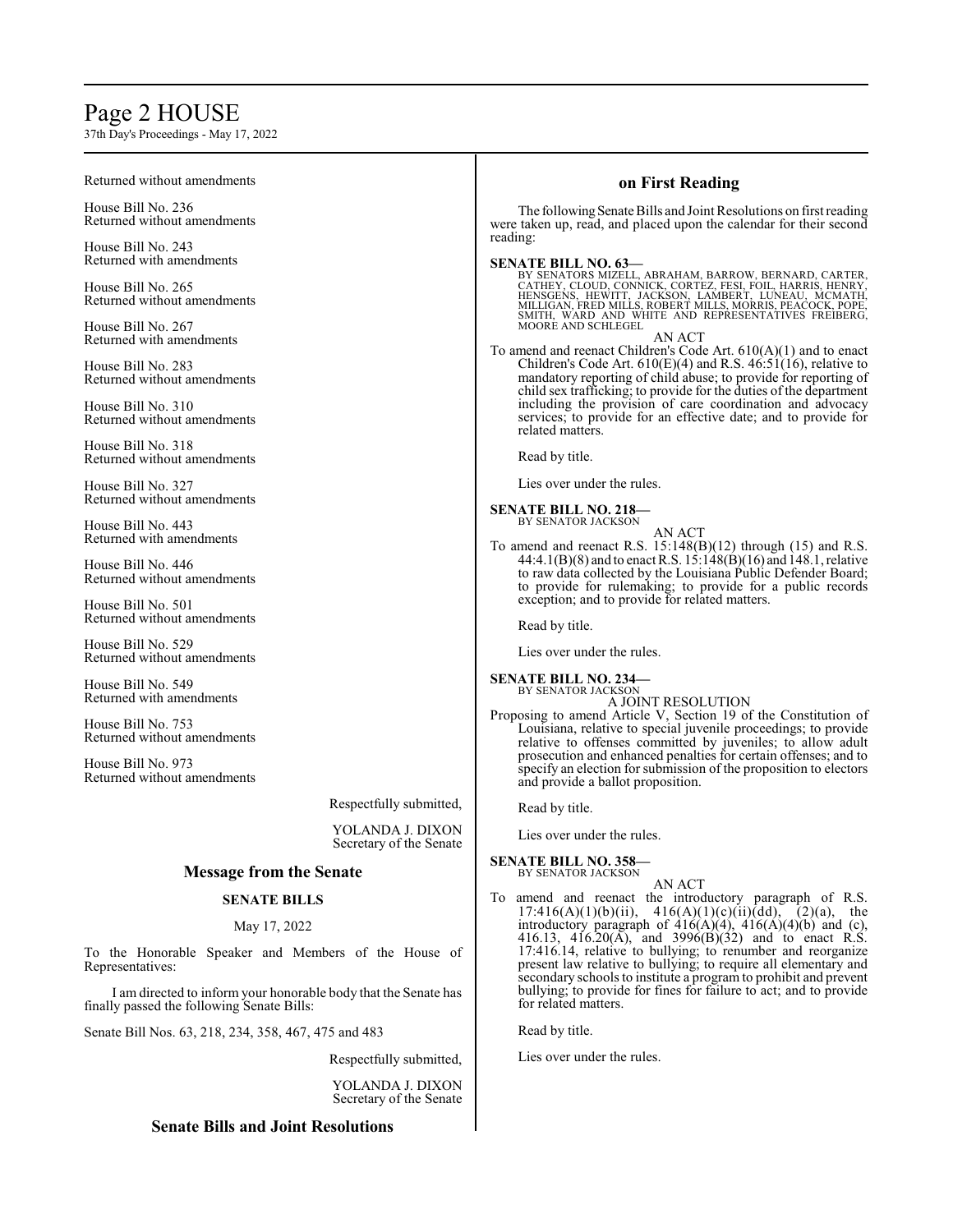#### **SENATE BILL NO. 467—** BY SENATOR CARTER

AN ACT

To amend and reenact R.S. 48:1671 and to enact Chapter 34-A of Title 48 of the Louisiana Revised Statutes of 1950, to be comprised of R.S. 48:2165, relative to passenger rail service; to direct the Department of Transportation and Development to initiate the necessary engineering, financial and other studies to begin passenger rail service between Baton Rouge and New Orleans; to pursue the federal funds provided for in the Infrastructure Investment and Jobs Act of 2021; and to provide for related matters.

Read by title.

Lies over under the rules.

#### **SENATE BILL NO. 475—** BY SENATOR BARROW

AN ACT

To enact R.S. 33:9038.74, relative to cooperative and economic development in East Baton Rouge Parish; to create the Baker Main Street Economic Development District as a special taxing and tax increment financing district in East Baton Rouge Parish; to provide for the boundaries of the district; to provide for the governance of the district; to provide for the authority, powers, duties, and functions of the governing body; to provide for the levy and collection of taxes within the district; to authorize the district to issue and sell bonds; to authorize the district to engage in tax increment financing; to provide for an effective date; and to provide for related matters.

Read by title.

Lies over under the rules.

### **SENATE BILL NO. 483—** BY SENATOR CATHEY

AN ACT

To enact Chapter 1-E of Title 37 of the Louisiana Revised Statutes of 1950, to be comprised of R.S. 37:51 through 59, relative to occupational licenses; to provide for licensure; to provide for certain criteria; to provide for an appeals process; to provide for a rulemaking process; to provide for exceptions; to provide for definitions; and to provide for related matters.

Read by title.

Lies over under the rules.

## **Suspension of the Rules**

On motion of Rep. Mincey, the rules were suspended in order to take up and consider Introduction of Resolutions, House and House Concurrent at this time.

## **Introduction of Resolutions, House and House Concurrent**

The following members introduced the following entitled House and House Concurrent Resolutions, which were read the first time by their titles and placed upon the calendar for their second reading:

## **HOUSE RESOLUTION NO. 149—**

BY REPRESENTATIVE MINCEY A RESOLUTION

To urge and request the Amite River Basin Commission to study, in consultation with the Coastal Protection and Restoration Authority, tidal surge flood protection and erosion on Lake Maurepas' Livingston Parish shoreline, dredging of the Amite River, and dredging of the Amite River confluence area at Lake Maurepas and to assess the cumulative effect of levees, pumps,

and other flood protection measures in surrounding parishes on Livingston Parish.

Read by title.

Lies over under the rules.

## **House and House Concurrent Resolutions Lying Over**

The following House and House Concurrent Resolutions lying over were taken up and acted upon as follows:

## **HOUSE RESOLUTION NO. 137—**

BY REPRESENTATIVE JORDAN

A RESOLUTION

To urge and request the state and statewide retirement systems of Louisiana to invest with companies and work with minority fund managers that practice diversity, equity, and inclusion.

Read by title.

Under the rules, the above resolution was referred to the Committee on Retirement.

## **HOUSE RESOLUTION NO. 138—** BY REPRESENTATIVE LANDRY

A RESOLUTION

To urge and request that the chairman of the House Committee on the Administration of Criminal Justice form a subcommittee to receive testimony from certain parties with relevant expertise for the purpose of studying the current status of Louisiana laws that have a potential impact of criminally or civilly penalizing individuals who miscarry, experience a stillbirth, seek an abortion, or attempt to self-manage an abortion.

Read by title.

Under the rules, the above resolution was referred to the Committee on Administration of Criminal Justice.

**HOUSE RESOLUTION NO. 140—** BY REPRESENTATIVES MINCEY AND DEVILLIER A RESOLUTION

To urge and request the state Department of Education to review public school instructional requirements established by state law and to submit a written report of findings to the House of Representatives of the Legislature of Louisiana not later than January 20, 2023.

Read by title.

Under the rules, the above resolution was referred to the Committee on Education.

#### **HOUSE RESOLUTION NO. 145—** BY REPRESENTATIVE HARRIS

A RESOLUTION

To urge and request the state Department of Education to study transparency in education with respect to parental access to instructional materials and submit a written report of findings and conclusions, including any recommendations for related legislation, to the House Committee on Education and the Senate Committee on Education not later than sixty days prior to the beginning of the 2023 Regular Session of the Legislature.

Read by title.

Under the rules, the above resolution was referred to the Committee on Education.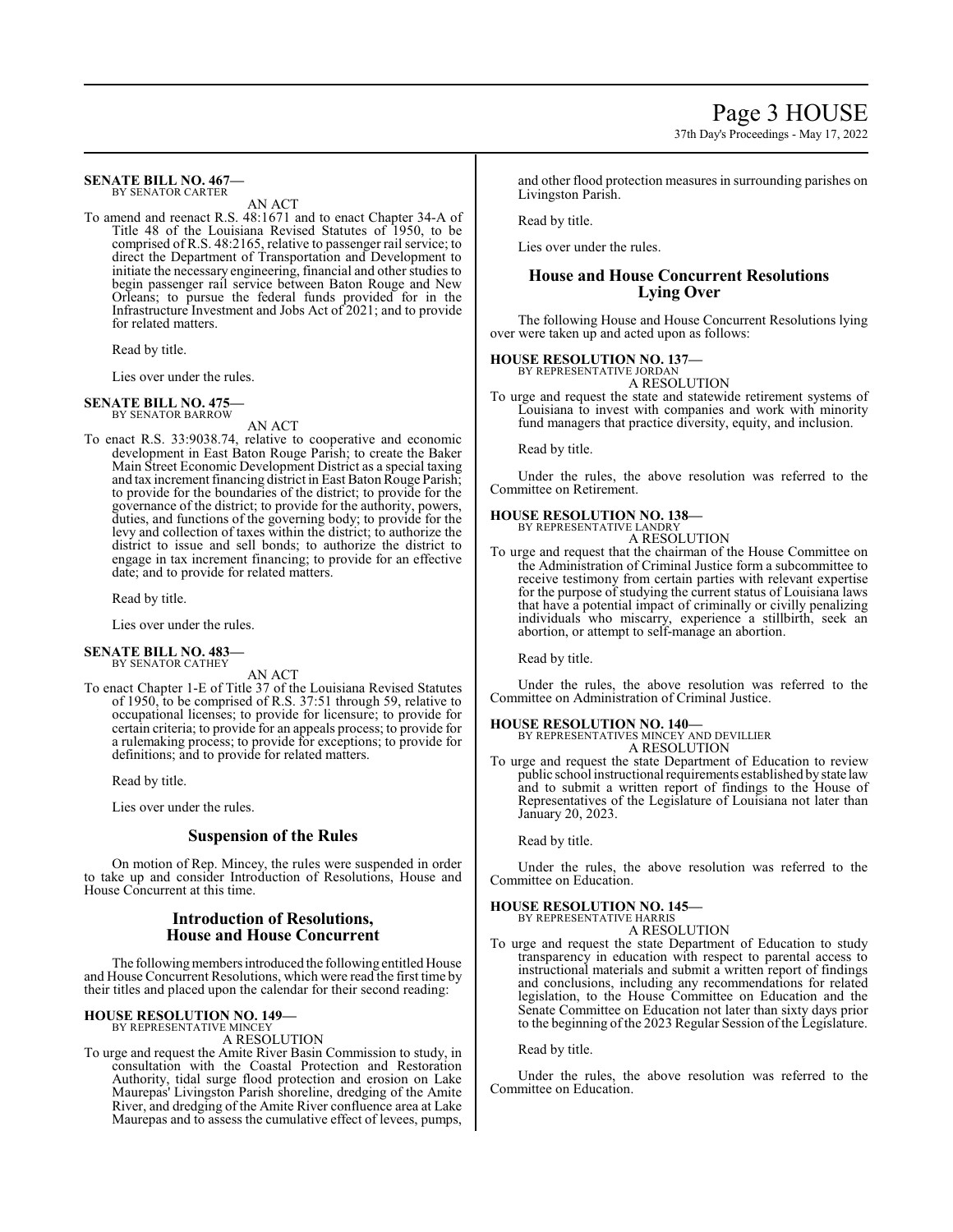# Page 4 HOUSE

37th Day's Proceedings - May 17, 2022

### **HOUSE RESOLUTION NO. 146—** BY REPRESENTATIVE ROBBY CARTER

A RESOLUTION

To urge and request the state Department of Education and the Department ofTransportation and Development to jointly study the feasibility and effectiveness of installing seat belts on school buses and to report their findings to the House Committee on Education not later than February 1, 2023.

Read by title.

Under the rules, the above resolution was referred to the Committee on Education.

# **HOUSE CONCURRENT RESOLUTION NO. 115—** BY REPRESENTATIVE SCHEXNAYDER

A CONCURRENT RESOLUTION

To memorialize the United States Congress to support the partnership between nonprofit organizations and the federal government.

Read by title.

Under the rules, the above resolution was referred to the Committee on Commerce.

## **Acting Speaker Harris in the Chair**

## **Motion**

On motion of Rep. Bacala, the Committee on Judiciary was discharged from further consideration of House Concurrent Resolution No. 101.

On motion of Rep. Bacala, the resolution was ordered passed to its third reading.

## **Senate Concurrent Resolutions Lying Over**

The following Senate Concurrent Resolutions lying over were taken up and acted upon as follows:

# **SENATE CONCURRENT RESOLUTION NO. 51—** BY SENATOR PEACOCK

A CONCURRENT RESOLUTION

To commend Joan W. Burmaster on her retirement from forty-five years of service in healthcare and law.

Read by title.

On motion of Rep. Pressly, and under a suspension of the rules, the resolution was concurred in.

## **Senate Bills and Joint Resolutions on Second Reading to be Referred**

The following Senate Bills and Joint Resolutions on second reading to be referred were taken up, read, and referred to committees, as follows:

## **SENATE BILL NO. 124—** BY SENATOR ABRAHAM

AN ACT

To amend and reenact R.S. 17:221(E), relative to school attendance; to provide relative to reporting and recording attendance of certain students by the Louisiana Department of Education; and to provide for related matters.

Read by title.

Under the rules, the above bill was referred to the Committee on Education.

#### **SENATE BILL NO. 186—** BY SENATOR HENRY

AN ACT To amend and reenact R.S. 22:1703, the introductory paragraph of  $1704(A)$ ,  $(A)(11)$ , and the introductory paragraph of  $(E)$  and (E)(5), relative to public adjuster fees; to provide for certain fees; to provide for limitations on contracts or agreements between public adjusters and insureds; to provide terms and conditions; and to provide for related matters.

Read by title.

Under the rules, the above bill was referred to the Committee on Insurance.

**SENATE BILL NO. 212—** BY SENATORS STINE, FESI AND SMITH AN ACT

To enact Chapter 22 of Title 22 of the Louisiana Revised Statutes of 1950, to be comprised ofR.S. 22:2651 through 2657, relative to establishing a mediation program for a catastrophic event; to provide insureds an alternative way to settle residential property insurance claims; to provide terms and conditions; and to provide for related matters.

Read by title.

Under the rules, the above bill was referred to the Committee on Insurance.

## **SENATE BILL NO. 348—**

BY SENATOR CLOUD

AN ACT To enact R.S. 42:812, relative to the Office of Group Benefits; to provide for requirements for health plans; to provide for information on denied prior authorizations be transmitted to healthcare providers; to provide for an effective date; and to provide for related matters.

Read by title.

Under the rules, the above bill was referred to the Committee on Appropriations.

# **SENATE BILL NO. 428—** BY SENATOR ROBERT MILLS

AN ACT

To amend and reenact R.S. 22:1272, relative to liability limits; to prohibit the reduction of policy limits based on expenses of defense; to provide for waivers; to provide for which expenses qualify as expenses of defense; and to provide for related matters.

Read by title.

Under the rules, the above bill was referred to the Committee on Insurance.

#### **SENATE BILL NO. 458—** BY SENATOR HARRIS

AN ACT

To amend and reenact the introductory paragraph of R.S. 38:330.1(C)(1)(a) and to repeal R.S. 38:291( $\bar{W}$ )(2) and R.S. 38:330.1( $\overline{B}$ )(1)( $\overline{a}$ )(v), relative to flood protection authorities; to provide relative to the board of commissioners of the Southeast Louisiana Flood Protection Authority-East; to provide for an effective date; and to provide for related matters.

Read by title.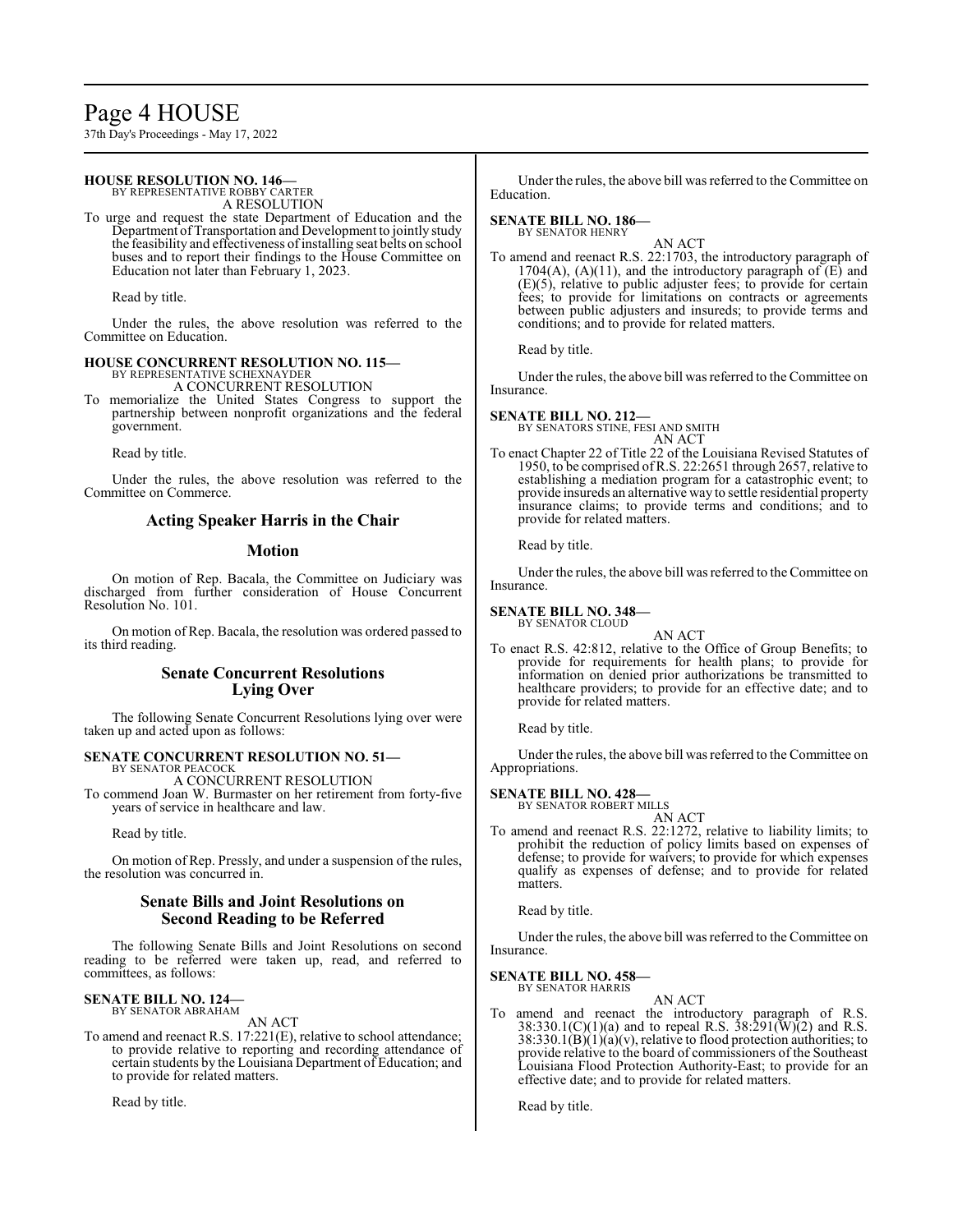37th Day's Proceedings - May 17, 2022

Under the rules, the above bill was referred to the Committee on Transportation, Highways and Public Works.

#### **SENATE BILL NO. 460—** BY SENATOR WARD

AN ACT

To enact Chapter 15 of the Title 45 of the Louisiana Revised Statues of 1950, to be comprised ofR.S. 45:1621 through 1623, relative to electric vehicle charging equipment networks; to provide for legislative intent; to provide terms; to provide for an effective date; and to provide for related matters.

Read by title.

Under the rules, the above bill was referred to the Committee on Commerce.

## **SENATE BILL NO. 466—**

BY SENATOR SMITH

AN ACT

To amend and reenact R.S. 47:1907(K), relative to assessors; to authorize assessors to increase their compensation up to five percent for four calendar years; to provide for an effective date; and to provide for related matters.

Read by title.

Under the rules, the above bill was referred to the Committee on Ways and Means.

### **SENATE BILL NO. 472—**

BY SENATOR MILLIGAN AND REPRESENTATIVE MIKE JOHNSON AN ACT

To enact Chapter 49 of Title 51 of the Louisiana Revised Statutes of 1950, to be comprised ofR.S. 51:3051 through 3054, relative to homeland security; to provide relative to prohibited contracts; to provide for designation of a country as a threat to critical infrastructure; and to provide for related matters.

Read by title.

Under the rules, the above bill was referred to the Committee on Appropriations.

**SENATE BILL NO. 497** (Substitute of Senate Bill No. 316 by Senator Cloud)**—** BY SENATOR CLOUD

AN ACT

To enact R.S. 32:381.1, relative to motor vehicles; to provide for prohibited alterations; and to provide for related matters.

Read by title.

Under the rules, the above bill was referred to the Committee on Transportation, Highways and Public Works.

## **House and House Concurrent Resolutions Reported by Committee**

The following House and House Concurrent Resolutions reported by committee were taken up and acted upon as follows:

#### **HOUSE CONCURRENT RESOLUTION NO. 72—** BY REPRESENTATIVE ROMERO

A CONCURRENT RESOLUTION

To urge and request the chairman of the House Committee on Ways and Means and the chairman of the Senate Committee on Revenue and Fiscal Affairs to establish a joint subcommittee composed of three members of each respective committee to reviewlaws with respect to Louisiana's exemptions, deductions, exclusions, credits, rebates, and other tax preference expenditures, identify the low-performing or antiquated tax preference expenditures, and make recommendations for the temporary or permanent reduction or elimination of such lowperforming or antiquated tax preference expenditures and to report its findings and recommendations prior to the Regular Session commencing in 2023.

Read by title.

Reported favorably by the Committee on Ways and Means.

Onmotion ofRep. Bishop, the resolution was ordered engrossed and passed to its third reading.

### **HOUSE CONCURRENT RESOLUTION NO. 103—** BY REPRESENTATIVE WRIGHT

A CONCURRENT RESOLUTION

To authorize and direct the Cash Management Review Board to meet, establish, and function as the Louisiana Digital Assets Working Group to research, report, and make recommendations relative to the use of digital assets in this state and submit the findings to the state treasurer on or before February 1, 2023.

Read by title.

Reported favorably by the Committee on Appropriations.

On motion of Rep. Zeringue, the resolution was ordered engrossed and passed to its third reading.

## **HOUSE CONCURRENT RESOLUTION NO. 107—**

BY REPRESENTATIVE WRIGHT A CONCURRENT RESOLUTION

To create and provide for a joint subcommittee to be comprised of members from the House Committee on Transportation, Highways and Public Works, the House Committee on Commerce, the Senate Committee on Transportation, Highways, and Public Works, and the Senate Committee on Commerce, Consumer Protection, and International Affairs to examine and study port infrastructure strategies.

Read by title.

Reported favorably by the Committee on Transportation, Highways and Public Works.

Onmotion ofRep. Wright, the resolution was ordered engrossed and passed to its third reading.

## **House Bills and Joint Resolutions on Second Reading Reported by Committee**

The following House Bills and Joint Resolutions on second reading reported by committee were taken up and acted upon as follows:

**HOUSE BILL NO. 394—** BY REPRESENTATIVES STAGNI AND FISHER AN ACT

To amend and reenact R.S. 18:55(A)(2) and (4)(a) and 59(B)(2) and  $(4)(a)$  and  $(C)(2)$  and  $(4)(a)$ , relative to the offices of parish registrars of voters; to provide relative to compensation of registrars and their chief deputies and confidential assistants; to provide for an effective date; and to provide for related matters.

Read by title.

Reported favorably by the Committee on Appropriations.

On motion of Rep. Zeringue, the bill was ordered passed to its third reading.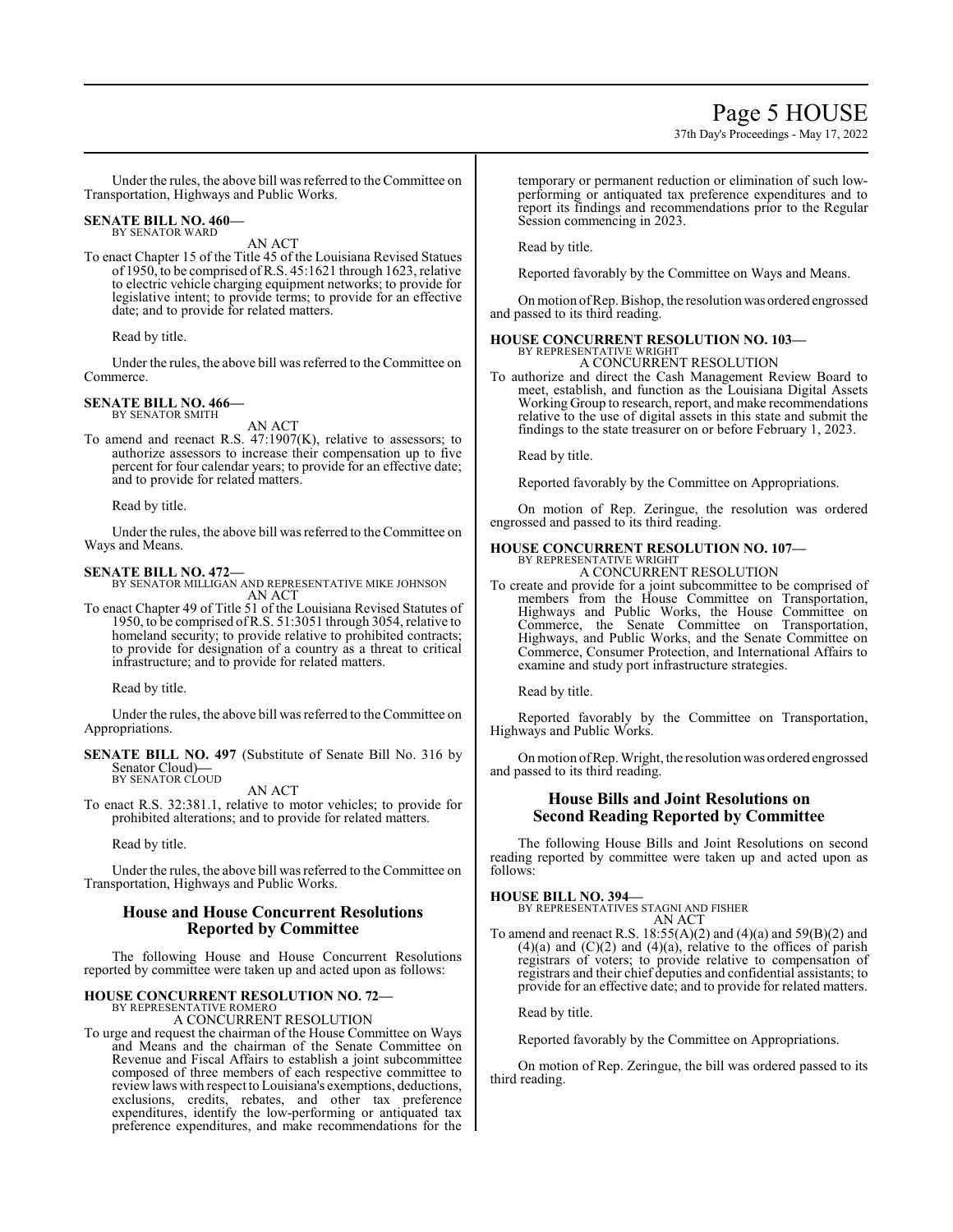# Page 6 HOUSE

37th Day's Proceedings - May 17, 2022

## **HOUSE BILL NO. 412—**

BY REPRESENTATIVE GOUDEAU AND SENATOR STINE AN ACT

To enact R.S. 23:1601.1, relative to unemployment compensation; to provide for benefit eligibility conditions; to provide for verification of attendance at employment interviews; to provide for interview verification forms; to provide for the promulgation of rules; to provide for definitions; and to provide for related matters.

Read by title.

Reported favorably by the Committee on Appropriations.

On motion of Rep. Zeringue, the bill was ordered passed to its third reading.

## **HOUSE BILL NO. 537—**

BY REPRESENTATIVES DAVIS, FREIBERG, AND LANDRY AN ACT

To enact R.S. 22:1036.1, relative to health insurance issuers; to require health coverage plans to cover services and benefits related to intrauterine insemination, in vitro fertilization procedures, and standard fertility preservation services; to require patients to meet certain conditions; to provide for definitions; to provide for exemptions; and to provide for related matters.

Read by title.

Reported favorably by the Committee on Appropriations.

On motion of Rep. Zeringue, the bill was ordered passed to its third reading.

## **HOUSE BILL NO. 591—** BY REPRESENTATIVES WRIGHT AND SCHEXNAYDER AN ACT

To amend and reenact R.S. 32:1254(A), relative to licensing requirements regulated by the Motor Vehicle Commission; to create a Motor Vehicle Commission Subcommittee; and to provide for related matters.

Read by title.

Reported with amendments by the Committee on Transportation, Highways and Public Works.

The committee amendments were read as follows:

## **HOUSE COMMITTEE AMENDMENTS**

Amendments proposed by House Committee on Transportation, Highways and Public Works to Original House Bill No. 591 by Representative Wright

## AMENDMENT NO. 1

On 1, line 2, after "To" and before the comma "," delete "repeal R.S. 32:1254(D)" and insert "amend and reenact R.S. 32:1254(A)"

## AMENDMENT NO. 2

On page 1, line 3, after the semicolon ";" delete the remainder of the line and at the beginning of line 4, delete "manufacturers;" and insert "to create a Motor Vehicle Commission Subcommittee;"

## AMENDMENT NO. 3

On page 1, line 6, after "Section 1." delete the remainder of the line and insert "R.S. 32:1254(A) is hereby amended and reenacted to read as follows:"

## AMENDMENT NO. 4

On page 1, after line 6, insert the following:

"§1254. Application for license; requirements for licensure; contents; licenses; franchise filings; exceptions

A.(1) The following persons shall be licensed by the commission in order to engage in business in the state of Louisiana, regardless of whether or not said person maintains or has a place or places of business in this state, and it is a violation of this Chapter to operate without first obtaining a license:

 $\left(\frac{1}{a}\right)$  Manufacturers.

 $(2)(b)$  Motor vehicle dealers.

 $(3)(c)$  Factory branches.

 $(4)(d)$  Distributors or wholesalers.

 $(5)(e)$  Distributor branches.

 $\left(\frac{6}{1}\right)$  Used motor vehicle facilities operated by new motor vehicles dealers, motor vehicle lessors, specialty vehicles dealers, or recreational products dealers.

 $(7)(g)$  Satellite warranty and repair centers.

 $(8)(h)$  Brokers.

 $(9)(i)$  Motor vehicle lessor franchisors.

 $(10)(i)$  Motor vehicle lessors.

 $(11)(k)$  Motor vehicle lease facilitators.

 $(12)(1)$  Converters or secondary manufacturers.

 $(13)(m)$  Specialty vehicle dealers.

 $(14)(n)$  Factory representatives.

 $(15)(0)$  Distributor representatives.

(16)(p) Motor vehicle salesmen.

 $(17)(q)$  Motor vehicle lessor agents.

 $\frac{(18)(r)}{r}$  Recreational products dealers.

 $(19)(s)$  Auto shows, trade shows, and exhibitions, including promoters.

(2) A Motor Vehicle Commission Subcommittee is hereby established and shall be composed of one representative in each category listed in this Subsection. Members of the subcommittee shall be entitled to be reimbursed for actual expenses for travel consistent with allowances for state classified employees approved by the chairman of the subcommittee, if funding is available. The subcommittee shall meet at regular intervals at the direction of the chairman and it shall be the responsibility of the subcommittee to identify information and give feedback to the legislators regarding<br>licensing requirements and manufacturing regulations. The licensing requirements and manufacturing regulations. subcommittee shall make recommendations to the legislature and submit a report no later than February 1, 2023.

\* \* \*"

On motion of Rep. Wright, the amendments were adopted.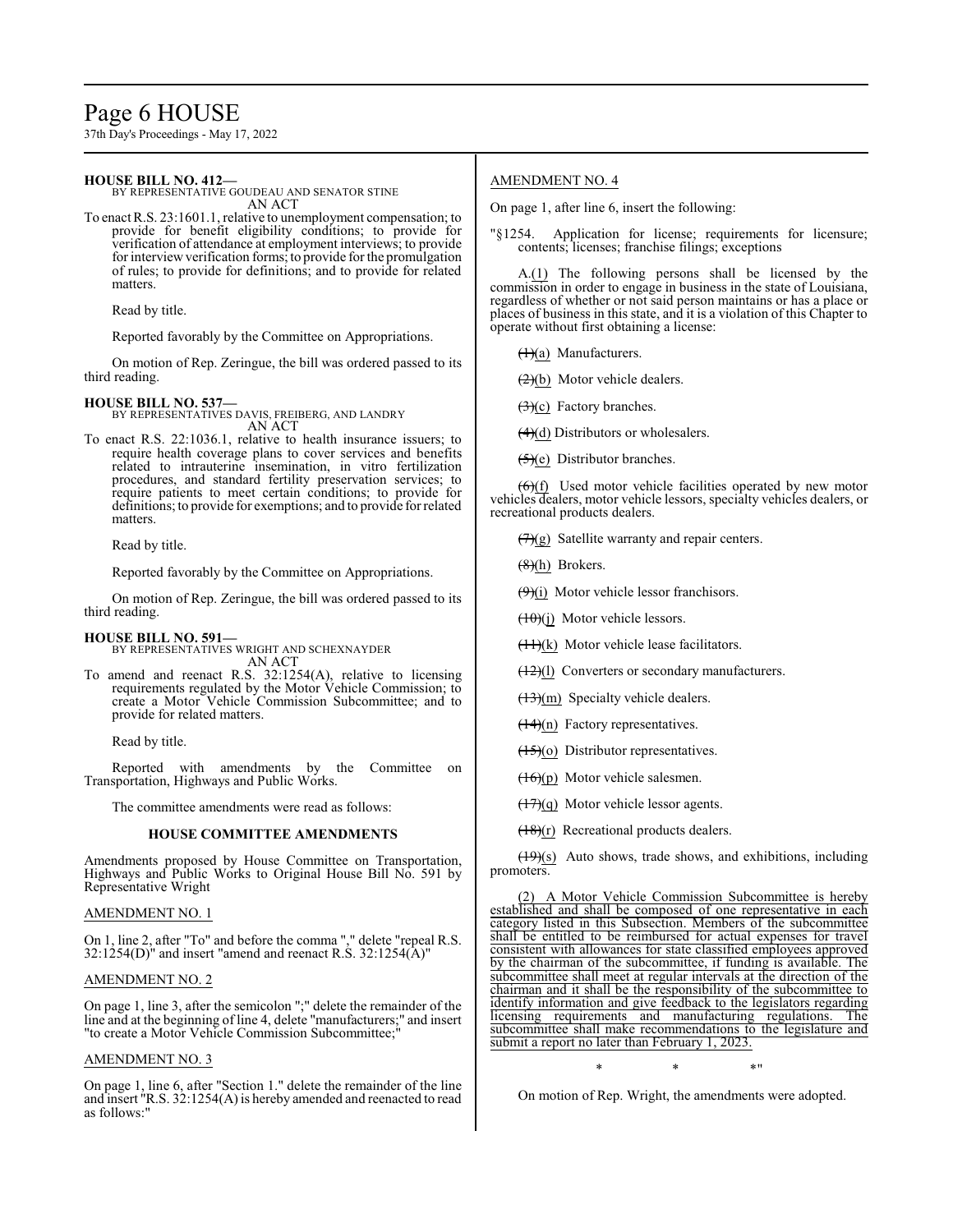## Page 7 HOUSE

37th Day's Proceedings - May 17, 2022

On motion of Rep. Wright, the bill, as amended, was ordered engrossed and passed to its third reading.

**HOUSE BILL NO. 756—** BY REPRESENTATIVE SCHEXNAYDER AN ACT

To enact R.S. 49:150.3, relative to the state capitol complex; to provide for the maintenance and care of certain buildings and grounds within the state capitol complex; to establish a special fund for such purposes; to provide for deposits into and use of monies in the fund; to provide for related contracts and agreements; to provide for an effective date; and to provide for related matters.

Read by title.

Reported with amendments by the Committee on Appropriations.

The committee amendments were read as follows:

## **HOUSE COMMITTEE AMENDMENTS**

Amendments proposed by House Committee on Appropriations to Engrossed House Bill No. 756 by Representative Schexnayder

## AMENDMENT NO. 1

On page 4, line 5, after "president of" and before "Senate" change "this" to "the"

On motion of Rep. Zeringue, the amendments were adopted.

On motion of Rep. Zeringue, the bill, as amended, was ordered reengrossed and passed to its third reading.

### **HOUSE BILL NO. 911—**

BY REPRESENTATIVES HUGHES, AMEDEE, BRASS, DUBUISSON,<br>EDMONDS, FREEMAN, FREIBERG, HILFERTY, JEFFERSON, KERNER,<br>LYONS, CHARLES OWEN, SCHLEGEL, ST. BLANC, AND VILLIO AN ACT

To amend and reenact R.S. 17:24.9(B), (C)(5), and (D), 24.10(A)(2) and (3),  $(B)(1)$ (introductory paragraph), and  $(D)$  through  $(F)$ , and  $24.12(\text{C})$  and (D) and to enact R.S.  $17:24.10(\text{G})$  and 24.12(E), relative to early literacy; to increase the number of administrations of a literacy screener to students in grades kindergarten through three; to provide for reporting the results of the literacy screener; to provide relative to literacy supports and interventions for certain students; to require individual reading plans for certain students; to require literacy coaches for teachers; and to provide for related matters.

Read by title.

Reported with amendments by the Committee on Appropriations.

The committee amendments were read as follows:

### **HOUSE COMMITTEE AMENDMENTS**

Amendments proposed by House Committee on Appropriations to Engrossed House Bill No. 911 by Representative Hughes

### AMENDMENT NO. 1

On page 3, line 17, after "third" and before "and" delete "assessments" and insert "screeners"

### AMENDMENT NO. 2

On page 5, line 3, after "literacy" and before "administered" delete "assessments" and insert "screeners"

On motion of Rep. Zeringue, the amendments were adopted.

On motion of Rep. Zeringue, the bill, as amended, was ordered reengrossed and passed to its third reading.

## **HOUSE BILL NO. 1048—**

BY REPRESENTATIVE MCKNIGHT AN ACT

To amend and reenact R.S. 51:922, relative to economic development; to provide for the Department of Economic Development; to add to the stated purposes of the Department of Economic Development; to require a continuous program designed to attract manufacturers; to provide for incentives; to provide for economic growth; to provide for workforce development; to provide for job creation; to provide for wages; to provide for community investment; to provide for quality of life; to make technical changes; and to provide for related matters.

Read by title.

Reported favorably by the Committee on Commerce.

On motion of Rep. Davis, the bill was ordered engrossed and passed to its third reading.

## **Senate Instruments on Second Reading Returned from the Legislative Bureau**

The following Senate Instruments on second reading, returned from the Legislative Bureau, were taken up and acted upon as follows:

#### **SENATE BILL NO. 46—** BY SENATOR ALLAIN

AN ACT

To amend and reenact R.S. 13:783(F)(7), relative to expenses of the clerks of court; to provide for insurance premium costs for certain retirees; and to provide for related matters.

Read by title.

Reported favorably by the Committee on Judiciary.

Reported without amendments by the Legislative Bureau.

On motion of Rep. Gaines, the bill was ordered passed to its third reading.

**SENATE BILL NO. 51—** BY SENATOR MIZELL

- AN ACT
- To amend and reenact R.S. 13:721 and 722, relative to the Twenty-Second Judicial District Court; to provide for an additional commissioner for the Twenty-Second Judicial District Court; to authorize commissioners to preside over cases involving domestic violence; to authorize commissioners to preside over civil cases; to provide for the residency requirements of the commissioners; to provide for the salary of commissioners; to provide for the duties and powers of the commissioners; to provide for temporary orders and recommendations for final judgments; to provide for procedure and delays to request a hearing before a district court judge to traverse the recommendations of the commissioner; to reaffirm the jurisdiction and authority of the district judges to accept, reject, or modify the findings or recommendations of the commissioners; to provide for appeals; and to provide for related matters.

Read by title.

Reported favorably by the Committee on Judiciary.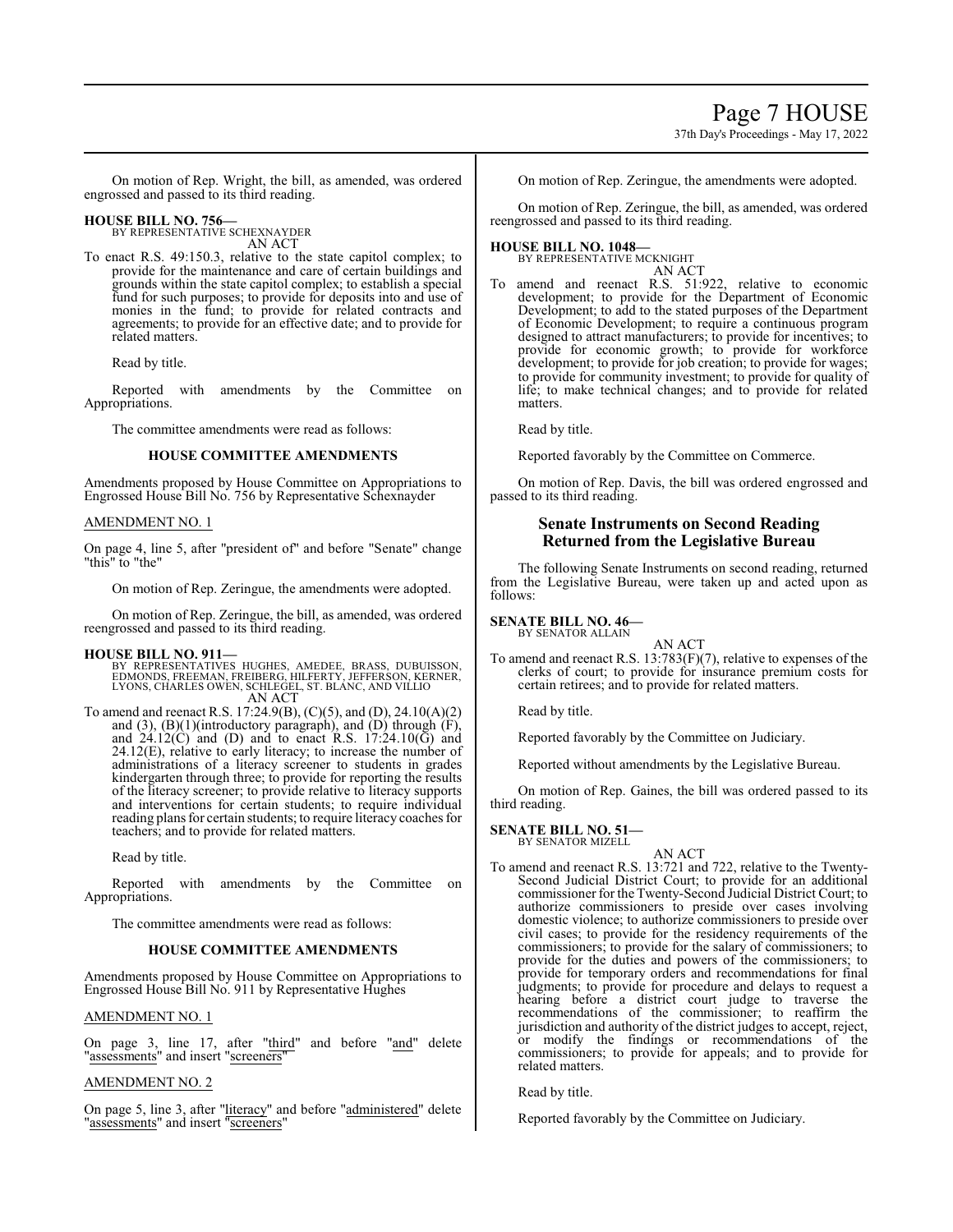## Page 8 HOUSE

37th Day's Proceedings - May 17, 2022

Reported without amendments by the Legislative Bureau.

On motion of Rep. Gaines, the bill was ordered passed to its third reading.

## **SENATE BILL NO. 88—** BY SENATOR FRED MILLS

AN ACT

To amend and reenact R.S. 13:5554(G)(2) and (V), relative to the St. Martin Parish Sheriff's Office group insurance; to provide for payments of life and health insurance premium costs for retirees; to provide for eligibility requirements; and to provide for related matters.

Read by title.

Reported favorably by the Committee on Judiciary.

Reported without amendments by the Legislative Bureau.

On motion of Rep. Gaines, the bill was ordered passed to its third reading.

#### **SENATE BILL NO. 93—** BY SENATOR CATHEY

AN ACT

To enact R.S. 49:164.1, relative to state symbols; to provide for the official state butterfly; and to provide for related matters.

Read by title.

Reported favorably by the Committee on Judiciary.

Reported without amendments by the Legislative Bureau.

On motion of Rep. Gaines, the bill was ordered passed to its third reading.

#### **SENATE BILL NO. 101—** BY SENATOR CATHEY

AN ACT

To amend and reenact R.S. 13:1900(D), relative to city and municipal courts; to provide relative to a traffic violations bureau; to provide with respect to a traffic violations bureau in city courts in Ouachita Parish; to provide for an effective date; and to provide for related matters.

Read by title.

Reported favorably by the Committee on Judiciary.

Reported without amendments by the Legislative Bureau.

On motion of Rep. Gaines, the bill was ordered passed to its third reading.

### **SENATE BILL NO. 107—** BY SENATOR LUNEAU

AN ACT

To amend and reenact R.S. 23:1553(G), to enact R.S. 49:191(13), and to repeal R.S.  $49:191(10)(1)$ , relative to the Louisiana Workforce Commission; to provide for the re-creation of the Louisiana Workforce Commission and all statutory entities made a part of the department by law; to provide for the effective termination date for all statutory authority for the existence of such statutory entities; to provide for the reauthorization ofthe Incumbent Worker Training Programwithin the Louisiana Workforce Commission; and to provide for related matters.

Read by title.

Reported with amendments by the Committee on Labor and Industrial Relations.

The committee amendments were read as follows:

## **HOUSE COMMITTEE AMENDMENTS**

Amendments proposed by House Committee on Labor and Industrial Relations to Engrossed Senate Bill No. 107 by Senator Luneau

AMENDMENT NO. 1

On page 2, line 1, delete the asterisks " $*$ 

AMENDMENT NO. 2

On page 2, line 4, change "therefore" to "therefor"

AMENDMENT NO. 3

On page 2, at the beginning of line 8, change "1" to "2"

## AMENDMENT NO. 4

On page 2, at the end of line 22, after "2026" insert a colon ":"

Reported without amendments by the Legislative Bureau.

On motion of Rep. Carpenter, the amendments were adopted.

On motion of Rep. Carpenter, the bill, as amended, was ordered passed to its third reading.

**SENATE BILL NO. 111—** BY SENATOR LUNEAU

AN ACT

To repeal Chapter 5-K of Title 25 of the Louisiana Revised Statutes of 1950 comprised of R.S. 25:380.81 through 380.87 and R.S.  $36:744(F)(1)(b)$ , relative to the Tioga Heritage Park and Museum; and to provide for related matters.

Read by title.

Reported favorably by the Committee on Municipal, Parochial and Cultural Affairs.

Reported without amendments by the Legislative Bureau.

On motion of Rep. Edmonds, the bill was ordered passed to its third reading.

**SENATE BILL NO. 115—**<br>BY SENATORS MIZELL AND BARROW AND REPRESENTATIVES<br>FREIBERG, MOORE, NEWELL AND PHELPS AN ACT

To enact R.S. 40:2405.7(D) and (E), relative to mandatory training by peace officers regarding human trafficking; to provide reporting requirements; and to provide for related matters.

Read by title.

Reported favorably by the Committee on Judiciary.

Reported without amendments by the Legislative Bureau.

On motion of Rep. Gaines, the bill was ordered passed to its third reading.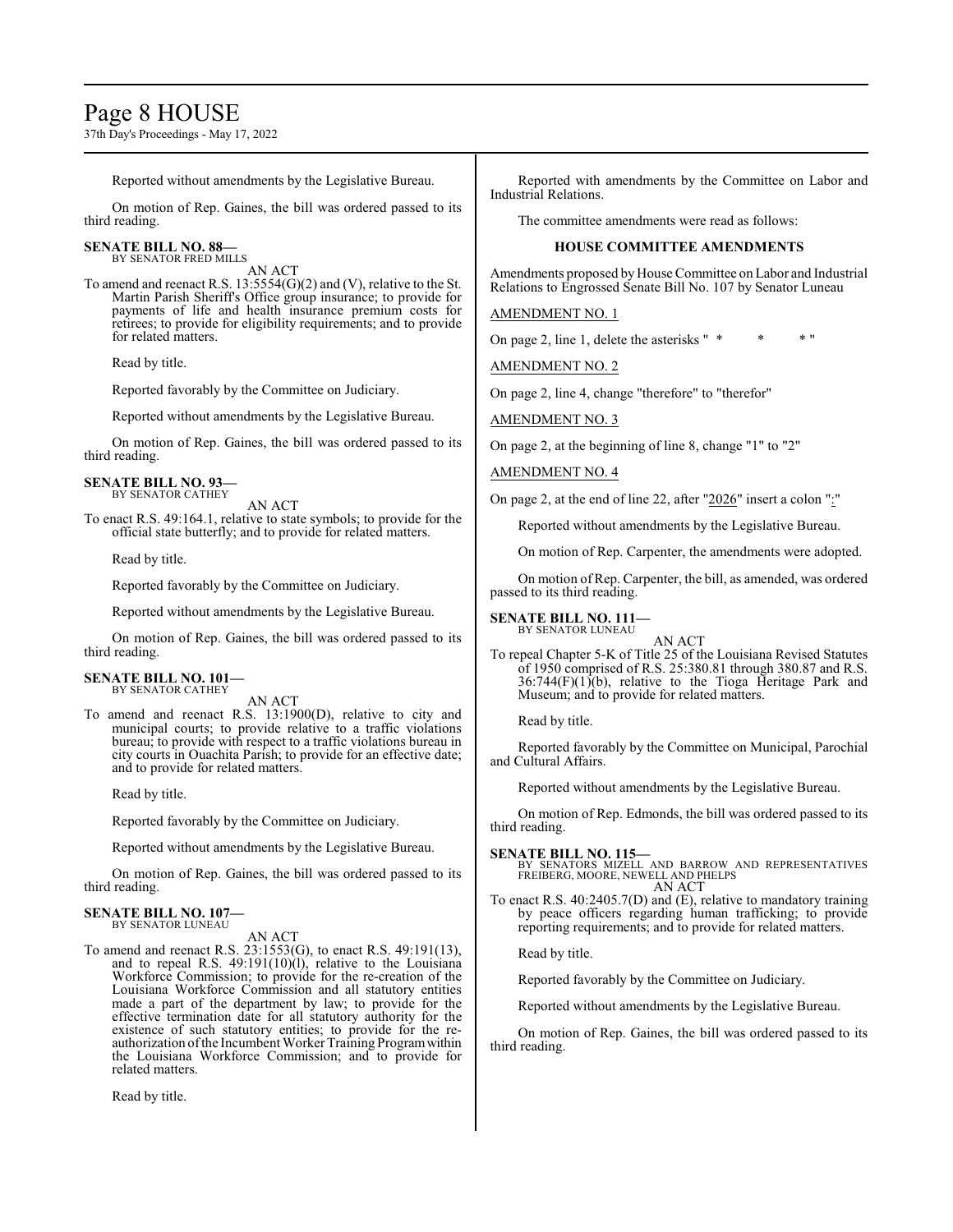## Page 9 HOUSE

37th Day's Proceedings - May 17, 2022

#### **SENATE BILL NO. 140—** BY SENATOR ABRAHAM

AN ACT

To enact R.S.  $13:5554(G)(4)(d)$ , (e), (f), and (g), relative to insurance benefits for certain sheriffs and deputies; to provide for eligibility requirements for the payment of insurance premium costs for retired sheriffs and deputies of the Acadia Parish Sheriff's Office; and to provide for related matters.

Read by title.

Reported favorably by the Committee on Judiciary.

Reported without amendments by the Legislative Bureau.

On motion of Rep. Gaines, the bill was ordered passed to its third reading.

#### **SENATE BILL NO. 159—** BY SENATOR WARD

AN ACT

To enact R.S. 13:5554(MM), relative to the Iberville Parish Sheriff's Office group insurance; to provide for payments of life and health insurance premium costs for retirees; to provide for eligibility requirements; and to provide for related matters.

Read by title.

Reported favorably by the Committee on Judiciary.

Reported without amendments by the Legislative Bureau.

On motion of Rep. Gaines, the bill was ordered passed to its third reading.

# **SENATE BILL NO. 201—** BY SENATOR JACKSON

AN ACT

To amend and reenact R.S.  $33:5151(C)(1)$  and (2), relative to health insurance coverage offered by parish governments to their employees and officials; to provide that the district public defender and his employees or contract attorneys may participate in such insurance coverage; and to provide for related matters.

Read by title.

Reported favorably by the Committee on Municipal, Parochial and Cultural Affairs.

Reported without amendments by the Legislative Bureau.

On motion of Rep. Edmonds, the bill was ordered passed to its third reading.

#### **SENATE BILL NO. 215—** BY SENATOR LUNEAU

AN ACT

To amend and reenact R.S. 33:2501.1 and to enact R.S. 33:2561.1, relative to certain municipal fire and police civil service boards; to authorize attorney fees for the appealing employee when a decision of the employee's appointing authority is reversed under certain circumstances; and to provide for related matters.

Read by title.

Reported favorably by the Committee on Municipal, Parochial and Cultural Affairs.

Reported without amendments by the Legislative Bureau.

On motion of Rep. Edmonds, the bill was ordered passed to its third reading.

#### **SENATE BILL NO. 275—** BY SENATOR ABRAHAM

AN ACT

To enact Chapter 15-B of Title 33 of the Louisiana Revised Statutes of 1950, to be comprised ofR.S. 33:5081 through 5089, relative to affiliates and subsidiaries of local housing authority members; to authorize the pooling of coverage risks; to authorize the pooling of coverage risks that the board of the risk management organization agencydeems appropriate; to provide for definitions; and to provide for related matters.

Read by title.

Reported favorably by the Committee on Municipal, Parochial and Cultural Affairs.

Reported without amendments by the Legislative Bureau.

On motion of Rep. Edmonds, the bill was ordered passed to its third reading.

#### **SENATE BILL NO. 311—** BY SENATOR MILLIGAN

AN ACT

To enact R.S. 29:726(E)(30) and (31), relative to the Governor's Office of Homeland Security and Emergency Preparedness; to provide for authority and responsibilities; to provide for promulgation of rules; to provide for an annual emergency preparedness class; to provide for disbursement of assets and diversion of resources during an emergency; and to provide for related matters.

Read by title.

Reported with amendments by the Committee on Judiciary.

The committee amendments were read as follows:

### **HOUSE COMMITTEE AMENDMENTS**

Amendments proposed by House Committee on Judiciary to Engrossed Senate Bill No. 311 by Senator Milligan

## AMENDMENT NO. 1

On page 1, line 2, after "To" delete the remainder of the line and insert the following:

"amend and reenact R.S. 29:726.5(B) and to enact R.S.  $29:726(E)(30)$  and  $(31)$  and  $726.5(C)(4)$ , relative to the Governor's Office of Homeland"

## AMENDMENT NO. 2

On page 1, line 8, after "Section 1." delete the rest of the line and insert the following:

'R.S. 29:726.5(B) is hereby amended and reenacted and R.S.  $29:726(E)(30)$  and  $(31)$  and  $726.5(C)(4)$  are hereby enacted to read as follows:

## AMENDMENT NO. 3

On page 2, after line 7, add the following:

"§726.5. Louisiana Commission on Nonprofit Safety and Security

\* \* \*

B. The commission shall be comprised of the following members: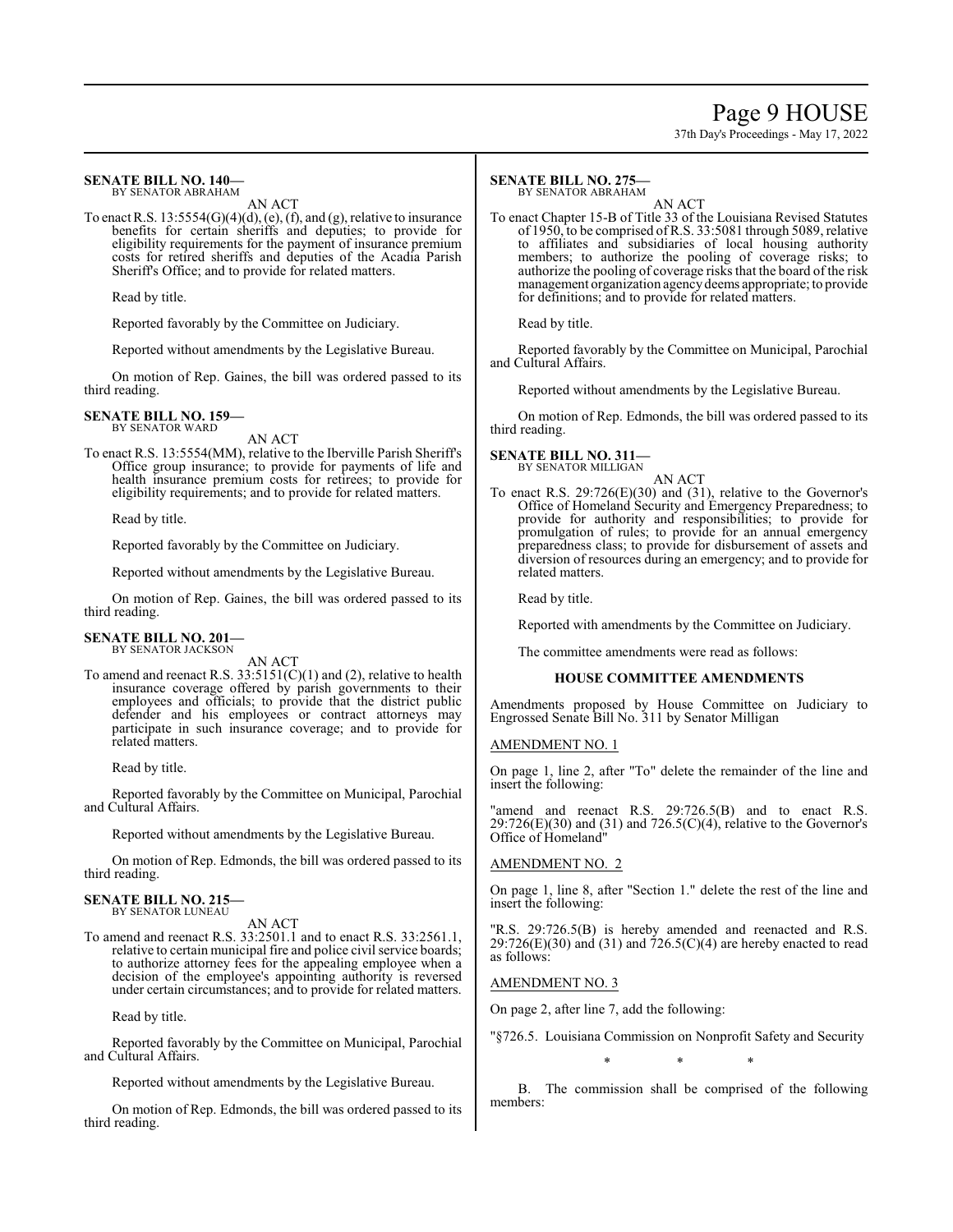## Page 10 HOUSE

37th Day's Proceedings - May 17, 2022

(1) The director of the Governor's Office of Homeland Security and Emergency Preparedness, or his designee, who shall serve as chair of the commission.

(2) A representative of the governor's office appointed by the governor.

 $\left(\frac{3}{2}\right)$  The chair of the House Select Committee on Homeland Security or his designee.

 $\left(\frac{4}{3}\right)$  The chair of the Senate Select Committee on Homeland Security or his designee.

 $\left(\frac{5}{4}\right)$  The superintendent of state police or his designee.

(6) The executive director of the Louisiana Sheriffs' Association or his designee.

The executive director of the Louisiana Association of Chiefs of Police or his designee.

 $(8)(5)$  The executive director of the Louisiana Interchurch Conference or his designee.

(9) The executive director of the Louisiana Association of Nonprofit Organizations.

C.

\* \* \*

(4) The commission shall elect a chairman by a vote of a majority of the members.

 $*$  \*  $*$  \*  $*$  "

Reported without amendments by the Legislative Bureau.

On motion of Rep. Gaines, the amendments were adopted.

On motion of Rep. Gaines, the bill, as amended, was ordered passed to its third reading.

### **SENATE BILL NO. 313—** BY SENATOR CLOUD

AN ACT

To enact R.S. 33:441(D), relative to Mayor's court; to provide relative to training requirements for mayors and magistrates; to provide relative to verification of training; to provide relative to continuing education; and to provide for related matters.

Read by title.

Reported favorably by the Committee on Municipal, Parochial and Cultural Affairs.

Reported without amendments by the Legislative Bureau.

On motion of Rep. Edmonds, the bill was ordered passed to its third reading.

#### **SENATE BILL NO. 319—** BY SENATOR FOIL

### AN ACT

To amend, reenact, and redesignate R.S. 29:183, 198, 205, 215, 220, 220a, 223 and 232, and to enact R.S. 29:204a, 206a, 214, 217a, 221a, 221b, 222a, 223a, 224, 230, 231a, 231b, 231c, 231d, 231e, and 231f, relative to the Louisiana Code of Military Justice; to provide for punitive articles; to redesignate certain punitive articles to conform with the Uniform Code of Military Justice; to provide for the offense of malingering; to provide for the offense of misconduct as a prisoner; to provide for the offense of fraudulent enlistment, appointment or separation; to

provide for the offense of forgery; to provide for the offense of wearing unauthorized insignia, decoration, badge, ribbon, device, or lapel button; to provide for endangerment offenses; to provide for the offense of communicating threats; to provide for the offense of wrongful broadcast or distribution of intimate visual images; to provide for the offense of sexual assault; to provide for the offense of depositing obscene matter in the mail; to provide for the offense of fraudulent use of credit cards, debit cards, or other access devices; to provide for the offense of false pretenses to obtain services; to provide for the offense of receiving stolen property; to provide for offenses concerning government computers; to provide for the offense of making, drawing, or uttering check, draft, or order without sufficient funds; to provide for frauds against the government; to provide for the offense of stalking; to provide for the offense of subornation of perjury; to provide for the offense of obstructing justice; to provide for the offense of misprision of serious offense; to provide for the offense of wrongful refusal to testify; to provide for the offense of prevention of unauthorized seizure of property; to provide for the offense of noncompliance with procedural rules; to provide for the offense of retaliation; and to provide for related matters.

Read by title.

Reported favorably by the Committee on Judiciary.

Reported without amendments by the Legislative Bureau.

On motion of Rep. Gaines, the bill was ordered passed to its third reading.

## **SENATE BILL NO. 332—** BY SENATOR HENRY

AN ACT To amend and reenact R.S. 26:80(A)(2) and 280(A)(2), relative to the office of alcohol and tobacco control; to provide relative to permits; to provide relative to residency requirements; to remove the two-year residency requirement for alcohol retail permits; and to provide for related matters.

Read by title.

Reported favorably by the Committee on Judiciary.

Reported without amendments by the Legislative Bureau.

On motion of Rep. Gaines, the bill was ordered passed to its third reading.

#### **SENATE BILL NO. 383—** BY SENATOR PEACOCK

AN ACT

To amend and reenact R.S. 37:223 relative to advertisements; to provide for advertisements of legal services; to require certain disclosures; to provide for terms and conditions; and to provide for related matters.

Read by title.

Reported with amendments by the Committee on Judiciary.

The committee amendments were read as follows:

### **HOUSE COMMITTEE AMENDMENTS**

Amendments proposed by House Committee on Judiciary to Reengrossed Senate Bill No. 383 by Senator Peacock

### AMENDMENT NO. 1

On page 3, between lines 22 and 23, insert the following: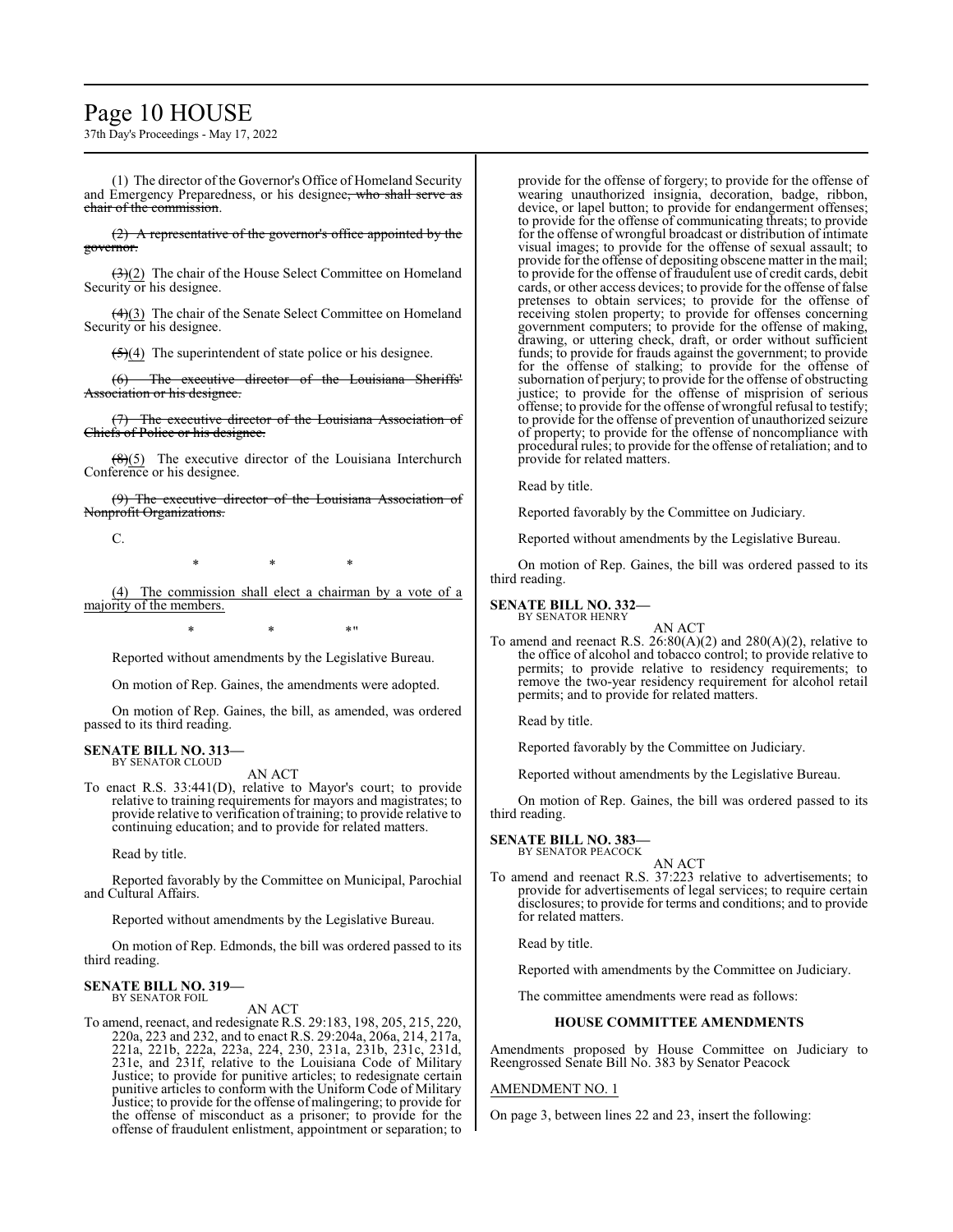## Page 11 HOUSE

37th Day's Proceedings - May 17, 2022

"H. Any court costs or attorney fees awarded to a prevailing party against the supreme court in an action challenging the constitutionality of this Section shall be paid by the state. Nothing in this Section shall prevent the supreme court from recovering court costs or attorney fees if the constitutionality of this Section is upheld.

Reported without amendments by the Legislative Bureau.

On motion of Rep. Gaines, the amendments were adopted.

On motion of Rep. Gaines, the bill, as amended, was ordered passed to its third reading.

**SENATE BILL NO. 398** (Substitute of Senate Bill No. 373 by Senator Peacock)**—** BY SENATOR PEACOCK

AN ACT

To amend and reenact R.S. 13:3049.1(B) and 3105(A), relative to juror compensation; to provide for the compensation rate of jurors for attendance in court; to provide relative to an allowance for mileage; to provide for an effective date; and to provide for related matters.

Read by title.

Reported favorably by the Committee on Judiciary.

Reported without amendments by the Legislative Bureau.

On motion of Rep. Gaines, the bill was ordered passed to its third reading.

### **SENATE BILL NO. 402—** BY SENATOR ABRAHAM

AN ACT

To amend and reenact R.S.  $13:4165(F)(7)$  and to enact R.S.  $13:4165(F)(9)$  and  $(10)$ , relative to courts and judicial procedure; to provide for the appointment, duties, powers, and compensation of special masters; and to provide for related matters.

Read by title.

Reported favorably by the Committee on Judiciary.

Reported without amendments by the Legislative Bureau.

On motion of Rep. Gaines, the bill was ordered passed to its third reading.

### **SENATE BILL NO. 437—**

BY SENATOR ROBERT MILLS AND REPRESENTATIVES MCFARLAND AND SEABAUGH AN ACT

To enact Part IV-A of Chapter 28 of Title 3 of the Louisiana Revised Statutes of 1950, to be comprised of R.S. 3:4345.1 through 3:4345.16, relative to forestry and agriculture; to authorize the creation of the timber and agriculture transportation group selfinsurance fund; to provide with respect to group self-insurance funds; to provide for requirements; to provide for definitions; to provide with respect to the qualifications for membership; to provide for regulatory authority; to provide for excess or reinsurance insurance; to provide for the management of assets and investments; to provide for liabilities and the payment of claims; to provide for audits, examinations, and investigations; to provide for licensed insurance producers; to provide for insolvencies; to provide for civil actions for enforcement; to provide for reporting; to provide penalties for noncompliance; to provide for due process rights; to provide for dissolution; and to provide for related matters.

Read by title.

Reported with amendments by the Committee on Agriculture, Forestry, Aquaculture, and Rural Development.

The committee amendments were read as follows:

## **HOUSE COMMITTEE AMENDMENTS**

Amendments proposed by House Committee on Agriculture, Forestry, Aquaculture, and Rural Development to Reengrossed Senate Bill No. 437 by Senator Robert Mills

AMENDMENT NO. 1

On page 1, line 3, after "of" and before "relative" delete "R.S. 3:4345.1 through 3:4345.16," and insert "R.S. 3:4351.1 through  $4351.16$ 

AMENDMENT NO. 2

On page 1, line 16, after "of" and before "is" delete "R.S. 3:4345.1 through 3:4345.16," and insert "R.S. 3:4351.1 through 4351.16,"

### AMENDMENT NO. 3

On page 2, at the beginning of line 2, change "§4345.1." to "<u>§4351.1.</u>"

### AMENDMENT NO. 4

On page 2, line 11, after " $(c)$ " delete the remainder of the line and insert "Is organized or created for"

### AMENDMENT NO. 5

On page 2, at the beginning of line 13, delete "primarily for purposes other than"

### AMENDMENT NO. 6

On page 2, at the end of line 20, after "vehicles" and before the period "." insert "and shall be known as the Louisiana Agriculture Transportation Group Self-Insured Fund"

### AMENDMENT NO. 7

On page 2, line 21, after "means" and before the comma "," change "that" to "a condition in which"

### AMENDMENT NO. 8

On page 3, line 11, after "products" and before "or" insert a comma ","

## AMENDMENT NO. 9

On page 3, line 12, after "agriculture" delete "business." and insert "business, or used by an operator or principal.

### AMENDMENT NO. 10

On page 3, line 23, after "Uninsured" and before "coverage" change "motorists" to "motorist"

### AMENDMENT NO. 11

On page 3, at the beginning of line 24, change "§4345.2." to "§4351.2."

### AMENDMENT NO. 12

On page 3, line 26, after "A.(1)" and before "or" change "Any five" to "Five"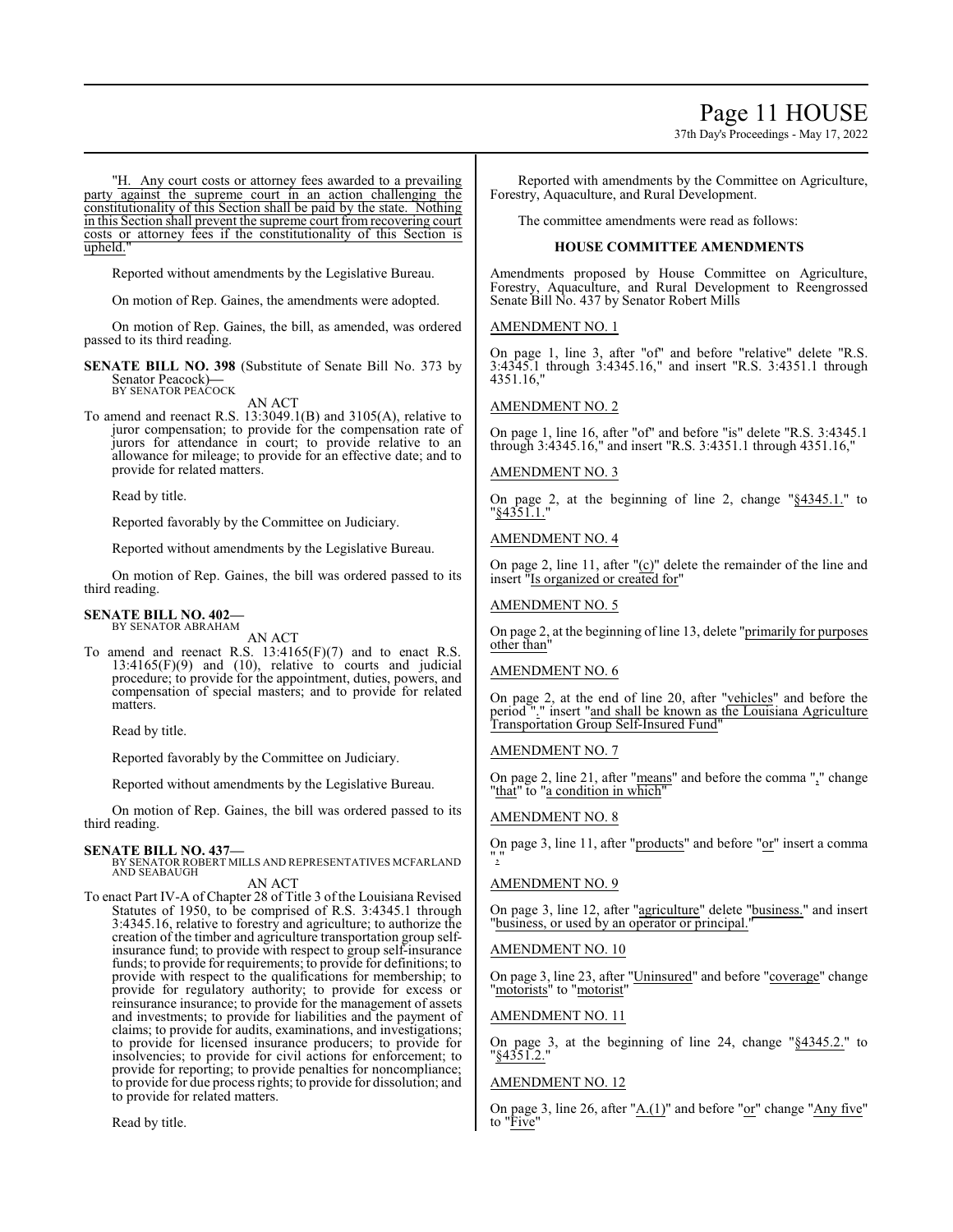# Page 12 HOUSE

"<u>§4351.8.</u>"

37th Day's Proceedings - May 17, 2022

| <b>AMENDMENT NO. 13</b>                                                                                                                                                            | <b>AMENDMENT NO. 27</b>                                                                                                                                                                |
|------------------------------------------------------------------------------------------------------------------------------------------------------------------------------------|----------------------------------------------------------------------------------------------------------------------------------------------------------------------------------------|
| On page 4, at the beginning of line 3, delete "shall not be an insurer,<br>shall not be deemed to be insurance," and insert "shall not be deemed<br>to be an insurer or insurance" | On page 21, at the beginning of line 1, change " $§$ 4345.9." to<br>"§4351.9."                                                                                                         |
|                                                                                                                                                                                    | <b>AMENDMENT NO. 28</b>                                                                                                                                                                |
| <b>AMENDMENT NO. 14</b>                                                                                                                                                            | On page 23, at the beginning of line 5, change " $§$ 4345.10." to                                                                                                                      |
| On page 9, at the beginning of line 5, change "§4345.3." to<br>"§4351.3."                                                                                                          | "§4351.10."<br><b>AMENDMENT NO. 29</b>                                                                                                                                                 |
| <b>AMENDMENT NO. 15</b>                                                                                                                                                            |                                                                                                                                                                                        |
| On page 9, line 7, after "to" and before "shall" change "R.S.<br>3:4345.2" to "R.S. 3:4351.2"                                                                                      | On page 23, line 6, after "examination," delete the remainder of the<br>line and insert "at least"                                                                                     |
| <b>AMENDMENT NO. 16</b>                                                                                                                                                            | <b>AMENDMENT NO. 30</b>                                                                                                                                                                |
| On page 9, line 8, after "with" and before "and" change "R.S.<br>3:4345.7" to "R.S. 3:4351.7"                                                                                      | On page 24, line 1, after "often as" and before "deems" change "he"<br>to "it"                                                                                                         |
| <b>AMENDMENT NO. 17</b>                                                                                                                                                            | <b>AMENDMENT NO. 31</b>                                                                                                                                                                |
| On page 9, line 11, after "premiums." and before "amounts" change<br>"These" to "The"                                                                                              | On page 25, line 2, after "the" and before "conducting" change "work<br>of" to "work, including" and at the beginning of line 3, after<br>"thereon" and before "as" insert a comma "," |
| <b>AMENDMENT NO. 18</b>                                                                                                                                                            | <b>AMENDMENT NO. 32</b>                                                                                                                                                                |
| On page 12, at the end of line 3, change "limitations:" to<br>"conditions:"                                                                                                        | On page 25, at the beginning of line 24, change "§4345.11." to<br>"§4351.11."                                                                                                          |
| <b>AMENDMENT NO. 19</b>                                                                                                                                                            | <b>AMENDMENT NO. 33</b>                                                                                                                                                                |
| On page 12, at the beginning of line 12, change "§4345.4." to<br>"§4351.4."                                                                                                        | On page 27, line 13, after "(2)" and before "the" change "Reject" to<br>"Rejection of" and after "and" and before "the" change "refer" to<br>"referral of"                             |
| <b>AMENDMENT NO. 20</b>                                                                                                                                                            |                                                                                                                                                                                        |
| On page 15, line 16, after "LLC" and before the period "." delete<br>"(NASDAQ)"                                                                                                    | <b>AMENDMENT NO. 34</b><br>On page 28, line 15, after "provisions of" and before "and" change                                                                                          |
| AMENDMENT NO. 21                                                                                                                                                                   | "R.S. $\overline{3}$ :4345.10(C)" to "R.S. $\overline{3}$ :4351.10(C)"                                                                                                                 |
| On page 16, at the beginning of line 21, change "§4345.5." to                                                                                                                      | <b>AMENDMENT NO. 35</b>                                                                                                                                                                |
| $\frac{184351.5}{.}$                                                                                                                                                               | On page 29, line 5, after "provisions of" and before "and" change<br>"R.S. $\overline{3}$ :4345.10(C)" to "R.S. 3:4351.10(C)"                                                          |
| <b>AMENDMENT NO. 22</b>                                                                                                                                                            | <b>AMENDMENT NO. 36</b>                                                                                                                                                                |
| On page 17, at the end of line 22, after "to" delete the remainder of<br>the line and delete line 23 in its entirety and insert "R.S.<br>3:4351.10(C) or R.S. 3:4351.11(I)."       | On page 30, line 2, after "pursuant to" and before "the" change "R.S.<br>$3:4345.10$ ," to "R.S. $3:4351.10$ ,"                                                                        |
| <b>AMENDMENT NO. 23</b>                                                                                                                                                            | <b>AMENDMENT NO. 37</b>                                                                                                                                                                |
| On page 18, line 22, after "for" and before "approval" change "his"<br>to " $\frac{it}{s}$ "                                                                                       | On page 30, line 29, after "action" delete the remainder of the line<br>and on page 31, delete line $\overline{1}$ in its entirety and insert a period "."                             |
| <b>AMENDMENT NO. 24</b>                                                                                                                                                            | <b>AMENDMENT NO. 38</b>                                                                                                                                                                |
| On page 19, at the beginning of line 16, change " $§$ 4345.6." to<br>"§4351.6."                                                                                                    | On page 31, at the beginning of line 8, change " $§4345.12."$ to<br>"§4351.12. Authorization of the" and after "Insurance" and before<br>"to" delete "authorized"                      |
| <b>AMENDMENT NO. 25</b>                                                                                                                                                            |                                                                                                                                                                                        |
| On page 19, at the beginning of line 29, change "§4345.7." to                                                                                                                      | <b>AMENDMENT NO. 39</b>                                                                                                                                                                |
| "§435 I.7."<br><b>AMENDMENT NO. 26</b>                                                                                                                                             | On page 31, at the beginning of line 13, change "§4345.13." to<br>"§4351.13."                                                                                                          |
| On page 20, at the beginning of line 14, change "§4345.8." to                                                                                                                      | <b>AMENDMENT NO. 40</b>                                                                                                                                                                |
|                                                                                                                                                                                    |                                                                                                                                                                                        |

On page 31, line 27, after "administrator" and before "the" change "thereof," to "of the department,"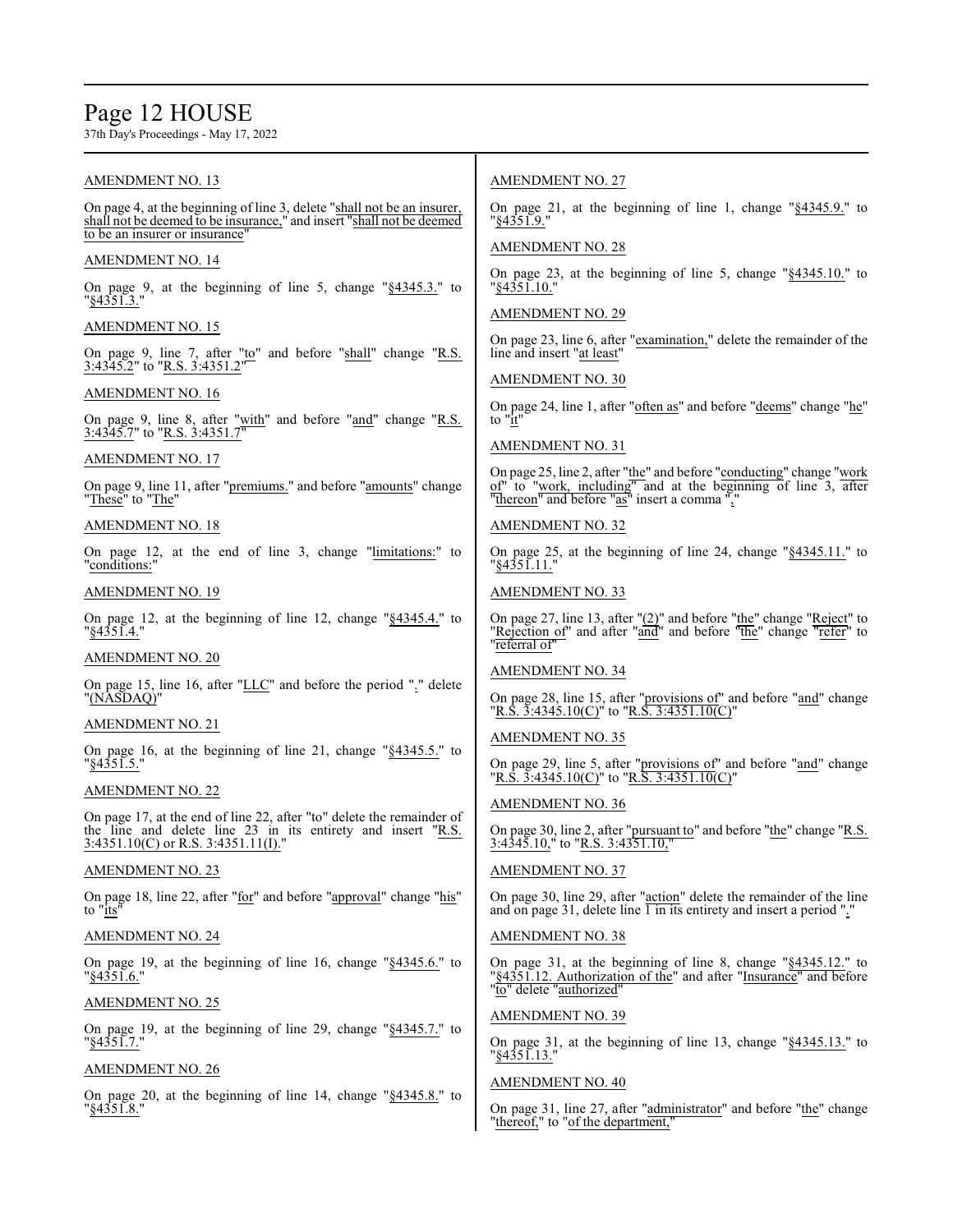## Page 13 HOUSE

37th Day's Proceedings - May 17, 2022

## AMENDMENT NO. 41

On page 32, at the beginning of line 19, change "§4345.14." to "§4351.14."

## AMENDMENT NO. 42

On page 32, at the beginning of line 28, change " $§4345.15."$ " to "§4351.15."

## AMENDMENT NO. 43

On page 33, at the beginning of line 21, change "§4345.16." to "§4351.16."

## AMENDMENT NO. 44

On page 35, line 10, after "adopted" and before "shall" delete "hereunder" and insert "pursuant to this Section"

## AMENDMENT NO. 45

On page 35, at the end of line 11, change "R.S.  $3:4345.5$ ." to "R.S. <u>3:4351.5."</u>

Reported without amendments by the Legislative Bureau.

On motion of Rep. McFarland, the amendments were adopted.

On motion of Rep. McFarland, the bill, as amended, was ordered passed to its third reading.

#### **SENATE BILL NO. 450—** BY SENATOR STINE

AN ACT

To amend and reenact R.S. 26:271.1(A), relative to microbreweries; to provide for retail sales on or off premises; to provide for transfers; to provide for conditions; and to provide for related matters.

Read by title.

Reported favorably by the Committee on Judiciary.

Reported without amendments by the Legislative Bureau.

On motion of Rep. Gaines, the bill was ordered passed to its third reading.

**SENATE BILL NO. 480—** BY SENATORS BOUDREAUX AND CORTEZ AN ACT

To amend and reenact the introductory paragraph of R.S.  $34:291(B)(1)$  and  $292(B)(1)(b)$  through (f), to enact R.S. 34:291(B)(3) and 292(B)(1)(g), and to repeal R.S. 34:291.1 and 295, relative to the Lafayette Economic Development Authority; to provide for oversight responsibility; to remove certain responsibilities for examinations and investigations; to provide for board appointment; to provide for transition; to provide for an effective date; and to provide for related matters.

Read by title.

Reported favorably by the Committee on Municipal, Parochial and Cultural Affairs.

Reported without amendments by the Legislative Bureau.

On motion of Rep. Edmonds, the bill was ordered passed to its third reading.

#### **SENATE BILL NO. 485—** BY SENATOR BOUIE

AN ACT

To amend and reenact R.S. 33:9091.25(B) and (D), relative to Orleans Parish; to provide relative to the Delachaise Security and Improvement District; to provide relative to the boundaries and governance of the district; and to provide for related matters.

Read by title.

Reported favorably by the Committee on Municipal, Parochial and Cultural Affairs.

Reported without amendments by the Legislative Bureau.

On motion of Rep. Edmonds, the bill was ordered passed to its third reading.

**SENATE BILL NO. 493—** BY SENATOR HEWITT

AN ACT

To enact R.S. 38:1674.16.1, relative to drainage districts; to provide relative to parishes with a population between 245,000 and 265,000; to provide for the levy of a maintenance and operation tax; to provide for an effective date; and to provide for related matters.

Read by title.

Reported favorably by the Committee on Municipal, Parochial and Cultural Affairs.

Reported without amendments by the Legislative Bureau.

On motion of Rep. Edmonds, the bill was ordered passed to its third reading.

## **Senate Bills on Second Reading Reported by Committee**

The following Senate Bills and Joint Resolutions on second reading reported by committee were taken up and acted upon as follows:

**SENATE BILL NO. 235—** BY SENATOR ALLAIN

AN ACT

To amend and reenact R.S. 47:340(E)(3) and (5), (G)(1) through (5), the introductory paragraph of  $(G)(6)$ ,  $(G)(8)$ , and  $(11)$ ,  $(H)(3)$ , (12), and (13), and (I), to enact R.S. 47:339.1, and to repeal R.S.  $47:340(H)(15)$ , relative to the administration of local sales and use taxes; to provide for the powers and duties of the Louisiana Sales and Use TaxCommission for Remote Sellers; to authorize the commission to collect local sales and use taxes for collectors that enter into contracts with the commission; to provide for an effective date; and to provide for related matters.

Read by title.

Reported favorably by the Committee on Ways and Means.

Under the rules, the bill was recommitted to the Committee on Appropriations.

## **SENATE BILL NO. 291—**

BY SENATOR LAMBERT

AN ACT To amend and reenact R.S. 44:4.1(B)(23) and to enact R.S. 37:3395.2, relative to the authority of the Louisiana Real Estate Appraisers Board to access certain criminal history record information; to provide for definitions; to provide an exemption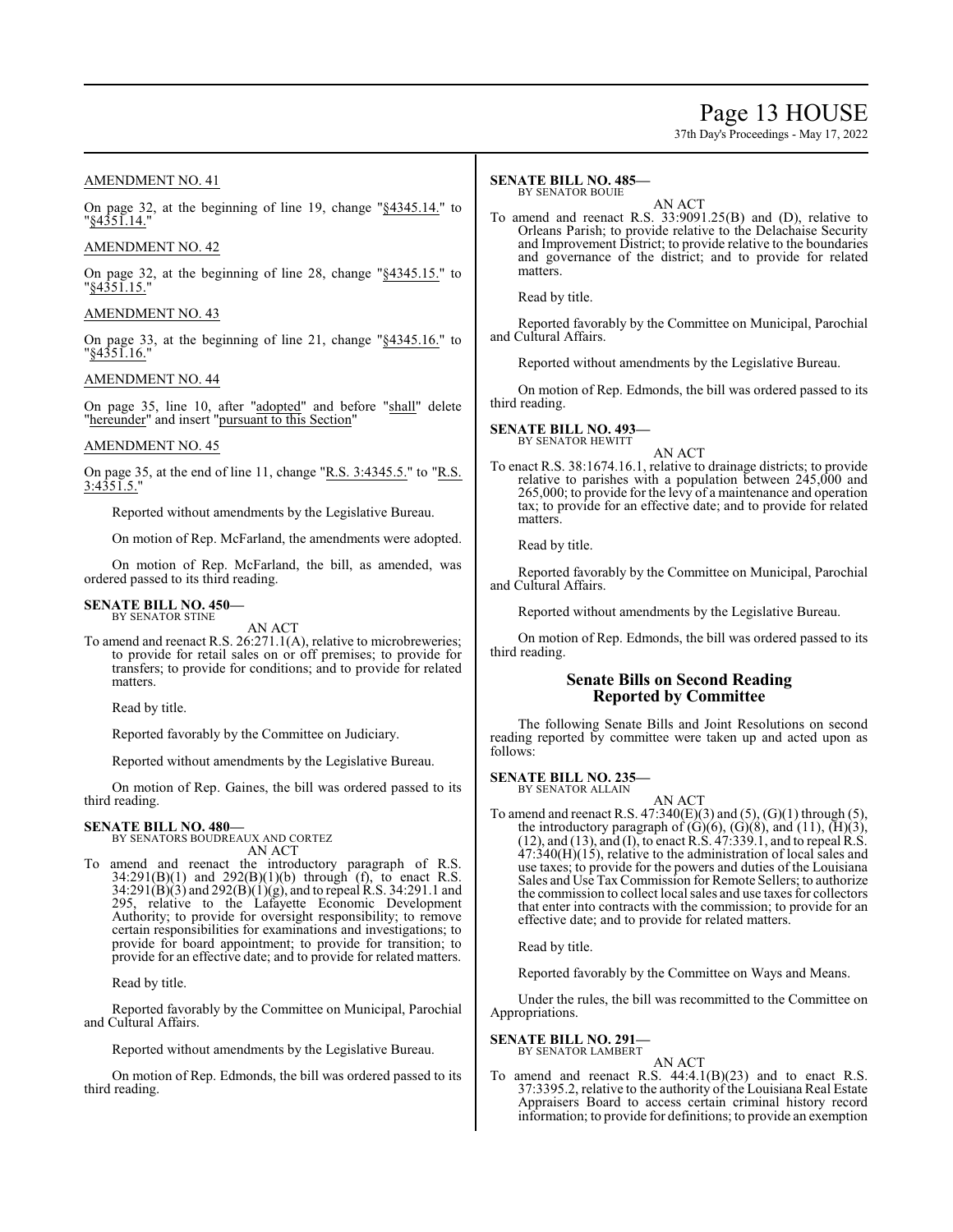## Page 14 HOUSE

37th Day's Proceedings - May 17, 2022

to the Public Records Law; to provide for terms, procedures, requirements, and limitations; and to provide for relatedmatters.

Read by title.

Reported with amendments by the Committee on Commerce.

The committee amendments were read as follows:

## **HOUSE COMMITTEE AMENDMENTS**

Amendments proposed by House Committee on Commerce to Reengrossed Senate Bill No. 291 by Senator Lambert

### AMENDMENT NO. 1

On page 2, line 15, change "28 C.F.R. §20.1" to "28 CFR 20.1"

### AMENDMENT NO. 2

On page 3, at the end of line 18, insert "the"

On motion of Rep. Davis, the amendments were adopted.

Under the rules, the bill, as amended, was recommitted to the Committee on House and Governmental Affairs.

### **SENATE BILL NO. 435—**

- BY SENATORS CORTEZ, BARROW, BOUDREAUX, BOUIE, FESI,<br>FIELDS, HENSGENS, JACKSON, MILLIGAN, FRED MILLS, MIZELL,<br>PEACOCK,POPE,PRICE,STINE,TALBOT AND WOMACK AN ACT
- To enact R.S. 32:57(J) and 268, relative to the Louisiana Highway Regulatory Act; to establish the Atchafalaya Basin Bridge as a highway safety corridor; to provide for camera safety devices; to provide relative to traffic regulations; to provide relative to speed limits; to provide relative to driving on the right side, overtaking, and passing; to provide for signs; to provide for penalties; and to provide for related matters.

Read by title.

Reported favorably by the Committee on Transportation, Highways and Public Works.

Under the rules, the bill was recommitted to the Committee on Appropriations.

## **Senate Concurrent Resolutions on Third Reading for Final Consideration**

The following Senate Concurrent Resolutions on third reading for final consideration were taken up and acted upon as follows:

#### **SENATE CONCURRENT RESOLUTION NO. 20—** BY SENATOR LUNEAU

A CONCURRENT RESOLUTION

To urge and request the United States Department of Veterans Affairs to reconsider the closure of the Alexandria Veterans Affairs Medical Center.

Read by title.

in.

Rep. Michael Johnson moved the concurrence of the resolution.

By a vote of 95 yeas and 0 nays, the resolution was concurred

#### **SENATE CONCURRENT RESOLUTION NO. 18—** BY SENATOR CONNICK

A CONCURRENT RESOLUTION

To urge and request the Louisiana State Law Institute to study and make recommendations relative to the filing of additional documents in the form of rebuttable evidence with a reply memorandum in response to a motion for summary judgment.

Read by title.

Rep. Green moved the concurrence of the resolution.

By a vote of 96 yeas and 0 nays, the resolution was concurred in.

#### **SENATE CONCURRENT RESOLUTION NO. 4—** BY SENATOR CATHEY A CONCURRENT RESOLUTION

To repeal Louisiana State Licensing Board for Contractors rules, LAC 46:XXIX.503 and 505, which generally require any corporation, partnership, individual, or contractor undertaking certain construction of residential buildings or structures to obtain a specialty classification license or subcontract-laboronly license; to direct the office of the state register to print the notice of the repeal in the Louisiana Administrative Code; and to provide for related matters.

Read by title.

in.

Rep. DeVillier moved the concurrence of the resolution.

By a vote of 95 yeas and 0 nays, the resolution was concurred

## **House Bills and Joint Resolutions on Third Reading and Final Passage**

The following House Bills and Joint Resolutions on third reading and final passage were taken up and acted upon as follows:

## **HOUSE BILL NO. 692—** BY REPRESENTATIVE LARVADAIN

AN ACT

To enact Part IX of Chapter 11 of Title 22 of the Louisiana Revised Statutes of 1950, to be comprised of R.S. 22:2188.1 through 2188.5,relative to the Named StormInsurance Fraud Prevention Authority; to provide for definitions; to create and provide for the powers of the authority; to provide for the membership of the authority's board of directors; to create and provide for the Named Storm Insurance Fraud Prevention Authority Fund; to provide for the authority's plan of operations; to require and provide for annual reporting from the authority; and to provide for related matters.

Read by title.

Rep. Larvadain sent up floor amendments which were read as follows:

### **HOUSE FLOOR AMENDMENTS**

Amendments proposed by Representative Larvadain to Reengrossed House Bill No. 692 by Representative Larvadain

## AMENDMENT NO. 1

On page 1, line 3, after "2188.5" and before the comma "," insert "and R.S. 36:686(G)"

### AMENDMENT NO. 2

On page 1, delete line 20 in its entirety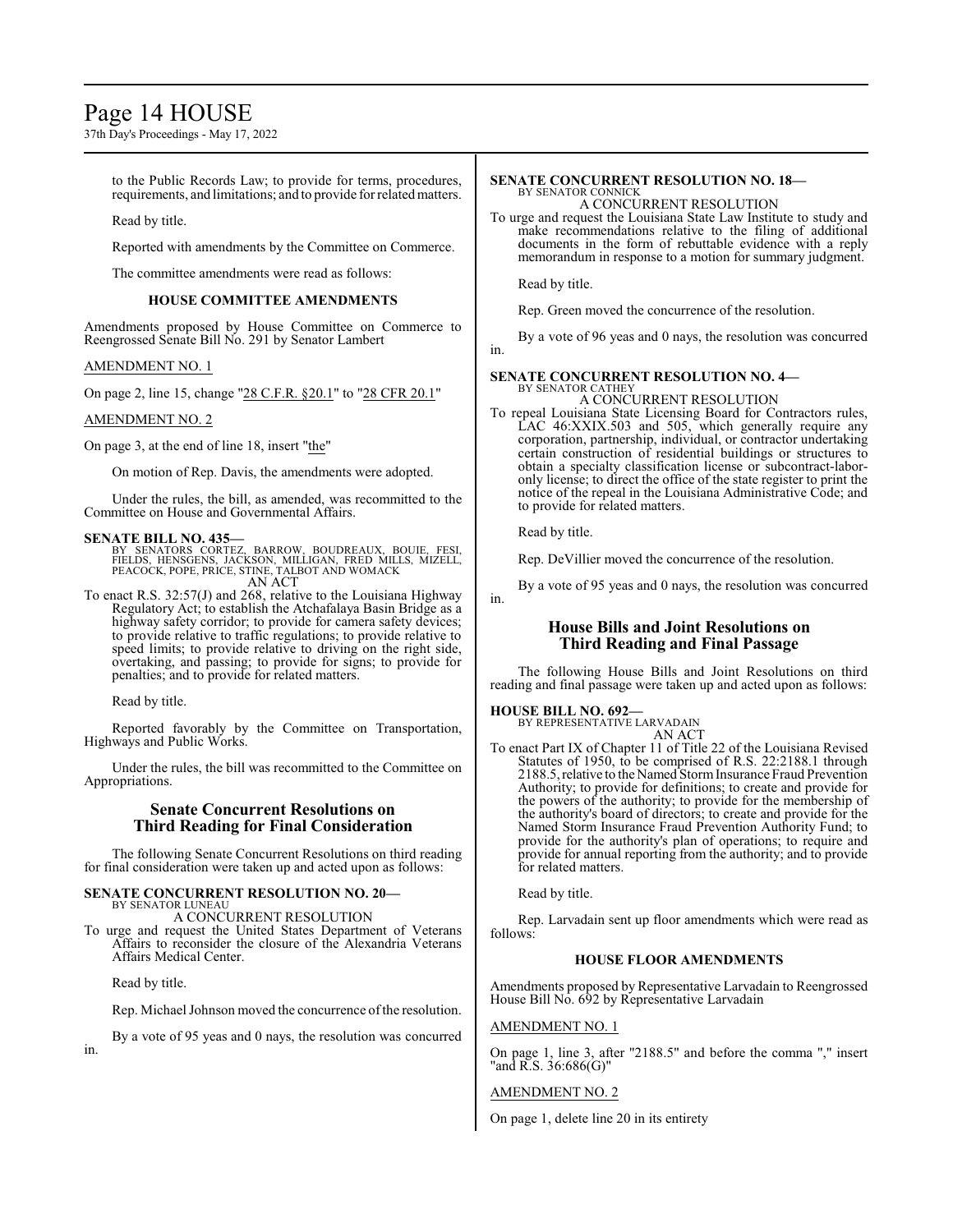## Page 15 HOUSE

37th Day's Proceedings - May 17, 2022

## AMENDMENT NO. 3

On page 2, delete line 1 in its entirety

## AMENDMENT NO. 4

On page 2, line 2, change "(5)" to "(3)" and after "Prevention" and before "Fund" insert "Authority"

## AMENDMENT NO. 5

On page 2, line 15, after "Fraud" and before "Unit" insert "Support"

## AMENDMENT NO. 6

On page 3, line 15, change "Policyholders" to "Policyholder"

## AMENDMENT NO. 7

On page 6, line 10, change "director" to "board of directors"

## AMENDMENT NO. 8

On page 6, line 11, change "authority, upon a majority vote of the board," to "authority"

## AMENDMENT NO. 9

On page 7, line 2, change "upon the" to a period "."

### AMENDMENT NO. 10

On page 7, delete line 3 in its entirety

## AMENDMENT NO. 11

On page 8, delete lines 9 and 10 in their entirety and insert in lieu thereof the following:

### "§2188.6. Termination

The provisions of this Part shall terminate and no longer be effective on and after August 1, 2025.

Section 2. R.S.  $36:686$ (G) is hereby enacted to read as follows:

§686. Transfer of agencies to the Department of Insurance

\* \* \*

G. The board of directors of the Louisiana Named Storm Insurance Fraud Prevention Authority (R.S. 22:2188.1 et seq.) is transferred to the Department of Insurance and shall exercise its powers, duties, functions, and responsibilities in the manner provided  $\frac{\text{in R.S. }36:802.}{\text{in R.S. }36.802.}$ 

On motion of Rep. Larvadain, the amendments were adopted.

Rep. Firment sent up floor amendments which were read as follows:

### **HOUSE FLOOR AMENDMENTS**

Amendments proposed by Representative Firment to Reengrossed House Bill No. 692 by Representative Larvadain

## AMENDMENT NO. 1

On page 2, delete lines 23 through 26 in their entirety and insert in lieu thereof the following:

"(8) A representative of the Independent Insurance Agents and Brokers of Louisiana.

## AMENDMENT NO. 2

On page 3, delete lines 3 through 6 in their entirety and insert in lieu thereof the following:

"(10) A representative of the National Association of Independent Insurance Adjusters.

Rep. Firment moved the adoption of the amendments.

Rep. Larvadain objected.

By a vote of 54 yeas and 35 nays, the amendments were adopted.

Rep. Larvadain moved the final passage of the bill, as amended.

## **ROLL CALL**

The roll was called with the following result:

### YEAS

Adams Gaines McKnight<br>
Amedee Geymann McMahen Amedee Geymann<br>Bacala Glover Bacala Glover Miller, D. Bourriaque Green<br>Boyd Hilferty Boyd Hilferty Owen, R.<br>Brass Hughes Phelps Brown Ivey Pierre<br>Bryant Jefferson Romero Bryant Jefferson<br>Butler Jenkins Butler Jenkins Schamerhorn<br>Carter, R. Johnson, T. Schlegel Carter, W. Jordan Selders<br>Cormier LaCombe Stagni DuBuisson LaFleur Stefans<br>
Duplessis Landry Tarver Duplessis Landry Tarver Farnum Larvadain<br>Firment Lyons Firment Lyons Thompson<br>
Fisher Magee Turner Freeman Marcelle Villio<br>
Freiberg Marino White Freiberg Marino White<br>Gadberry McFarland Willard Gadberry Total  $-63$ Bishop Harris Muscarello<br>Carrier Hodges Nelson Carrier Hodges<br>Crews Horton Crews Horton Orgeron<br>
DeVillier Huval Owen, C DeVillier Huval Owen, C.<br>
Echols Hlg Pressly Echols IIIg Pressly<br>Edmonds Johnson, M. Riser Edmonston Kerne<br>Emerson Mack

Goudeau Mincey<br>Green Newell Hughes Phelps<br>Ivey Pierre Johnson, T. LaCombe<br>
LaFleur Stefanski Magee Turner<br>Marcelle Villio

## **NAYS**

Emerson Mack St. Blanc<br>Fontenot McCormick Wheat McCormick<br>Miguez Miller, G.

Johnson, M. Riser<br>Kerner Seabaugh

### ABSENT

Carpenter Desho<br>Coussan Hollis Coussan Total - 11

Frieman<br>Garofalo

Total - 31

Mr. Speaker Cox Moore<br>Bagley Davis Wright Bagley Davis Wright

The Chair declared the above bill was finally passed.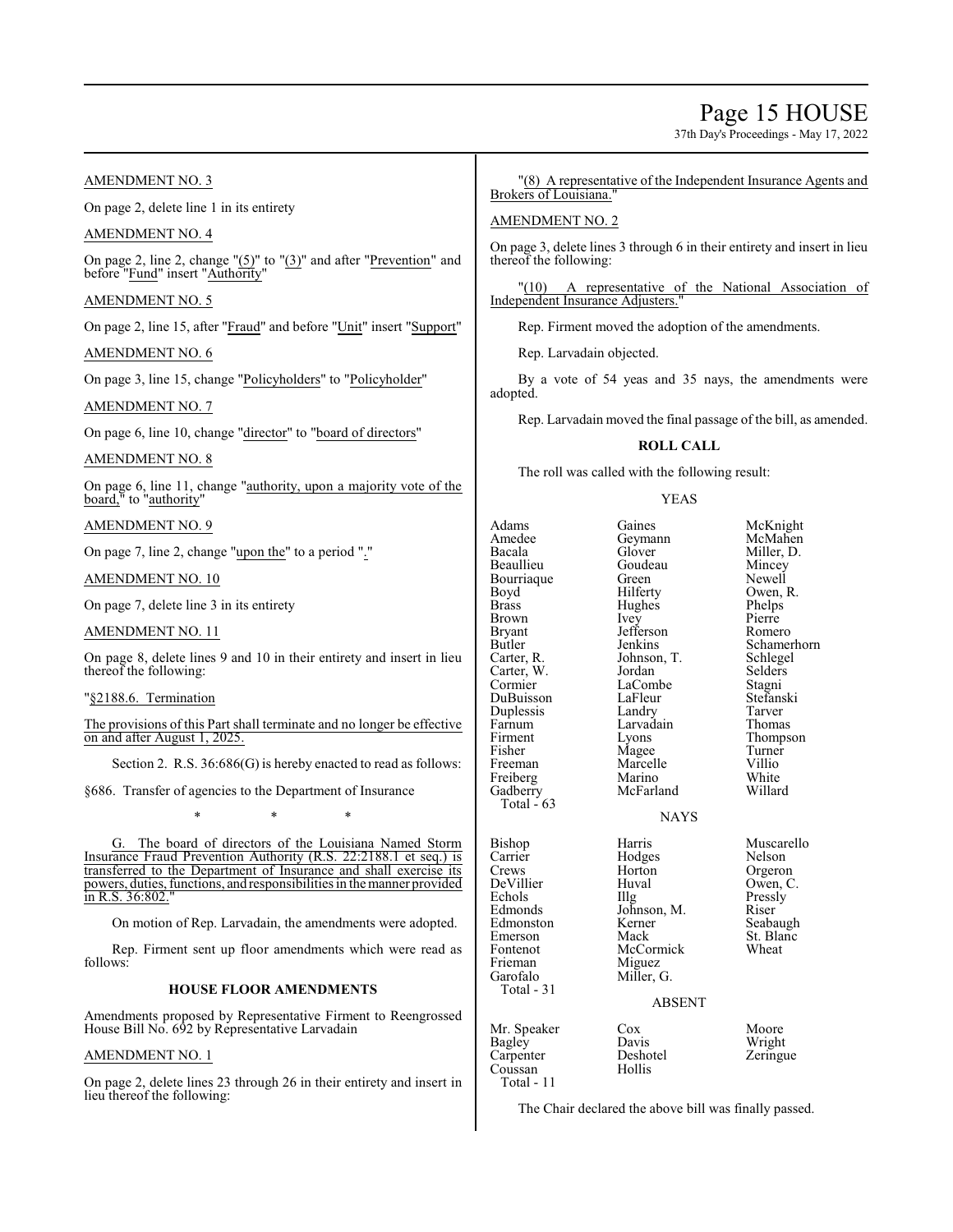## Page 16 HOUSE

37th Day's Proceedings - May 17, 2022

The title of the above bill was read and adopted.

Rep. Larvadain moved to reconsider the vote by which the above bill was finally passed, and, on his own motion, the motion to reconsider was laid on the table.

## **Speaker Pro Tempore Magee in the Chair**

## **HOUSE BILL NO. 707—**

BY REPRESENTATIVES DUPLESSIS, LYONS, AND MARCELLE AN ACT

To enact Code of Criminal Procedure Article 985.2, relative to expungement of records; to provide relative to automated expungement of certain criminal records; to require the Louisiana Bureau of Criminal Identification and Information to send certain records to the Louisiana Supreme Court Case Management Information System; to provide relative to duties of the clerks of district courts; to authorize the adoption of rules and regulations by state police and the supreme court; to provide that no person shall have a cause of action resulting from the omission of their records for automated expungement; to provide for an effective date; and to provide for related matters.

Read by title.

Rep. Duplessis sent up floor amendments which were read as follows:

### **HOUSE FLOOR AMENDMENTS**

Amendments proposed by Representative Duplessis to Reengrossed House Bill No. 707 by Representative Duplessis

### AMENDMENT NO. 1

On page 3, line 16, after "state police" and before "the Louisiana" delete "and" and insert a comma "," in lieu thereof

### AMENDMENT NO. 2

On page 3, line 17, after "Supreme" and before "for the implementation" delete "Court" and insert the following in lieu thereof "Court, and the Louisiana Clerks' Remote Access Authority"

On motion of Rep. Duplessis, the amendments were adopted.

### **Motion**

On motion ofRep. Duplessis, the bill, as amended, was returned to the calendar.

## **Notice of Intention to Call**

Pursuant to House Rule No. 8.20(A), Rep.Duplessis gave notice of his intention to call House Bill No. 707 from the calendar on Wednesday, May 18, 2022.

### **HOUSE BILL NO. 871—**

BY REPRESENTATIVES MARCELLE, CORMIER, LARVADAIN, AND SELDERS<sup>1</sup>

AN ACT

To amend and reenact R.S. 32:57.1(B) and to enact R.S. 32:57.1(D), relative to a failure to honor a written promise to appear; to provide for reinstatement fees or fines relative to an arrested person's failure to honor a written promise to appear; to waive reinstatement fees or fines under certain circumstances; and to provide for related matters.

Read by title.

**Motion**

On motion of Rep. Marcelle, the bill was returned to the calendar.

## **Notice of Intention to Call**

Pursuant to House Rule No. 8.20(A), Rep. Marcelle gave notice of her intention to call House Bill No. 871 from the calendar on Wednesday, May 18, 2022.

### **HOUSE BILL NO. 909—**

BY REPRESENTATIVE EDMONDS AN ACT

To enact Chapter 15 of Title 46 of the Louisiana Revised Statutes of 1950, to be comprised ofR.S. 46:1451 through 1455, relative to assistance programs of the Department of Children and Family Services; to establish within the department an assistance program for certain pregnant women and parents; to provide for services to be delivered through the program; to require reporting to certain legislative committees concerning the program; to require administrative rulemaking; and to provide for related matters.

Read by title.

Rep. Edmonds moved the final passage of the bill.

### **ROLL CALL**

The roll was called with the following result:

### YEAS

| Adams<br>Frieman<br>Muscarello<br>Gadberry<br>Amedee<br>Nelson |  |
|----------------------------------------------------------------|--|
|                                                                |  |
|                                                                |  |
| Garofalo<br>Bacala<br>Orgeron                                  |  |
| Beaullieu<br>Owen, C.<br>Geymann                               |  |
| Bishop<br>Owen, R.<br>Goudeau                                  |  |
| Harris<br>Pressly<br>Bourriaque                                |  |
| Butler<br>Hilferty<br>Riser                                    |  |
| Carrier<br>Hodges<br>Romero                                    |  |
| Horton<br>Schamerhorn<br>Carter, R.                            |  |
| Huval<br>Schlegel<br>Cormier                                   |  |
| Illg<br>Seabaugh<br>Coussan                                    |  |
| St. Blanc<br>Johnson, M.<br>Crews                              |  |
| Johnson, T.<br>Stagni<br>Davis                                 |  |
| Deshotel<br>Kerner<br>Stefanski                                |  |
| DeVillier<br>Mack<br>Tarver                                    |  |
| DuBuisson<br>Thomas<br>Magee                                   |  |
| Echols<br>Marino<br>Thompson                                   |  |
| Edmonds<br>McCormick<br>Turner                                 |  |
| Villio<br>McFarland<br>Edmonston                               |  |
| McKnight<br>Wheat<br>Emerson                                   |  |
| McMahen<br>White<br>Farnum                                     |  |
| Miguez<br>Zeringue<br>Firment                                  |  |
| Fisher<br>Miller, D.                                           |  |
| Miller, G.<br>Fontenot                                         |  |
| Total - 73                                                     |  |
| <b>NAYS</b>                                                    |  |
|                                                                |  |
| Boyd<br>Green<br>Lyons                                         |  |
| Hughes<br>Marcelle<br>Brass                                    |  |
| Newell<br>Jefferson<br>Bryant                                  |  |
| Jenkins<br>Phelps<br>Carpenter                                 |  |
| Pierre<br>Carter, W.<br>Jordan                                 |  |
| Selders<br>Duplessis<br>LaFleur                                |  |
| Willard<br>Freeman<br>Landry                                   |  |
| Glover<br>Larvadain                                            |  |
| Total - 23                                                     |  |
| ABSENT                                                         |  |
| LaCombe<br>Gaines<br>Bagley                                    |  |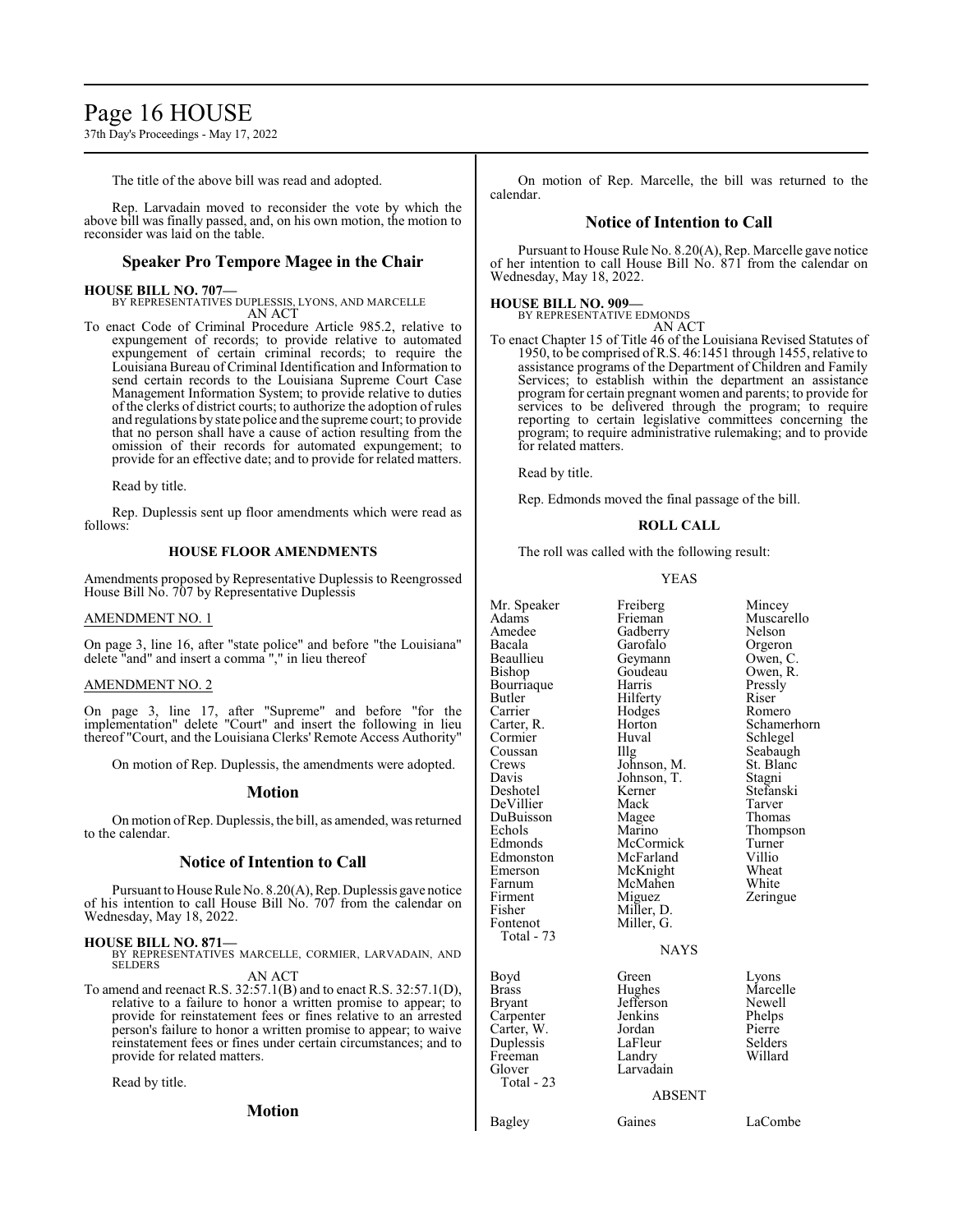## Page 17 HOUSE

37th Day's Proceedings - May 17, 2022

| Brown     |  |
|-----------|--|
| Cox       |  |
| Total - 9 |  |

Hollis Moore<br>Ivey Wright Wright

The Chair declared the above bill was finally passed.

The title of the above bill was read and adopted.

Rep. Edmonds moved to reconsider the vote by which the above bill was finally passed, and, on his own motion, the motion to reconsider was laid on the table.

## **Consent to Correct a Vote Record**

Rep. Hughes requested the House consent to record his vote on final passage of House Bill No. 909 as nay, which consent was unanimously granted.

### **HOUSE BILL NO. 933—**

BY REPRESENTATIVE STAGNI AN ACT

To amend and reenact R.S. 40:2009.25 and to repeal R.S.  $36:259(B)(28)$  and R.S.  $40:2009.1$ , relative to nursing homes licensed by the Louisiana Department of Health; to provide relative to emergency preparedness among nursing homes; to provide requirements and standards for nursing home emergency preparedness plans; to provide procedures for and schedules by which nursing homes shall develop and submit such plans; to provide for duties of the Louisiana Department of Health and local offices of emergency preparedness with respect to nursing home emergency preparedness; to provide relative to sites to which nursing home residents may be evacuated; to revise laws creating and providing for the Nursing Home Emergency Preparedness Review Committee within the Louisiana Department of Health; to repeal laws creating and providing for a nursing home advisory committee within the Louisiana Department of Health; to provide for limitation of liability; to require promulgation of administrative rules; to provide for an effective date; and to provide for related matters.

Read by title.

Rep. Stagni sent up floor amendments which were read as follows:

### **HOUSE FLOOR AMENDMENTS**

Amendments proposed by Representative Stagni to Reengrossed House Bill No. 933 by Representative Stagni

## AMENDMENT NO. 1

On page 17, delete lines 1 and 2 in their entirety

## AMENDMENT NO. 2

On page 20, line 8, after "The state" delete the comma "," and delete the remainder of the line and insert in lieu thereof "and all departments, employees, and representatives thereof"

### AMENDMENT NO. 3

On page 20, line 9, delete "of the state and the department"

On motion of Rep. Stagni, the amendments were adopted.

Rep. Stagni moved the final passage of the bill, as amended.

### **ROLL CALL**

The roll was called with the following result:

|               | <b>YEAS</b>   |            |
|---------------|---------------|------------|
| Mr. Speaker   | Frieman       | McMahen    |
| Adams         | Gadberry      | Miguez     |
| Amedee        | Gaines        | Miller, D. |
| Bacala        | Garofalo      | Miller, G. |
| Beaullieu     | Geymann       | Mincey     |
| Bishop        | Glover        | Muscarello |
| Bourriaque    | Goudeau       | Nelson     |
| Boyd          | Green         | Newell     |
| Brass         | Harris        | Orgeron    |
| Brown         | Hilferty      | Owen, C.   |
| Bryant        | Hodges        | Owen, R.   |
| <b>Butler</b> | Horton        | Phelps     |
| Carpenter     | Hughes        | Pierre     |
| Carrier       | Huval         | Pressly    |
| Carter, R.    | $\prod$ llg   | Riser      |
| Carter, W.    | Jefferson     | Romero     |
| Cormier       | Jenkins       | Schamerho  |
| Coussan       | Johnson, M.   | Schlegel   |
| Davis         | Johnson, T.   | Selders    |
| Deshotel      | Jordan        | St. Blanc  |
| DeVillier     | Kerner        | Stagni     |
| DuBuisson     | LaCombe       | Stefanski  |
| Duplessis     | LaFleur       | Tarver     |
| Echols        | Landry        | Thomas     |
| Edmonds       | Larvadain     | Thompson   |
| Edmonston     | Lyons         | Turner     |
| Emerson       | Mack          | Villio     |
| Farnum        | Magee         | Wheat      |
| Firment       | Marcelle      | White      |
| Fisher        | Marino        | Willard    |
| Fontenot      | McCormick     | Zeringue   |
| Freeman       | McFarland     |            |
| Freiberg      | McKnight      |            |
| Total - 97    |               |            |
|               | <b>NIA VC</b> |            |

### YEAS

Miller, G. ieymann Mincey<br>ilover Muscar Muscarello<br>Nelson Freen Newell<br>Ferris Greeton Iarris Orgeron<br>
Illferty Owen, C Iilferty Owen, C.<br>Iodges Owen, R. Formation School Coven, R.<br>Bryant Holden Phelps Phelps<br>Pierre Carrier Huval Pressly efferson Romero<br>enkins Schamer Schamerhorn<br>Schlegel ohnson, M. Schlege<br>ohnson, T. Selders ordan St. Blanc<br>
Stagni Eerner Stagni<br>ACombe Stefans aCombe Stefanski<br>aFleur Tarver A andry Thomas<br>A arvadain Thombs Thompson yons Turner<br>Iack Villio Ancelle White<br>The Willar Willard<br>Zeringue

### **NAYS**

Total - 0

#### ABSENT

| Bagley    | Hollis | Seabaugh |
|-----------|--------|----------|
| Cox       | Ivev   | Wright   |
| Crews     | Moore  |          |
| Total - 8 |        |          |

The Chair declared the above bill was finally passed.

The title of the above bill was read and adopted.

Rep. Stagni moved to reconsider the vote by which the above bill was finally passed, and, on his own motion, the motion to reconsider was laid on the table.

### **HOUSE BILL NO. 958—**

BY REPRESENTATIVE DUSTIN MILLER AN ACT

To enact Part II-E of Chapter 11 of Title 40 of the Louisiana Revised Statutes of 1950, to be comprised of R.S. 40:2120.11 through 2120.24, relative to the licensure and regulation of nurse staffing agencies by the Louisiana Department of Health; to provide for definitions; to provide for the licensure and registration of nurse staffing agencies; to provide for the protection of public rights to health care; to provide for licensed and certified personnel in healthcare facilities; to provide for applicability provisions for prospective agencies; to provide for regulations and grounds for issuance, renewal, and denial of a license; to establish standards for the operation of nurse staffing agencies; to provide for penalty provisions; to provide for rulemaking requirements; to provide for fees; and to provide for related matters.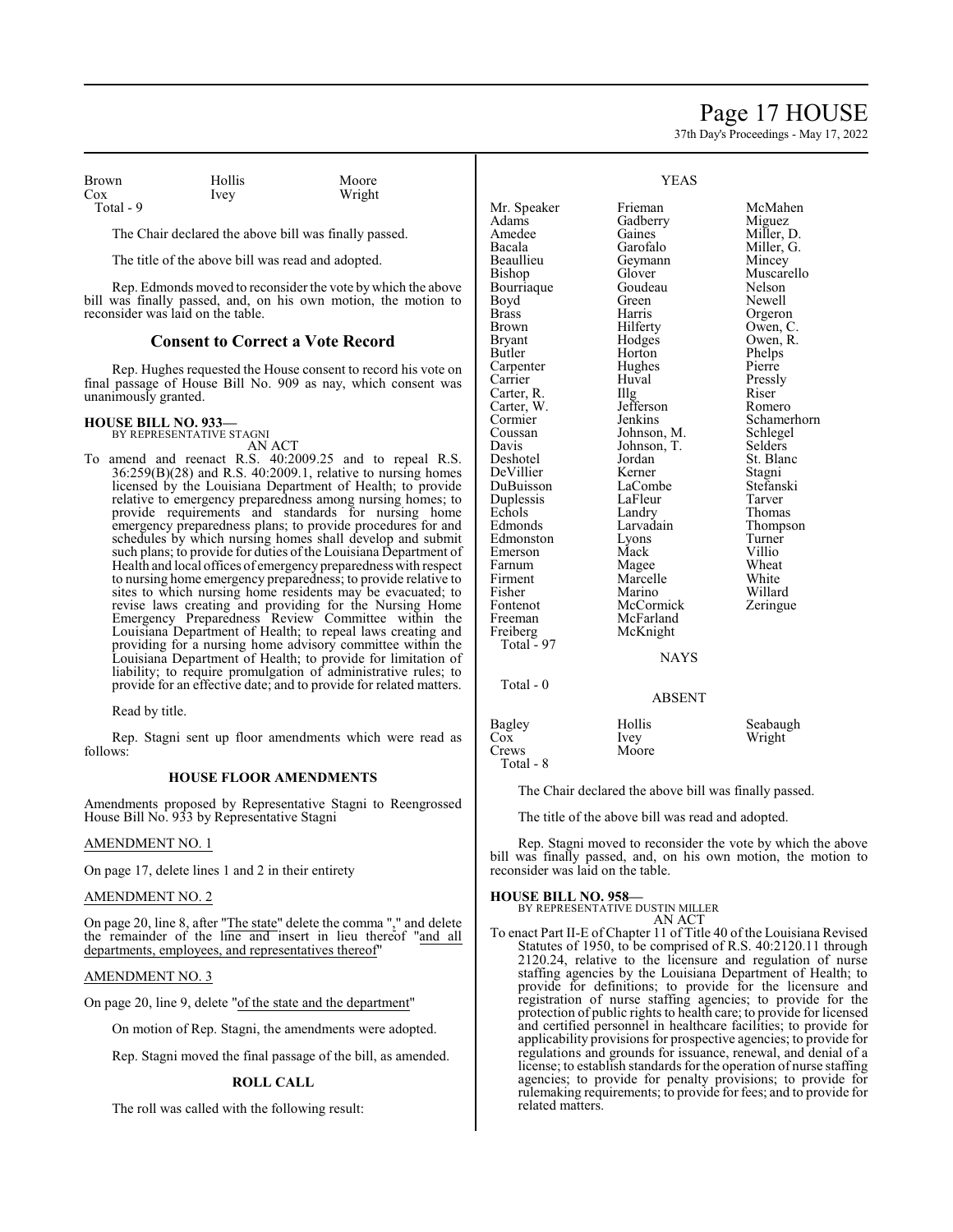## Page 18 HOUSE

37th Day's Proceedings - May 17, 2022

### Read by title.

Rep. Horton, on behalf of the Legislative Bureau, sent up floor amendments which were read as follows:

## **HOUSE FLOOR AMENDMENTS**

Amendments proposed by Representative Horton on behalf of the Legislative Bureau to Reengrossed House Bill No. 958 by Representative Dustin Miller

### AMENDMENT NO. 1

On page 3, line 24, following "R.S." and before "," change "23:1020" to "23:1020.1"

On motion of Rep. Horton, the amendments were adopted.

Rep. Dustin Miller sent up floor amendments which were read as follows:

### **HOUSE FLOOR AMENDMENTS**

Amendments proposed by Representative Dustin Miller to Reengrossed House Bill No. 958 by Representative Dustin Miller

### AMENDMENT NO. 1

On page 5, line 7, after "felony" and before the period "." insert "offense"

### AMENDMENT NO. 2

On page 5, at the end of line 13, after "RS. 40:1203.1" and before the period "." insert "et seq."

On motion of Rep. Dustin Miller, the amendments were adopted.

Rep. Dustin Miller moved the final passage of the bill, as amended.

### **ROLL CALL**

The roll was called with the following result:

Huval<br>Illg

### YEAS

| ічн. әрсақсі  |
|---------------|
| Adams         |
| Amedee        |
| Bacala        |
| Beaullieu     |
| Bishop        |
| Bourriaque    |
| Boyd          |
| <b>Brass</b>  |
| <b>Brown</b>  |
| <b>Bryant</b> |
| Butler        |
| Carpenter     |
| Carrier       |
|               |
| Carter, R.    |
| Carter, W.    |
| Cormier       |
| Coussan       |
| Crews         |
| Davis         |
| Deshotel      |
| DeVillier     |
| DuBuisson     |
| Duplessis     |
|               |

Mr. Speaker Freeman McFarland<br>Adams Freiberg McMahen Freiberg McMah<br>Frieman Miguez Frieman Miguez<br>Gadberry Miller, D. Gadberry<br>Gaines Miller, G.<br>Mincev Garofalo<br>Geymann Muscarello<br>Nelson Glover Nelson<br>Goudeau Newell Goudeau<br>Green Green Orgeron<br>Harris Owen C Owen, C.<br>Phelps Hilferty<br>
Hodges<br>
Pierre Hodges Pierre<br>
Horton Pressly Horton Pressl<br>
Hughes Riser Hughes Riser<br>
Huval Romero Schamerhorn<br>Schlegel Jefferson<br>Jenkins Seabaugh<br>Selders Johnson, M. Selders<br>Johnson, T. St. Blanc Johnson, T.<br>Jordan Jordan Stagni<br>Kerner Stefans Stefanski<br>Tarver LaCombe

| Echols<br>Edmonds<br>Edmonston<br>Emerson<br>Farnum<br>Firment<br>Fisher<br>Fontenot<br>Total - 95 | LaFleur<br>Landry<br>Larvadain<br>Lyons<br>Mack<br>Magee<br>Marcelle<br>Marino<br><b>NAYS</b> | Thomas<br>Thompson<br>Turner<br>Wheat<br>White<br>Willard<br>Zeringue |
|----------------------------------------------------------------------------------------------------|-----------------------------------------------------------------------------------------------|-----------------------------------------------------------------------|
| $Total - 0$                                                                                        | <b>ABSENT</b>                                                                                 |                                                                       |
| Bagley<br>Cox<br>Hollis<br>Ivey<br>Total - 10                                                      | McCormick<br>McKnight<br>Moore<br>Owen, R.                                                    | Villio<br>Wright                                                      |

The Chair declared the above bill, having received a two-thirds vote of the elected members, was finally passed.

The title of the above bill was read and adopted.

Rep. Dustin Miller moved to reconsider the vote by which the above bill was finally passed, and, on his own motion, the motion to reconsider was laid on the table.

**HOUSE BILL NO. 1076** (Substitute for House Bill No. 373 by Representative Travis Johnson)— BY REPRESENTATIVE TRAVIS JOHNSON

AN ACT

To amend and reenact R.S. 3:341(D) and 342(A)(introductory paragraph), to enact R.S. 3:342(J), and to repeal R.S.  $3:34\overline{2}(\overline{A})(3)$  through (6) and (26), relative to the Delta Agriculture Research and Sustainability District; to provide for district boundaries; to provide for the board of commissioners; to provide for administrative positions; and to provide for related matters.

Read by title.

Rep. C. Travis Johnson sent up floor amendments which were read as follows:

### **HOUSE FLOOR AMENDMENTS**

Amendments proposed by Representative Travis Johnson to Engrossed House Bill No. 1076 by Representative Travis Johnson

### AMENDMENT NO. 1

On page 1, line 3, after "repeal" and before "relative" change "R.S. 3:342(A)(3) through (6) and (26)," to "R.S. 3:342(A)(26),"

### AMENDMENT NO. 2

On page 2, delete lines 11 through 14 in their entirety and insert the following:

"Section 2. R.S. 3:342(A)(26) is hereby repealed in its entirety."

On motion of Rep. C. Travis Johnson, the amendments were adopted.

Rep. C. Travis Johnson moved the final passage of the bill, as amended.

### **ROLL CALL**

The roll was called with the following result: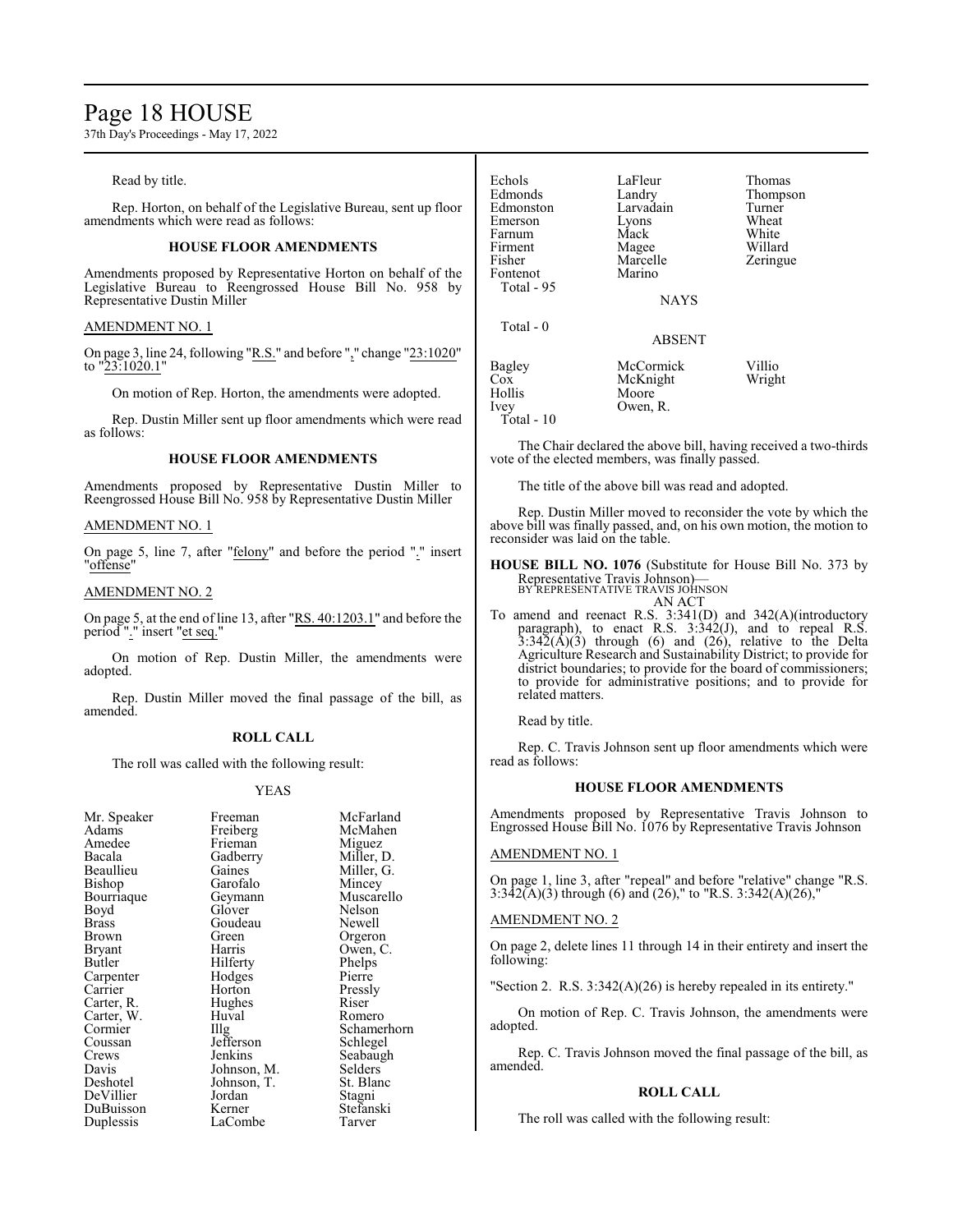## Page 19 HOUSE

37th Day's Proceedings - May 17, 2022

YEAS

Mr. Speaker Frieman Miguez<br>Adams Gadberry Miller, 1 Adams Gadberry Miller, D.<br>Amedee Garofalo Miller, G. Amedee Garofalo Miller, G.<br>Bacala Geymann Mincey Beaullieu Glover Muscarello<br>Bishop Goudeau Nelson Bourriaque Green<br>Brass Harris Brass Harris Orgeron<br>Brown Hilferty Owen, C Brown Hilferty Owen, C.<br>Bryant Hodges Owen, R. Bryant Hodges Owen, R. Carpenter Hughe<br>Carrier Huyal Carrier Huval Pressly Carter, R. Illg Riser<br>Carter, W. Jefferson Romero Carter, W. Jefferson Cormier Jenkins Schamerhorn<br>Coussan Johnson, M. Schlegel Coussan Johnson, M. Schlegel<br>Crews Johnson, T. Seabaugh Crews Johnson, T.<br>Davis Jordan Davis Jordan Selders<br>Deshotel Kerner St. Blan Deshotel Kerner St. Blanc<br>DeVillier LaCombe Stagni DuBuisson LaFleur Stefans<br>
Duplessis Landry Tarver Duplessis Landry Tarver<br>
Echols Larvadain Thomas Echols Larvadain<br>Edmonds Lyons Edmonston Mack Turne<br>
Emerson Magee Villio Emerson Magee Villio<br>Farnum Marcelle Wheat Farnum Marcelle Wheat<br>
Fisher Marino White Fisher Marino White<br>Fontenot McCormick Willard Fontenot McCormick<br>Freeman McFarland Freiberg McMahen Total - 94

Geymann Goudeau Nelson<br>Green Newell Horton Phelps<br>Hughes Pierre LaCombe<br>LaFleur Stefanski McFarland<br>McMahen

Eyons Thompson<br>
Mack Turner

### NAYS

ABSENT

Total - 0

| Bagley                | Gaines   | Moore    |
|-----------------------|----------|----------|
| Boyd                  | Hollis   | Wright   |
| Cox                   | Ivey     | Zeringue |
| Firment<br>Total - 11 | McKnight |          |

The Chair declared the above bill was finally passed.

The title of the above bill was read and adopted.

Rep. C. Travis Johnson moved to reconsider the vote by which the above bill was finally passed, and, on his own motion, the motion to reconsider was laid on the table.

- **HOUSE BILL NO. 1077** (Substitute for House Bill No. 744 by Representative Gaines)— BY REPRESENTATIVES GAINES,EDMONSTON, LANDRY, MACK, AND
	- CHARLES OWEN AN ACT
- To enact R.S. 15:574.2.2, relative to post conviction relief; to provide relative to the grounds for post conviction relief for nonunanimous jury verdicts; to provide relative to time limitations for post conviction relief when a petitioner has a conviction rendered by a non-unanimous jury; to allow for parole eligibility for persons convicted by a verdict rendered by a non-unanimous jury; to establish a review board for cases in which a nonunanimous jury verdict was rendered; to provide for an effective date; and to provide for related matters.

Read by title.

**Motion**

On motion of Rep. Gaines, the bill was returned to the calendar.

**HOUSE BILL NO. 1078** (Substitute for House Bill No. 1049 by Representative Seabaugh)**—** BY REPRESENTATIVES SEABAUGH AND MCFARLAND AND

BY REPRESENTATIVES<br>SENATOR ROBERT MILLS AN ACT

To enact Part IV-A of Chapter 28 of Title 3 of the Louisiana Revised Statutes of 1950, to be comprised of R.S. 3:4351.1 through 4351.16, relative to forestry and agriculture; to authorize the creation of the timber and agriculture transportation group selfinsurance fund; to provide with respect to group self-insurance funds; to provide for requirements; to provide for definitions; to provide with respect to the qualifications for membership; to provide for regulatory authority; to provide for excess or reinsurance insurance; to provide for the management of assets and investments; to provide for liabilities and the payment of claims; to provide for audits, examinations, and investigations; to provide for licensed insurance producers; to provide for insolvencies; to provide for civil actions for enforcement; to provide for reporting; to provide penalties for noncompliance; to provide for due process rights; to provide for dissolution; and to provide for related matters.

Read by title.

## **Speaker Schexnayder in the Chair**

Rep. Seabaugh sent up floor amendments which were read as follows:

## **HOUSE FLOOR AMENDMENTS**

Amendments proposed by Representative Seabaugh to Engrossed House Bill No. 1078 by Representative Seabaugh

## AMENDMENT NO. 1

On page 2, line 12, after "(c)" and before "for" delete "The primary function is" and insert "Is organized or created"

### AMENDMENT NO. 2

On page 2, line 13, after "fund or" and before "to provide" delete "primarily for purposes other than"

### AMENDMENT NO. 3

On page 2, at the end of line 21, after "of vehicles" and before the period "." insert "and shall be known as the Louisiana Agriculture Transportation Group Self-Insured Fund"

### AMENDMENT NO. 4

On page 2, line 22, after "means" and before the comma "**,**" change "that" to "a condition in which"

### AMENDMENT NO. 5

On page 3, line 11, after "products" and before "or" insert a comma ","

### AMENDMENT NO. 6

On page 3, line 12, after "agriculture" delete the remainder of the line and insert "business, or used by an operator or principal.

## AMENDMENT NO. 7

On page 3, line 23, after "Uninsured" and before "coverage" change "motorists" to "motorist"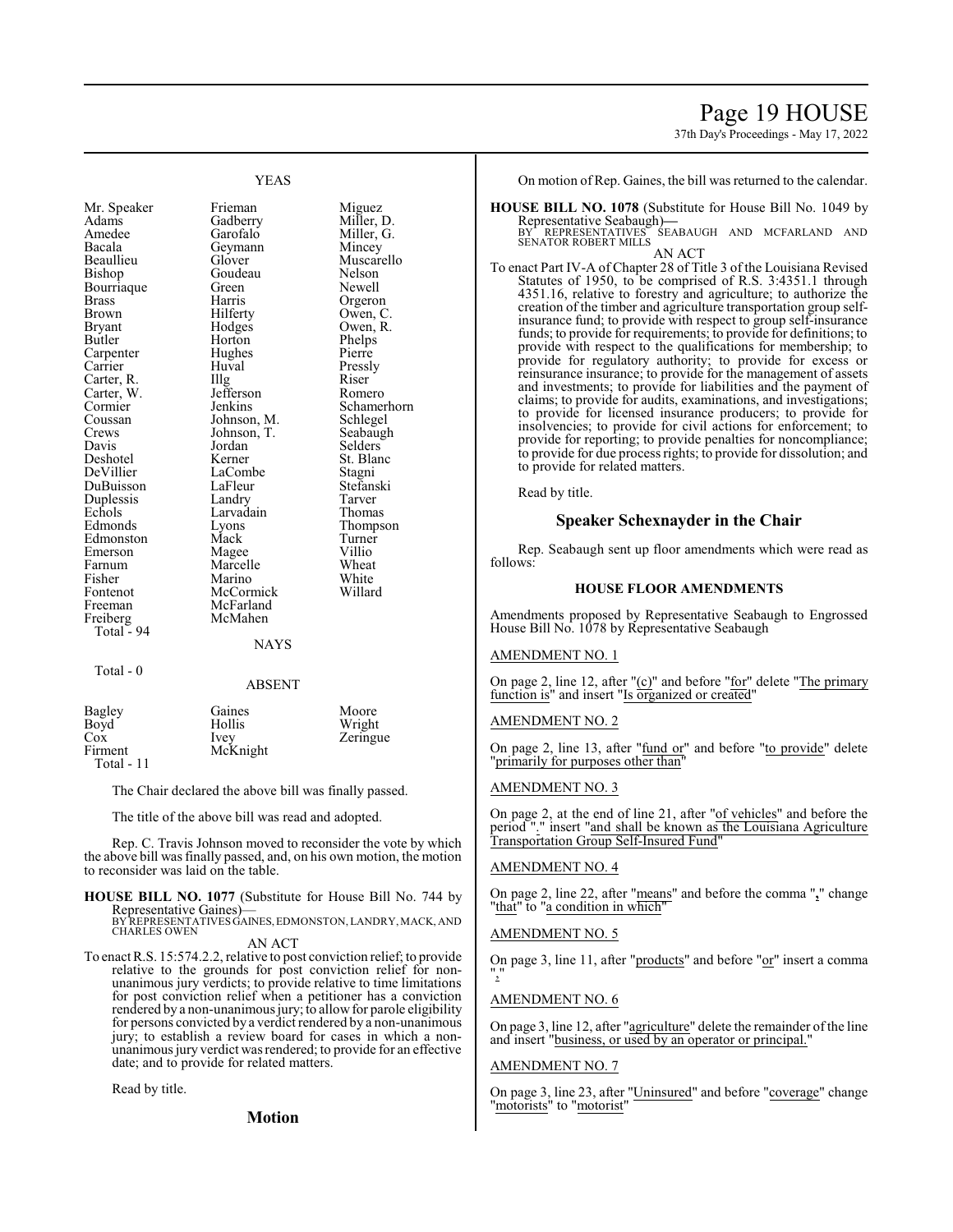## Page 20 HOUSE

37th Day's Proceedings - May 17, 2022

## AMENDMENT NO. 8

On page 23, line 7, after "often as" and before "deems" change "he" to "it"

## AMENDMENT NO. 9

On page 30, line 22, after "administrator" and before "that" change "thereof," to "of the department,"

On motion of Rep. Seabaugh, the amendments were adopted.

Rep. Seabaugh moved the final passage of the bill, as amended.

## **ROLL CALL**

The roll was called with the following result:

### YEAS

| Mr. Speaker   | Frieman     | McKnight    |
|---------------|-------------|-------------|
| Adams         | Gadberry    | McMahen     |
| Amedee        | Gaines      | Miguez      |
| Bacala        | Garofalo    | Miller, D.  |
| Beaullieu     | Geymann     | Miller, G.  |
| Bishop        | Glover      | Mincey      |
| Bourriaque    | Goudeau     | Muscarello  |
| Boyd          | Green       | Nelson      |
| <b>Brass</b>  | Harris      | Newell      |
| Brown         | Hilferty    | Orgeron     |
| Butler        | Hodges      | Owen, C.    |
| Carpenter     | Horton      | Owen, R.    |
| Carrier       | Hughes      | Phelps      |
| Carter, R.    | Huval       | Pressly     |
| Carter, W.    | Illg        | Riser       |
| Cormier       | <i>lvey</i> | Romero      |
| Coussan       | Jefferson   | Schamerhorn |
| Crews         | Jenkins     | Schlegel    |
| Davis         | Johnson, M. | Seabaugh    |
| Deshotel      | Johnson, T. | Selders     |
| DeVillier     | Jordan      | St. Blanc   |
| DuBuisson     | Kerner      | Stagni      |
| Duplessis     | LaCombe     | Stefanski   |
| Echols        | LaFleur     | Tarver      |
| Edmonds       | Landry      | Thomas      |
| Edmonston     | Larvadain   | Thompson    |
| Emerson       | Lyons       | Turner      |
| Farnum        | Mack        | Villio      |
| Firment       | Magee       | Wheat       |
| Fisher        | Marcelle    | White       |
| Fontenot      | Marino      | Willard     |
| Freeman       | McCormick   | Zeringue    |
| Freiberg      | McFarland   |             |
| Total - 98    |             |             |
|               | <b>NAYS</b> |             |
|               |             |             |
| Total - 0     |             |             |
|               | ABSENT      |             |
|               |             |             |
| Bagley        | Hollis      | Wright      |
| <b>Bryant</b> | Moore       |             |
| Cox           | Pierre      |             |
| Total - 7     |             |             |

The Chair declared the above bill was finally passed.

The title of the above bill was read and adopted.

Rep. Seabaugh moved to reconsider the vote bywhich the above bill was finally passed, and, on his own motion, the motion to reconsider was laid on the table.

# **HOUSE BILL NO. 1077** (Substitute for House Bill No. 744 by

Representative Gaines)— BY REPRESENTATIVES GAINES, EDMONSTON, LANDRY, MACK, AND CHARLES OWEN AN ACT

To enact R.S. 15:574.2.2, relative to post conviction relief; to provide relative to the grounds for post conviction relief for nonunanimous jury verdicts; to provide relative to time limitations for post conviction relief when a petitioner has a conviction rendered by a non-unanimous jury; to allow for parole eligibility for persons convicted by a verdict rendered by a non-unanimous jury; to establish a review board for cases in which a nonunanimous jury verdict was rendered; to provide for an effective date; and to provide for related matters.

Called from the calendar.

Read by title.

## **Motion**

On motion of Rep. Gaines, the bill was returned to the calendar.

#### **HOUSE BILL NO. 183—** BY REPRESENTATIVE HUGHES

AN ACT

To amend and reenact R.S. 17:3391(B)(introductory paragraph), relative to student debt; to require public postsecondary education management boards to adopt policies to prohibit the institutions under their supervision and management from withholding student transcripts and other records due to outstanding debt or defaulting on a loan; to prohibit public postsecondary education institutions from withholding certain services due to defaulting on a loan; and to provide for related matters.

Read by title.

Rep. Hughes moved the final passage of the bill.

### **ROLL CALL**

The roll was called with the following result:

## YEAS

| Mr. Speaker | Gaines      | McMahen     |
|-------------|-------------|-------------|
| Adams       | Geymann     | Miguez      |
| Amedee      | Green       | Miller, D.  |
| Beaullieu   | Harris      | Miller, G.  |
| Bishop      | Hilferty    | Muscarello  |
| Bourriaque  | Hughes      | Orgeron     |
| Boyd        | Huval       | Owen, C.    |
| Brass       | Ivey        | Owen, R.    |
| Brown       | Jefferson   | Phelps      |
| Bryant      | Jenkins     | Pierre      |
| Butler      | Johnson, T. | Schamerhorn |
| Carpenter   | Jordan      | Schlegel    |
| Carter, R.  | Kerner      | Selders     |
| Cormier     | LaCombe     | St. Blanc   |
| Coussan     | LaFleur     | Stagni      |
| Crews       | Landry      | Stefanski   |
| Davis       | Larvadain   | Tarver      |
| Deshotel    | Lyons       | Thomas      |
| DeVillier   | Mack        | Turner      |
| DuBuisson   | Magee       | Villio      |
| Duplessis   | Marcelle    | White       |
| Echols      | Marino      | Willard     |
| Emerson     | McCormick   | Zeringue    |
| Fisher      | McFarland   |             |
| Freeman     | McKnight    |             |
| Total - 73  |             |             |

NAYS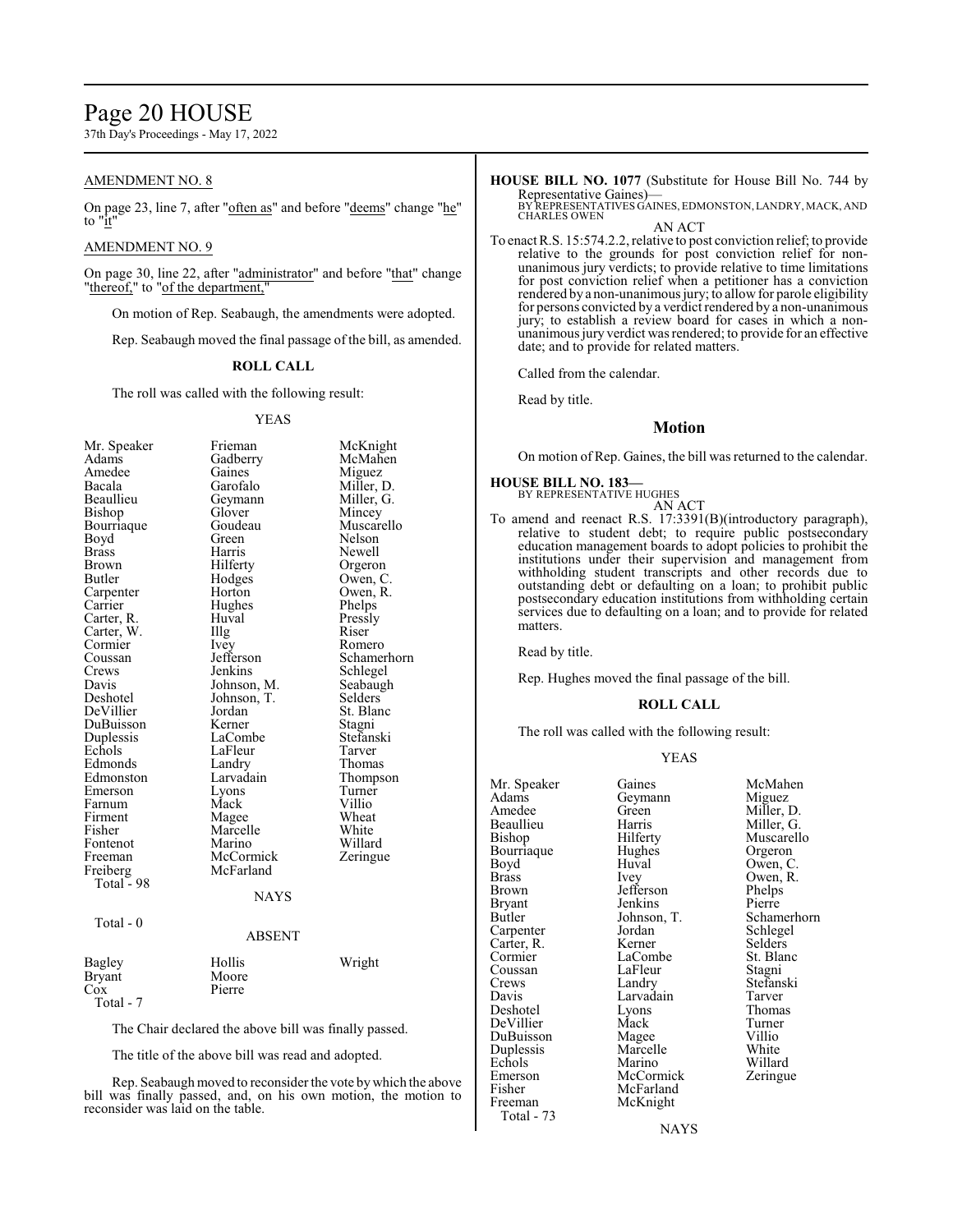37th Day's Proceedings - May 17, 2022

| Frieman       | Nelson                        |
|---------------|-------------------------------|
| Gadberry      | Pressly                       |
| Garofalo      | Riser                         |
| Hodges        | Romero                        |
| Horton        | Seabaugh                      |
|               | Thompson                      |
|               | Wheat                         |
|               |                               |
|               |                               |
| <b>ABSENT</b> |                               |
|               | Illg<br>Johnson, M.<br>Mincey |

| Bagley     | Glover  | Moore  |
|------------|---------|--------|
| Carter, W. | Goudeau | Newell |
| Cox        | Hollis  | Wright |
| Total - 9  |         |        |

The Chair declared the above bill was finally passed.

The title of the above bill was read and adopted.

Rep. Hughes moved to reconsider the vote by which the above bill was finally passed, and, on his own motion, the motion to reconsider was laid on the table.

#### **HOUSE BILL NO. 427—** BY REPRESENTATIVE AMEDEE

AN ACT

To enact R.S. 17:170(G), relative to the administration of vaccines; to prohibit the administration of vaccines to minors on school property and at school-sponsored events unless certain conditions are met; and to provide for related matters.

Read by title.

Rep. Amedee sent up floor amendments which were read as follows:

### **HOUSE FLOOR AMENDMENTS**

Amendments proposed by Representative Amedee to Engrossed House Bill No. 427 by Representative Amedee

### AMENDMENT NO. 1

On page 1, at the beginning of line 12, change " $G$ ." to " $G(1)$ "

### AMENDMENT NO. 2

On page 1, line 14, after "unless a" and before "is present" delete "healthcare professional" and insert "registered nurse or licensed medical physician"

### AMENDMENT NO. 3

On page 1, after line 17, insert the following:

"(2) No state or local government agency, school board or other school governing authority, or any official, employee, or agent thereof shall require any education institution or facility enumerated in Subsection A of this Section to participate in or sponsor any event related to the administration of vaccines.

On motion of Rep. Amedee, the amendments were adopted.

## **Motion**

Rep. Freeman moved that the bill be recommitted to the Committee on Health and Welfare.

Rep. Amedee objected.

By a vote of 47 yeas and 49 nays, the House refused to recommit the bill to the Committee on Health and Welfare.

Rep. Amedee moved the final passage of the bill, as amended.

## **ROLL CALL**

The roll was called with the following result:

### YEAS

| Mr. Speaker<br>Amedee<br>Bacala<br>Beaullieu<br>Bishop<br>Bourriaque<br>Brown<br>Butler<br>Carrier<br>Cormier<br>Coussan<br>Crews<br>Davis<br>Deshotel<br>DeVillier<br>DuBuisson<br>Echols<br>Edmonds<br>Edmonston<br>Emerson<br>Farnum<br>Firment<br>Total - 66 | Fontenot<br>Frieman<br>Gadberry<br>Garofalo<br>Geymann<br>Goudeau<br>Harris<br>Hilferty<br>Hodges<br>Horton<br>Huval<br>Illg<br>Ivey<br>Johnson, M.<br>Kerner<br>LaCombe<br>Mack<br>Magee<br>McCormick<br>McFarland<br>McKnight<br>McMahen<br><b>NAYS</b> | Miguez<br>Miller, G.<br>Mincey<br>Muscarello<br>Orgeron<br>Owen, C.<br>Owen, R.<br>Pressly<br>Riser<br>Romero<br>Schamerhorn<br>Schlegel<br>Seabaugh<br>St. Blanc<br>Stefanski<br>Tarver<br>Thomas<br>Thompson<br>Turner<br>Wheat<br>White<br>Zeringue |
|------------------------------------------------------------------------------------------------------------------------------------------------------------------------------------------------------------------------------------------------------------------|-----------------------------------------------------------------------------------------------------------------------------------------------------------------------------------------------------------------------------------------------------------|--------------------------------------------------------------------------------------------------------------------------------------------------------------------------------------------------------------------------------------------------------|
| Adams<br>Boyd<br>Brass<br>Bryant<br>Carpenter<br>Carter, R.<br>Carter, W.<br>Duplessis<br>Fisher<br>Freeman<br>Freiberg<br>Total $-31$                                                                                                                           | Gaines<br>Glover<br>Hughes<br>Jefferson<br>Jenkins<br>Johnson, T.<br>Jordan<br>LaFleur<br>Landry<br>Larvadain<br>Lyons<br><b>ABSENT</b>                                                                                                                   | Marcelle<br>Marino<br>Miller, D.<br>Newell<br>Phelps<br>Pierre<br>Selders<br>Stagni<br>Willard                                                                                                                                                         |
| Bagley<br>Cox<br>Green<br>Total - 8                                                                                                                                                                                                                              | Hollis<br>Moore<br>Nelson                                                                                                                                                                                                                                 | Villio<br>Wright                                                                                                                                                                                                                                       |

The Chair declared the above bill was finally passed.

The title of the above bill was read and adopted.

Rep. Amedee moved to reconsider the vote by which the above bill was finally passed, and, on her own motion, the motion to reconsider was laid on the table.

## **Consent to Correct a Vote Record**

Rep. Huval requested the House consent to record his vote on final passage of House Bill No. 427 as yea, which consent was unanimously granted.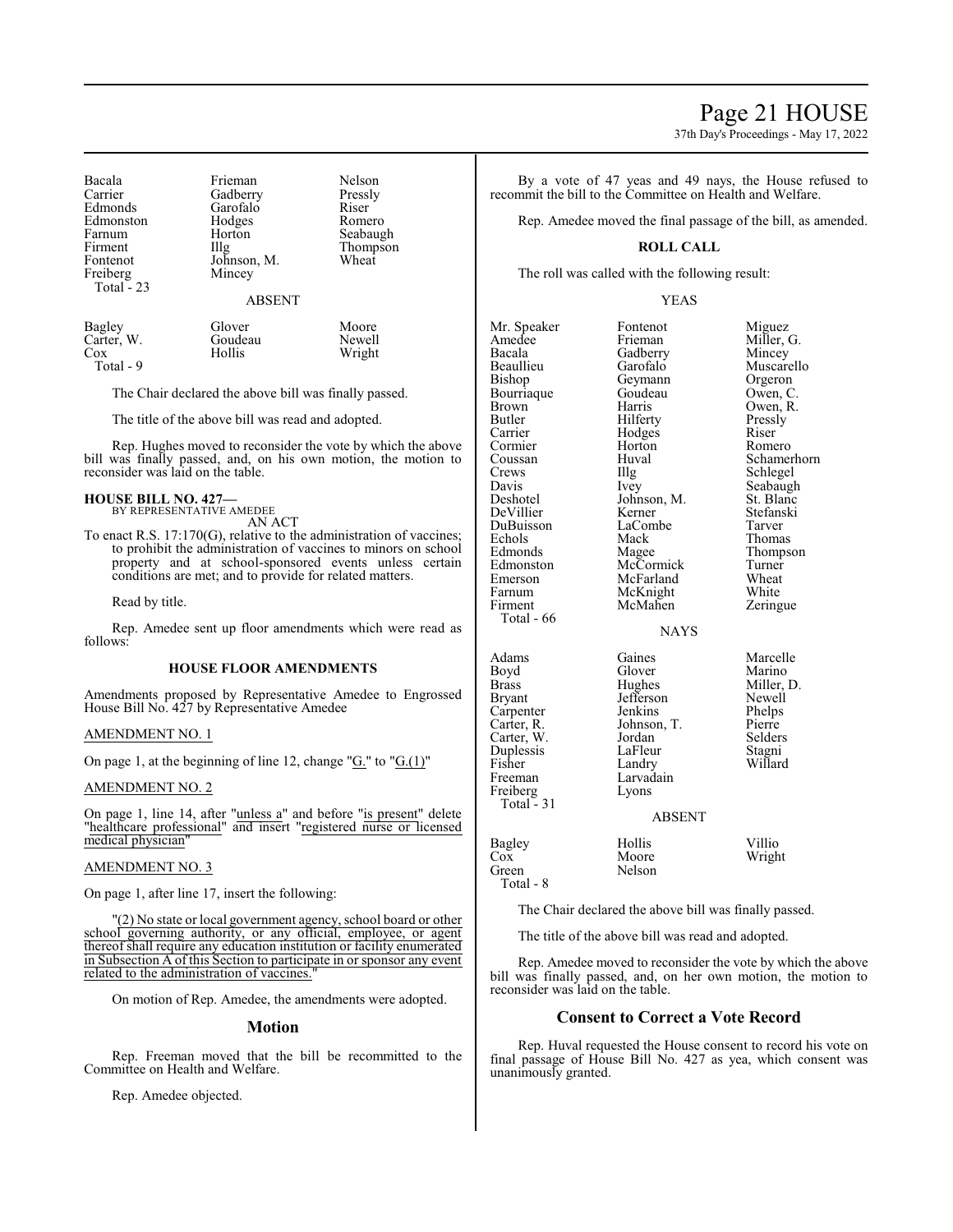## Page 22 HOUSE

37th Day's Proceedings - May 17, 2022

## **HOUSE BILL NO. 440—**

BY REPRESENTATIVES PHELPS, LANDRY, MOORE, AND SCHLEGEL AN ACT

To enact R.S. 17:280.1, relative to school curricula; to require public schools to incorporate eating disorder instruction into existing curricula; to provide for rules and regulations; and to provide for related matters.

Read by title.

Rep. Phelps sent up floor amendments which were read as follows:

## **HOUSE FLOOR AMENDMENTS**

Amendments proposed by Representative Phelps to Engrossed House Bill No. 440 by Representative Phelps

## AMENDMENT NO. 1

On page 1, after line 14, insert the following:

"Section 2. This Act shall be cited and referred to as the "Brandi Melissa Act"."

On motion of Rep. Phelps, the amendments were adopted.

Rep. Phelps moved the final passage of the bill, as amended.

## **ROLL CALL**

The roll was called with the following result:

### YEAS

Mr. Speaker Freeman Mack<br>Adams Freiberg Magee Adams Freiberg Magee Beaullieu Gaines<br>Bishop Glover Bishop Glover McFarland<br>Boyd Goudeau McKnight Boyd Goudeau McKnight<br>Brass Harris Miller, D. Brass Harris Miller, D. Brown Hilferty Miller, G.<br>Brvant Hollis Nelson Bryant Hollis Nelson<br>Butler Hughes Newell Carpenter Huv<br>Carrier Hllg Carter, R. Ivey Phelps<br>Carter, W. Jefferson Pierre Carter, W. Jefferson<br>Cormier Jenkins Cormier Jenkins Schamerhorn<br>
Davis Johnson, M. Schlegel Davis Johnson, M. Schlege<br>Deshotel Johnson, T. Selders DeVillier Jordan St. Blanch<br>Duplessis Kerner Stagni Duplessis Kerner Stagni Edmonston LaFleur White<br>
Emerson Landry Willard Emerson Landry<br>Fisher Larvadain Fisher Larvadain Zeringue<br>Fontenot Lyons Total - 71

Geymann Total - 24

Gadberry Marcell<br>Gaines Marino Hughes Newell<br>Huval Owen, C Illg Owen, R.<br>Ivey Phelps Johnson, T. Selders<br>Jordan St. Blanc LaCombe Villio<br>LaFleur White Lyons

NAYS

Bacala Hodges Riser Bourriaque Horton Romero<br>Edmonds McCormick Stefanski Edmonds McCormick Stefans<br>Farnum McMahen Tarver Farnum McMahen Tarver<br>Firment Miguez Thomas Firment Miguez<br>Frieman Mincey Frieman Mincey Thompson<br>
Garofalo Muscarello Turner Muscarello Turner<br>Pressly Wheat

ABSENT

| Bagley     |  |
|------------|--|
| Coussan    |  |
| Cox        |  |
| Crews      |  |
| Total - 10 |  |

Moore Orgeron

DuBuisson Seabaugh<br>Green Wright

Wright

The Chair declared the above bill was finally passed.

The title of the above bill was read and adopted.

Rep. Phelps moved to reconsider the vote by which the above bill was finally passed, and, on her own motion, the motion to reconsider was laid on the table.

## **Consent to Correct a Vote Record**

Rep. Duplessis requested the House consent to record his vote on final passage of House Bill No. 440 as yea, which consent was unanimously granted.

#### **HOUSE BILL NO. 531—** BY REPRESENTATIVE AMEDEE

AN ACT

To amend and reenact R.S. 17:170(E), relative to student immunization requirements; to provide for a cause of action, remedies, and damages for a student who is denied entrance into a school because of a vaccination requirement; and to provide for related matters.

Read by title.

## **Motion**

On motion of Rep. Amedee, the bill was returned to the calendar.

## **Notice of Intention to Call**

Pursuant to House Rule No. 8.20(A), Rep. Amedee gave notice of her intention to call House Bill No. 531 from the calendar on Wednesday, May 18, 2022.

## **HOUSE BILL NO. 600—**

BY REPRESENTATIVE FRIEMAN AN ACT

To enact R.S. 40:2023.1, relative to the public release of information regarding opt-out information for recommended, requested, or required immunizations and vaccinations; to require the distribution of informational materials regarding exemption from and the ability to opt-out of immunizations and vaccinations; and to provide for related matters.

Read by title.

## **Speaker Pro Tempore Magee in the Chair**

Rep. Frieman sent up floor amendments which were read as follows:

## **HOUSE FLOOR AMENDMENTS**

Amendments proposed by Representative Frieman to Engrossed House Bill No. 600 by Representative Frieman

### AMENDMENT NO. 1

On page 1, line 11, after "or" and before "vaccination" insert "a"

On motion of Rep. Frieman, the amendments were adopted.

Rep. Frieman sent up floor amendments which were read as follows: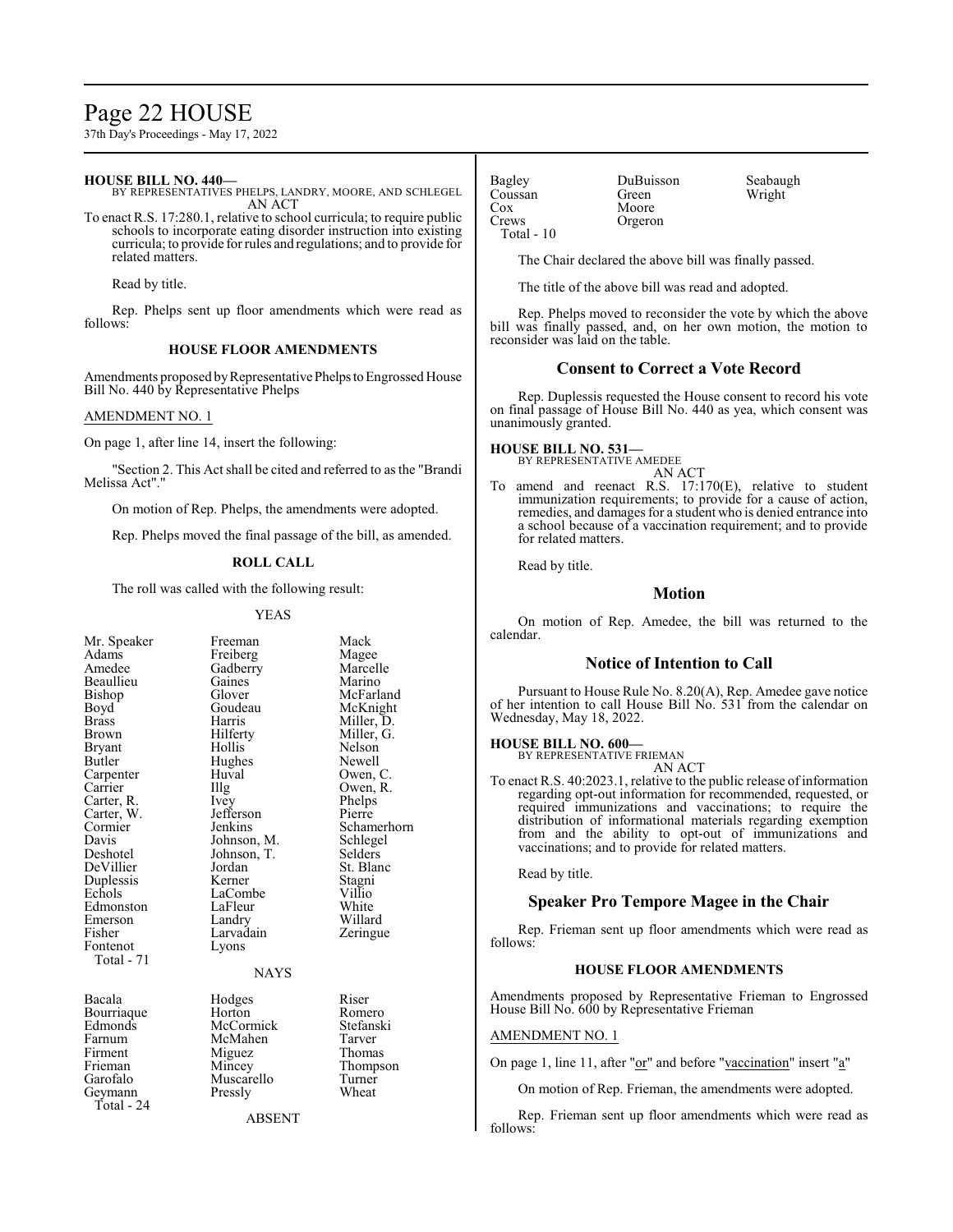## Page 23 HOUSE

37th Day's Proceedings - May 17, 2022

## **HOUSE FLOOR AMENDMENTS**

Amendments proposed by Representative Frieman to Engrossed House Bill No. 600 by Representative Frieman

## AMENDMENT NO. 1

On page 2, after line 9, insert the following:

"E. The provisions of this Section shall not apply to any recommendation or request by a governmental entity that is subject ti the provisions of R.S. 40:1071, et seq."

On motion of Rep. Frieman, the amendments were adopted.

Rep. Frieman moved the final passage of the bill, as amended.

### **ROLL CALL**

The roll was called with the following result:

YEAS

| Mr. Speaker<br>Adams<br>Amedee<br>Bacala<br>Beaullieu<br>Bourriaque<br>Brown<br>Butler<br>Carrier<br>Cormier<br>Coussan<br>Crews<br>Davis<br>Deshotel<br>DeVillier<br>DuBuisson<br>Echols<br>Edmonds<br>Edmonston<br>Emerson<br>Firment<br>Fisher<br>Fontenot<br>Freiberg<br>Total - 71 | Frieman<br>Gadberry<br>Garofalo<br>Geymann<br>Goudeau<br>Harris<br>Hodges<br>Hollis<br>Horton<br>Huval<br>$\prod_{i=1}^{n}$<br>Ivey<br>Johnson, M.<br>Johnson, T.<br>Kerner<br>LaCombe<br>Mack<br>Magee<br>McCormick<br>McFarland<br>McKnight<br>McMahen<br>Miguez<br>Miller, G.<br><b>NAYS</b> | Mincey<br>Nelson<br>Orgeron<br>Owen, C.<br>Owen, R.<br>Pressly<br>Riser<br>Romero<br>Schamerhorn<br>Schlegel<br>Seabaugh<br>Selders<br>St. Blanc<br>Stagni<br>Stefanski<br>Tarver<br>Thomas<br>Thompson<br>Turner<br>Villio<br>Wheat<br>White<br>Zeringue |
|-----------------------------------------------------------------------------------------------------------------------------------------------------------------------------------------------------------------------------------------------------------------------------------------|-------------------------------------------------------------------------------------------------------------------------------------------------------------------------------------------------------------------------------------------------------------------------------------------------|-----------------------------------------------------------------------------------------------------------------------------------------------------------------------------------------------------------------------------------------------------------|
| Boyd<br>Brass<br><b>Bryant</b><br>Carpenter<br>Carter, R.<br>Carter, W.<br>Duplessis<br>Freeman<br>Gaines<br>Total - 26                                                                                                                                                                 | Glover<br>Green<br>Hughes<br>Jefferson<br>Jenkins<br>Jordan<br>LaFleur<br>Landry<br>Larvadain<br><b>ABSENT</b>                                                                                                                                                                                  | Lyons<br>Marcelle<br>Marino<br>Miller, D.<br>Newell<br>Phelps<br>Pierre<br>Willard                                                                                                                                                                        |
| Bagley<br>Bishop<br>Cox<br>Total - 8                                                                                                                                                                                                                                                    | Farnum<br>Hilferty<br>Moore                                                                                                                                                                                                                                                                     | Muscarello<br>Wright                                                                                                                                                                                                                                      |

The Chair declared the above bill was finally passed.

The title of the above bill was read and adopted.

Rep. Frieman moved to reconsider the vote by which the above bill was finally passed, and, on his own motion, the motion to reconsider was laid on the table.

#### **HOUSE BILL NO. 677—**

BY REPRESENTATIVES JORDAN AND WILLARD AN ACT

To enact R.S. 22:1034.1, relative to health insurance coverage; to require a health coverage plan to limit the cost-sharing amount for enrollees prescribed insulin; to require certain inclusion of insulin relative to drug formularies; to provide for definitions; to provide for effectiveness; and to provide for related matters.

Read by title.

Rep. Jordan moved the final passage of the bill.

## **ROLL CALL**

The roll was called with the following result:

### YEAS

Mr. Speaker Frieman McFarland<br>Adams Gadberry McKnight Adams Gadberry McKnight<br>Amedee Gaines McMahen Amedee Gaines McMahen<br>Bacala Garofalo Miguez Bacala Garofalo Miguez<br>Beaullieu Geymann Miller, D. Geymann Miller, D.<br>Glover Miller, G. Bourriaque Glover Miller, (Boyd Goudeau Mincey Boyd Goudeau<br>Brass Green Brass Green Nelson<br>Brown Harris Newell Brown Harris Newell<br>Bryant Hilferty Orgeron Bryant Hilferty Orgeron<br>Butler Hodges Owen, C Hodges Owen, C.<br>Hollis Owen, R. Carpenter Hollis<br>Carrier Horton Carrier Horton Phelps<br>Carter, R. Hughes Pierre Carter, R. Hughes Pierre<br>Carter, W. Huval Pressly Carter, W. Huval Pressl<br>
Cormier Ivey Riser Cormier Ivey Riser -<br>Coussan - Jefferson - Romero Coussan Jefferson<br>Crews Jenkins Crews Jenkins Schamerhorn<br>
Davis Johnson, M. Schlegel Davis Johnson, M. Schlegel<br>Deshotel Johnson, T. Seabaugh Johnson, T. Seabaughter Seabaughter Seabaughter Seabaughter Seabaughter Seabaughter Seabaughter Seabaughter Seabaughter Seabaughter Seabaughter Seabaughter Seabaughter Seabaughter Seabaughter Seabaughter Seabaughter Seabau DeVillier Jordan<br>DuBuisson Kerner DuBuisson Kerner St. Blanc Duplessis LaCombe<br>
Echols LaFleur LaFleur Stefanski<br>Landry Tarver Edmonds Landry Tarver<br>
Edmonston Larvadain Thomas Edmonston Larvadain<br>Emerson Lyons Lyons Thompson<br>Mack Turner Firment Mack Turner<br>Fisher Magee Villio Fisher Magee Villio<br>Fontenot Marcelle White Marcelle White<br>Marino Willard Freeman Marino Willard<br>
Freiberg McCormick Zeringue McCormick Total  $-96$ **NAYS**  Total - 0 ABSENT Bagley Farnum Muscarello<br>Bishop IIIg Wheat Bishop Illg<br>Cox Moore Total - 9

Wright

The Chair declared the above bill was finally passed.

The title of the above bill was read and adopted.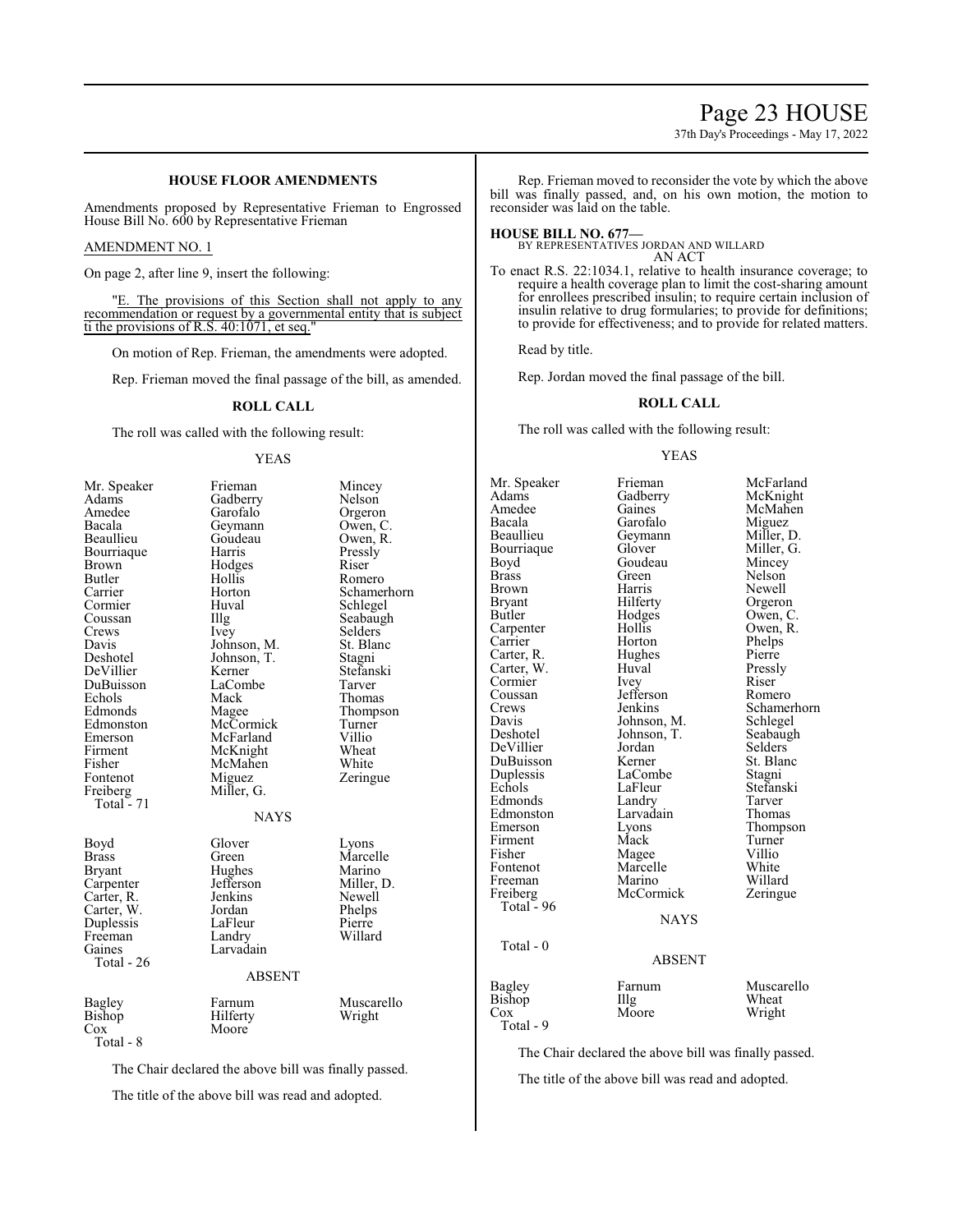## Page 24 HOUSE

37th Day's Proceedings - May 17, 2022

Rep. Jordan moved to reconsider the vote by which the above bill was finally passed, and, on his own motion, the motion to reconsider was laid on the table.

**HOUSE BILL NO. 1077** (Substitute for House Bill No. 744 by Representative Gaines)**—** BY REPRESENTATIVES GAINES, EDMONSTON, LANDRY,MACK, AND

CHARLES OWEN AN ACT

To enact R.S. 15:574.2.2, relative to post conviction relief; to provide relative to the grounds for post conviction relief for nonunanimous jury verdicts; to provide relative to time limitations for post conviction relief when a petitioner has a conviction rendered by a non-unanimous jury; to allow for parole eligibility for persons convicted by a verdict rendered by a non-unanimous jury; to establish a review board for cases in which a nonunanimous jury verdict was rendered; to provide for an effective date; and to provide for related matters.

Called from the calendar.

Read by title.

Rep. Dupplessis sent up floor amendments which were read as follows:

## **HOUSE FLOOR AMENDMENTS**

Amendments proposed by Representative Duplessis to Engrossed House Bill No. 1077 by Representative Gaines

## AMENDMENT NO. 1

On page 6, delete line 15 in its entirety and insert the following:

## "(b) Three of the"

## AMENDMENT NO. 2

On page 6, delete lines 19 through 25 in their entirety and insert the following:

"G.(1) A claim for relief pursuant to this Section shall"

Rep. Duplessis moved the adoption of the amendments.

Rep. Mack objected.

By a vote of 29 yeas and 67 nays, the amendments were rejected.

## **Motion**

On motion of Rep. Gaines, the bill was returned to the calendar.

## **Notice of Intention to Call**

Pursuant to House Rule No. 8.20(A), Rep. Gaines gave notice of his intention to call House Bill No. 1077 from the calendar on Thursday, May 19, 2022.

#### **HOUSE BILL NO. 774—** BY REPRESENTATIVE GLOVER

AN ACT

To enact Code of Criminal Procedure Article 977(D), relative to expungement of records; to provide relative to the motion to expunge a record of arrest and conviction of a misdemeanor offense; to provide relative to when a person may file an expungement for certain convictions of possession of marijuana; to provide for prospective and retroactive application; and to provide for related matters.

Read by title.

Rep. Marino sent up floor amendments which were read as follows:

## **HOUSE FLOOR AMENDMENTS**

Amendments proposed by Representative Marino to Engrossed House Bill No. 774 by Representative Glover

## AMENDMENT NO. 1

On page 1, line 2, after "To" and before "relative" delete "enact Code of Criminal Procedure Article 977(D)," and insert the following

"amend and reenact Code of Criminal Procedure Article 986(A) and (C) and to enact Code of Criminal Procedure Articles 977(D) and 997,"

## AMENDMENT NO. 2

On page 1, line 5, after "marijuana;" and before "to" insert "to provide relative to the expungement form for misdemeanor marijuana convictions;"

### AMENDMENT NO. 3

On page 1, line 8, after "Section 1." delete the remainder of the line and insert the following:

"Code of Criminal Procedure Article 986(A) and (C) are hereby amended and reenacted and Code of Criminal Procedure Articles 977(D) and 997 are hereby enacted to read as"

## AMENDMENT NO. 4

On page 1, between lines 17 and 18, insert the following:

"Art. 986. Forms for the expungement of records

A. Only the forms provided for in Articles 987, 988, 989, 990, 991, 992, 993, 994, and 995, and 997 of this Code shall be used for filing motions to expunge a record of an arrest which did not result in a conviction, for the expungement of a record of arrest and conviction of a misdemeanor or felony offense, or for an interim motion to expunge a felony offense which resulted in a misdemeanor conviction.

\* \* \*

C. The clerk of court for any court in the state of Louisiana having criminal jurisdiction may amend any of the forms provided for in Articles 987, 988, 989, 990, 991, 992, 993, 994, and 995, and 997 to provide the appropriate name of the court ordering an expungement of records.

\* \* \*

Art. 997. Motion for expungement form to be used for certain misdemeanor convictions

### **STATE OF LOUISIANA JUDICIAL DISTRICT FOR THE PARISH OF \_\_\_\_\_\_\_\_\_\_\_\_\_\_\_\_\_\_\_\_\_\_\_\_\_\_\_\_\_\_**

**No.: Division: "** 

**State of Louisiana vs. \_\_\_\_\_\_\_\_\_\_\_\_\_\_\_\_\_\_\_\_\_\_\_\_\_\_\_\_\_\_\_\_\_\_\_\_\_\_\_\_\_\_\_\_\_\_\_\_\_\_\_\_\_\_**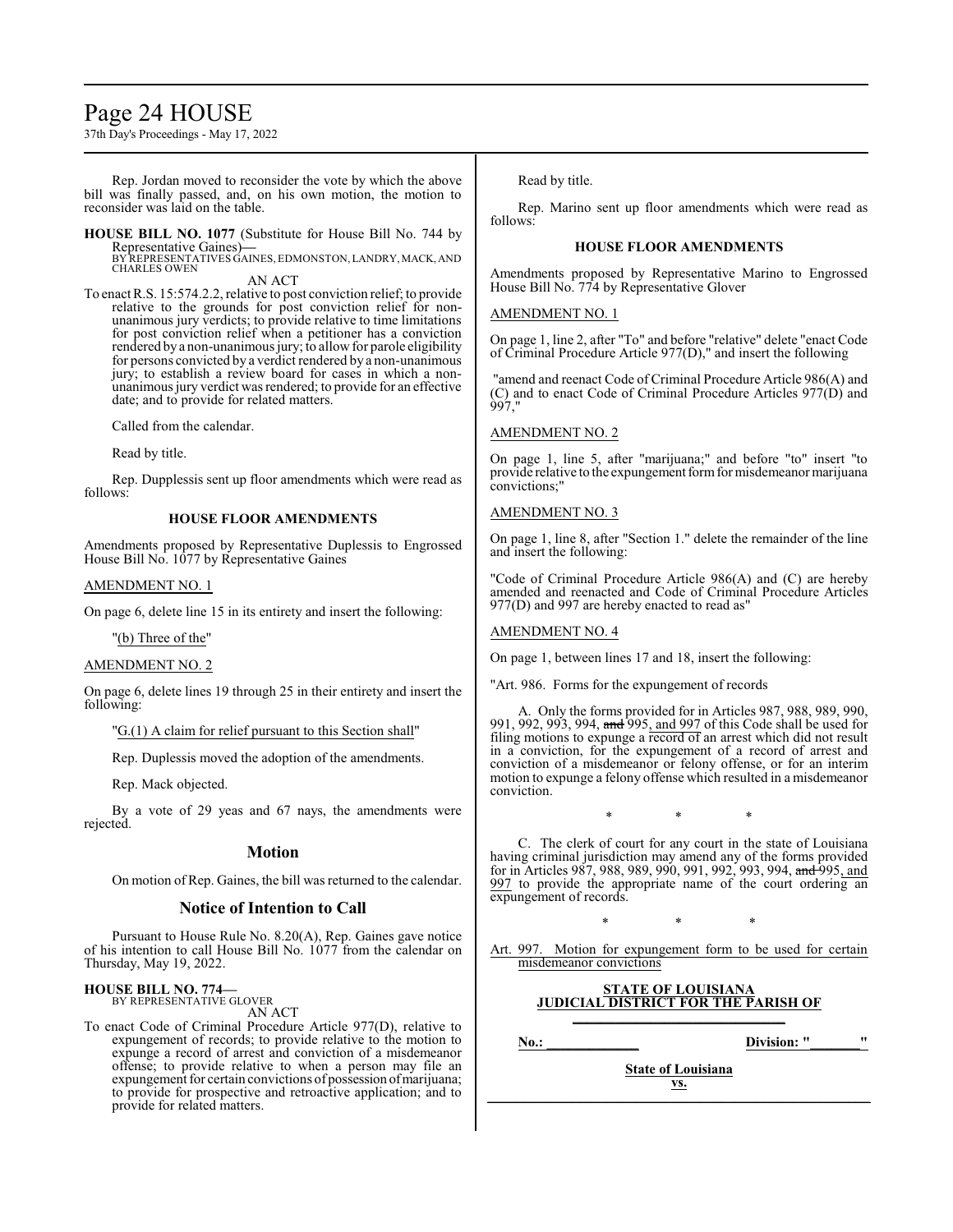37th Day's Proceedings - May 17, 2022

### **MOTION FOR EXPUNGEMENT FOR MISDEMEANOR CONVICTION FOR POSSESSION OF MARIJUANA PURSUANT TO R.S. 40:966(C)(2)(a)**

NOW INTO COURT comes mover, who provides the court with the following information in connection with this request:

## **I.DEFENDANT INFORMATION**

| NAME:                             |        |             |      |
|-----------------------------------|--------|-------------|------|
|                                   | 'Last, | First,      |      |
| DOB:                              |        |             |      |
|                                   |        | (MM/DD/YYYY |      |
| <b>GENDER</b>                     | Female |             | Male |
| SSN (last 4 digits): XXX-XX-      |        |             |      |
| RACE:                             |        |             |      |
| <b>DRIVER LIC.#</b>               |        |             |      |
| <b>ARRESTING AGENCY:</b>          |        |             |      |
| $\overline{SID#}$ (if available): |        |             |      |
| <b>ARREST NUMBER (ATN):</b>       |        |             |      |
| <b>AGENCY ITEM NO.</b>            |        |             |      |
|                                   |        |             |      |

Mover is entitled to expunge the record of his arrest/conviction pursuant to Louisiana Code of Criminal Procedure Article 971 et seq. and states the following in support:

## **II. MISDEMEANOR CONVICTION FOR POSSESSION OF MARIJUANA PURSUANT TO R.S. 40:966(C)(2)(a)**

1. Mover was convicted on

## (MM/DD/YYYY)

The Mover prays that if there is no objection timely filed by the arresting law enforcement agency, the district attorney's office, or the Louisiana Bureau of Criminal Identification and Information, that an order be issued herein ordering the expungement of the record of arrest and/or conviction set for above, including all photographs, fingerprints, disposition, any other such information, which record shall be confident and no longer considered a public record, nor be made available to other persons, except a prosecutor, member of a la enforcement agency, or a judge who may request su information in writing, certifying that such request is for the purpose of prosecuting, investigating, or enforcing the criminal law, for the purpose of any other statutorily defined la enforcement or administrative duties, or for the purpose of the requirements of sex offender registration and notification pursuant to the provisions of R.S.  $15:541$  et seq. or as an order of this Court to any other person for good cause shown, or otherwise authorized by law.

If an "Affidavit of No Opposition" by each agency name herein is attached hereto and made a part hereof, Defendant requests that no contradictory hearing be required and the Motion be granted ex parte.

## Respectfully submitted,

 $\_$ City, State, ZIP Code

 $\mathcal{L}_\text{max}$  and  $\mathcal{L}_\text{max}$  and  $\mathcal{L}_\text{max}$  and  $\mathcal{L}_\text{max}$ Telephone Number

## **If not represented by counsel:**

 $\mathcal{L}_\text{max}$  and  $\mathcal{L}_\text{max}$  and  $\mathcal{L}_\text{max}$  and  $\mathcal{L}_\text{max}$ Signature of Mover/Defendant

 $\mathcal{L}_\text{max}$  and  $\mathcal{L}_\text{max}$  and  $\mathcal{L}_\text{max}$  and  $\mathcal{L}_\text{max}$ Mover/Defendant Name

 $\mathcal{L}_\text{max}$  and  $\mathcal{L}_\text{max}$  and  $\mathcal{L}_\text{max}$  and  $\mathcal{L}_\text{max}$ Address

 $\mathcal{L}_\text{max}$  and  $\mathcal{L}_\text{max}$  and  $\mathcal{L}_\text{max}$  and  $\mathcal{L}_\text{max}$ City, State, ZIP Code

 $\mathcal{L}_\text{max}$  and  $\mathcal{L}_\text{max}$  and  $\mathcal{L}_\text{max}$  and  $\mathcal{L}_\text{max}$ Telephone Number"

On motion of Rep. Marino, the amendments were adopted.

Rep. Glover moved the final passage of the bill, as amended.

## **ROLL CALL**

The roll was called with the following result:

## YEAS

| nvicted on                                                                           |                      |                   |                      |
|--------------------------------------------------------------------------------------|----------------------|-------------------|----------------------|
| (MM/DD/YYYY)                                                                         | Mr. Speaker<br>Adams | Goudeau<br>Green  | McKnight<br>McMahen  |
| that if there is no objection timely filed by the                                    | Bacala               | Harris            | Miller, D.           |
| orcement agency, the district attorney's office,                                     | Beaullieu            | Hilferty          | Miller, G.           |
| ia Bureau of Criminal Identification and                                             |                      |                   |                      |
|                                                                                      | Bishop               | Hodges            | Mincey<br>Muscarello |
| t an order be issued herein ordering the                                             | Bourriaque           | Hollis            |                      |
| the record of arrest and/or conviction set forth                                     | Boyd                 | Hughes            | Nelson               |
| all photographs, fingerprints, disposition, or                                       | <b>Brass</b>         | Huval             | Newell               |
| formation, which record shall be confidential                                        | <b>Brown</b>         | Ivey              | Orgeron              |
| nsidered a public record, nor be made available                                      | <b>Bryant</b>        | Jefferson         | Owen, C.             |
| s, except a prosecutor, member of a law                                              | Carpenter            | Jenkins           | Owen, R.             |
| ency, or a judge who may request such                                                | Carter, R.           | Johnson, M.       | Phelps               |
| triting, certifying that such request is for the                                     | Carter, W.           | Johnson, T.       | Pierre               |
| cuting, investigating, or enforcing the criminal                                     | Cormier              | Jordan            | Romero               |
| rpose of any other statutorily defined law                                           | Coussan              | Kerner            | Schamerhorn          |
| dministrative duties, or for the purpose of the                                      | Deshotel             | LaCombe           | Schlegel             |
| sex offender registration and notification                                           | DeVillier            | LaFleur           | Selders              |
| rovisions of R.S. 15:541 et seq. or as an order                                      | DuBuisson            | Landry            | Stagni               |
| any other person for good cause shown, or as                                         | Duplessis            | Larvadain         | Stefanski            |
| ized by law.                                                                         | Echols               | Lyons             | Thompson             |
|                                                                                      | Fisher               | Mack              | Turner               |
|                                                                                      | Freeman              | Magee             | Villio               |
| of No Opposition" by each agency named<br>d hereto and made a part hereof, Defendant | Freiberg             | Marcelle          | Wheat                |
| contradictory hearing be required and the                                            | Gadberry             | Marino            | White                |
|                                                                                      | Gaines               | McCormick         | Willard              |
| ed ex parte.                                                                         | Glover               | McFarland         |                      |
|                                                                                      |                      |                   | Zeringue             |
| Respectfully submitted,                                                              | Total - 78           |                   |                      |
|                                                                                      |                      | <b>NAYS</b>       |                      |
| Signature of Attorney for Mover/Defendant                                            | Amedee               | Fontenot          | Pressly              |
|                                                                                      | <b>Butler</b>        | Frieman           | Riser                |
|                                                                                      | Carrier              | Garofalo          | Seabaugh             |
| Attorney for Mover/Defendant Name                                                    | Crews                | Geymann           | Tarver               |
|                                                                                      | Edmonds              | Horton            | Thomas               |
|                                                                                      | Edmonston            | $\prod_{i=1}^{n}$ |                      |
| Attorney's Bar Roll No.                                                              | Firment              | Miguez            |                      |
|                                                                                      | Total - 19           |                   |                      |
|                                                                                      |                      | <b>ABSENT</b>     |                      |
| Address                                                                              |                      |                   |                      |
|                                                                                      | Bagley               | Emerson           | St. Blanc            |
|                                                                                      |                      |                   |                      |

Cox Farnum Wright<br>Davis Moore Wright Moore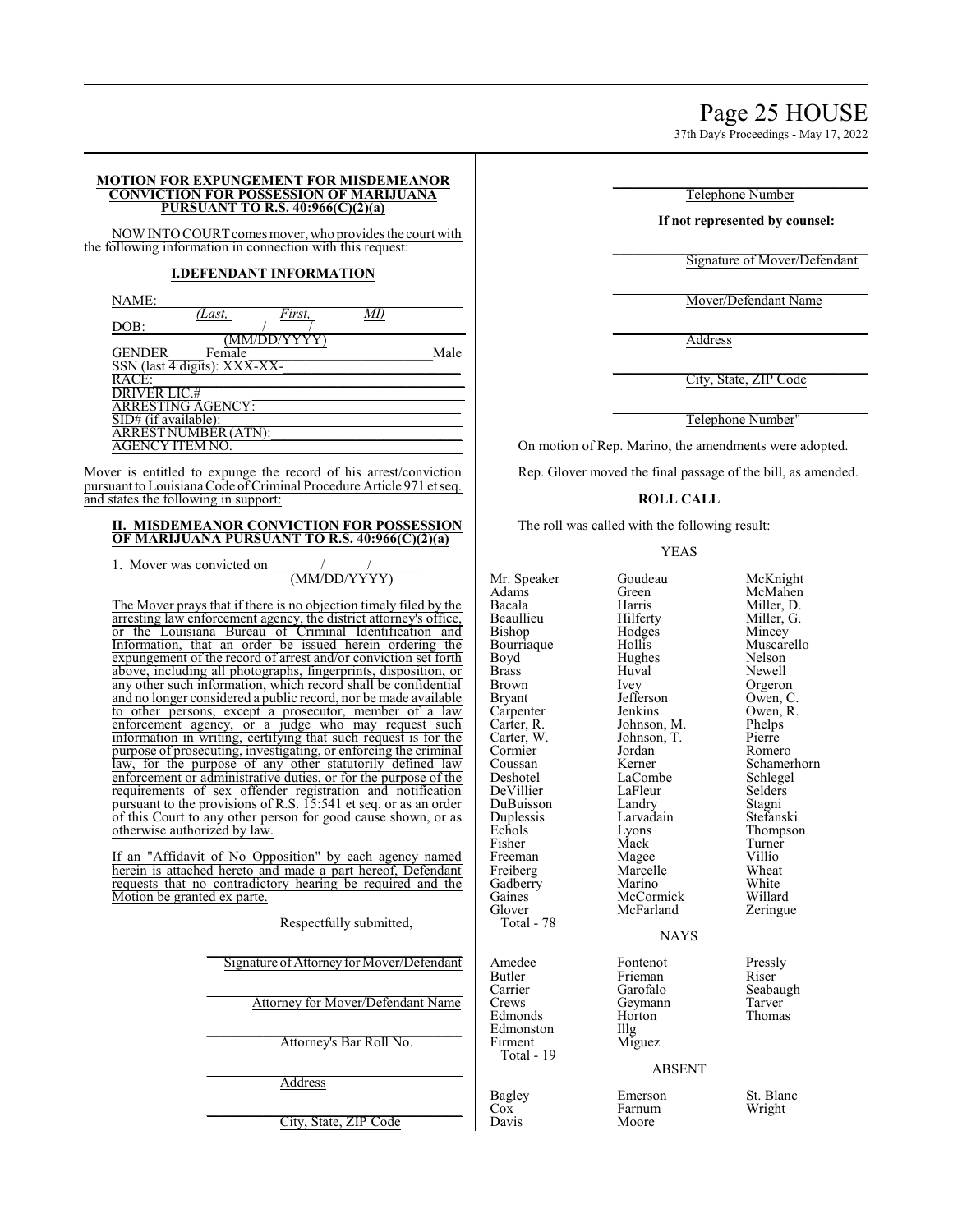## Page 26 HOUSE

37th Day's Proceedings - May 17, 2022

Total - 8

The Chair declared the above bill was finally passed.

The title of the above bill was read and adopted.

Rep. Glover moved to reconsider the vote by which the above bill was finally passed, and, on his own motion, the motion to reconsider was laid on the table.

## **HOUSE BILL NO. 819—** BY REPRESENTATIVE COX

AN ACT

To amend and reenact R.S.  $17:500.2(A)(1)$  and  $(2)(c)$  and  $(d)$  and  $(E)(1)$  and  $1206.2(A)(1)$  and  $(2)(c)$  and  $(d)$  and  $(E)(1)(a)$  and to enact R.S. 17:500.2( $\hat{A}$ )(2)(e) and 1206.2( $\hat{A}$ )(2)(e), relative to extended sick leave for certain school employees; to provide relative to requirements of sick leave related to pregnancy and infant care for school bus operators and public school employees; to provide definitions; and to provide for related matters.

Read by title.

### **Motion**

On motion of Rep. Jefferson, the bill was returned to the calendar.

## **Notice of Intention to Call**

Pursuant to House Rule No. 8.20(A), Rep. Jefferson gave notice of Rep. Cox's intention to call House Bill No. 819 from the calendar on Monday, May 23, 2022.

### **HOUSE BILL NO. 983—**

BY REPRESENTATIVE BISHOP

AN ACT

To amend and reenact R.S. 17:3100.7(E), relative to the Louisiana Student Tuition Assistance and Revenue Trust Program and the Louisiana Student Tuition Assistance and Revenue Trust Kindergarten Through Grade Twelve Program; to authorize the transfer or rollover of funds from a college education savings account to an elementary and secondary education savings account; and to provide for related matters.

Read by title.

Rep. Bishop moved the final passage of the bill.

### **ROLL CALL**

The roll was called with the following result:

### YEAS

| Mr. Speaker  | Frieman  | McMahen    |
|--------------|----------|------------|
| Adams        | Gadberry | Miguez     |
| Amedee       | Garofalo | Miller, D. |
| Bacala       | Geymann  | Miller, G. |
| Beaullieu    | Glover   | Mincey     |
| Bishop       | Goudeau  | Muscarello |
| Bourriaque   | Green    | Nelson     |
| Boyd         | Harris   | Newell     |
| <b>Brass</b> | Hilferty | Orgeron    |
| Brown        | Hodges   | Owen, C.   |
| Butler       | Hollis   | Owen, R.   |
| Carpenter    | Horton   | Phelps     |
| Carrier      | Hughes   | Pierre     |
| Carter, R.   | Huval    | Pressly    |
| Carter, W.   | Illg     | Riser      |
| Cormier      | Ivey     | Romero     |
|              |          |            |

| Coussan<br>Crews<br>Davis<br>Deshotel<br>DeVillier<br>DuBuisson<br>Duplessis<br>Echols<br>Edmonds<br>Edmonston<br>Emerson<br>Firment<br>Fisher<br>Fontenot<br>Freeman<br>Freiberg | Jefferson<br>Jenkins<br>Johnson, M.<br>Kerner<br>LaCombe<br>LaFleur<br>Landry<br>Larvadain<br>Lyons<br>Mack<br>Magee<br>Marcelle<br>Marino<br>McCormick<br>McFarland<br>McKnight | Schamerhorn<br>Schlegel<br>Seabaugh<br>Selders<br>St. Blanc<br>Stagni<br>Stefanski<br>Thomas<br>Thompson<br>Turner<br>Villio<br>Wheat<br>White<br>Willard<br>Zeringue |
|-----------------------------------------------------------------------------------------------------------------------------------------------------------------------------------|----------------------------------------------------------------------------------------------------------------------------------------------------------------------------------|-----------------------------------------------------------------------------------------------------------------------------------------------------------------------|
| Total - 95                                                                                                                                                                        | <b>NAYS</b>                                                                                                                                                                      |                                                                                                                                                                       |
| Total - 0                                                                                                                                                                         | ABSENT                                                                                                                                                                           |                                                                                                                                                                       |
| Bagley<br>Bryant<br>Cox<br>Farnum                                                                                                                                                 | Gaines<br>Johnson, T.<br>Jordan<br>Moore                                                                                                                                         | Tarver<br>Wright                                                                                                                                                      |

The Chair declared the above bill was finally passed.

The title of the above bill was read and adopted.

Rep. Bishop moved to reconsider the vote by which the above bill was finally passed, and, on his own motion, the motion to reconsider was laid on the table.

**HOUSE BILL NO. 1079** (Substitute for House Bill No. 950 by Representative Boyd)**—** BY REPRESENTATIVE BOYD

### AN ACT

To enact R.S. 6:1085.1, relative to residential mortgage lenders; to provide for authority of the commissioner of the office of financial institutions; to provide for failure of a originator or broker to adhere to reasonable standards; to provide for continuing education in certain circumstances; and to provide for related matters.

Read by title.

Total - 10

Rep. Horton, on behalf of the Legislative Bureau, sent up floor amendments which were read as follows:

#### **HOUSE FLOOR AMENDMENTS**

Amendments proposed by Representative Horton on behalf of the Legislative Bureau to Engrossed House Bill No. 1079 by Representative Boyd

### AMENDMENT NO. 1

On page 1, line 13, following "engaging in" insert "a"

On motion of Rep. Horton, the amendments were adopted.

Rep. Boyd moved the final passage of the bill, as amended.

## **ROLL CALL**

The roll was called with the following result:

YEAS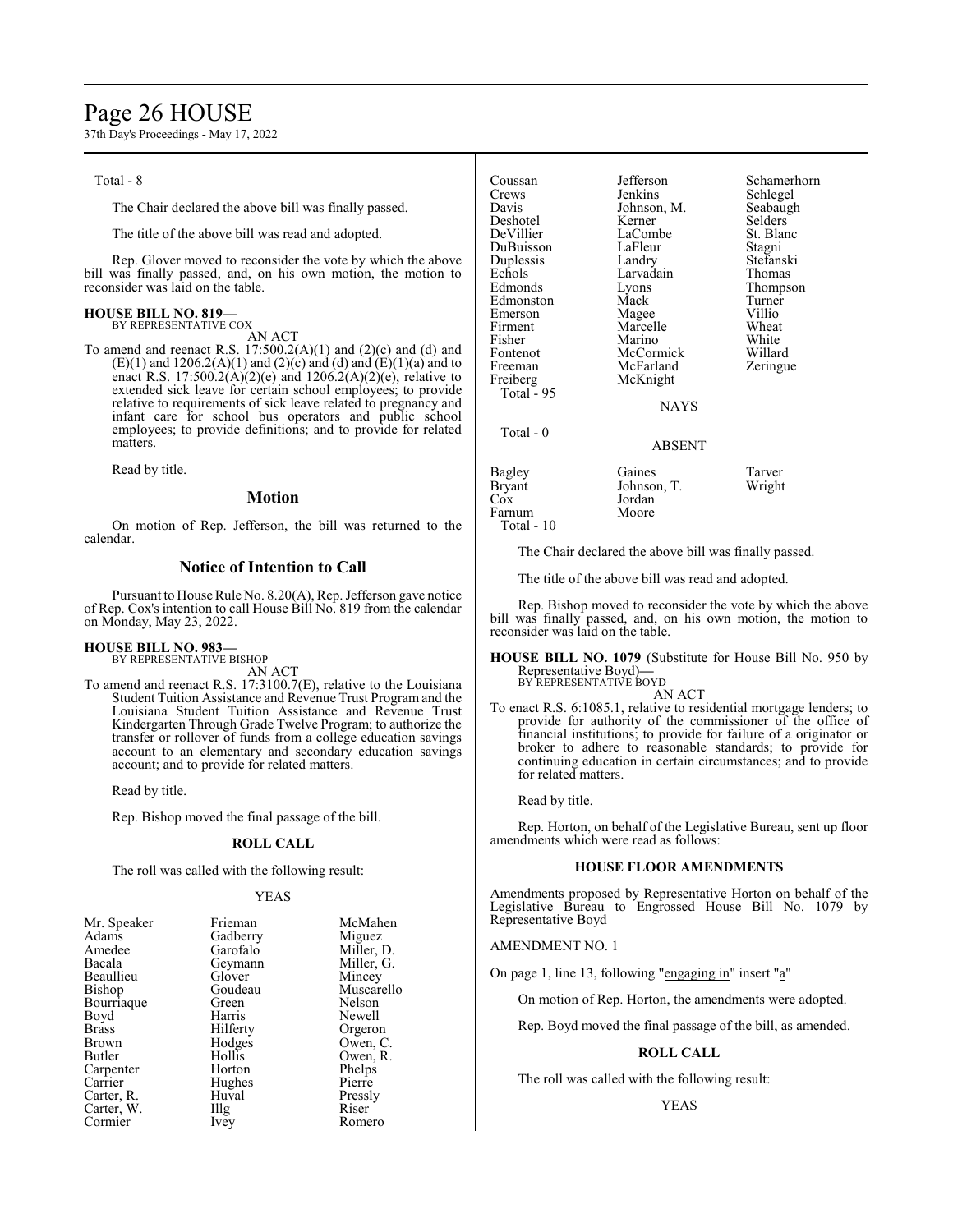## Page 27 HOUSE

37th Day's Proceedings - May 17, 2022

Mr. Speaker Frieman Miguez<br>Adams Gadberry Miller, 1 Adams Gadberry Miller, D.<br>Amedee Gaines Miller, G. Amedee Gaines Miller, G. Bacala Garofalo<br>Beaullieu Geymann Bishop Bourriaque Goudeau Newell<br>Boyd Green Orgerol Boyd Green Orgeron<br>Brass Harris Owen, C Brass Harris Owen, C. Brown Hilferty Owen, R.<br>Bryant Hodges Phelps Bryant Hodges Phelps<br>Butler Hollis Pierre Carpenter Horton Pressl<br>Carrier Hughes Riser Carter, R.<br>Carter, W. Cormier Ivey Schlegel<br>Coussan Jefferson Seabaugh Coussan Jefferson Seabaugh<br>Crews Jenkins Selders Crews Jenkins Selders<br>Davis Johnson, M. St. Blanc Deshotel Kerner Stagni<br>
DeVillier LaFleur Stefanski DeVillier LaFleur Stefans<br>DuBuisson Landry Tarver DuBuisson Landry Tarver Duplessis Larvad<br>
Echols Lyons Edmonds Mack Turner<br>Edmonston Magee Villio Edmonston Magee Villio<br>
Emerson Marcelle Wheat Emerson Marcelle Wheat<br>
Firment Marino White Firment Marino White<br>
Fisher McCormick Willard Fisher McCormick Willard<br>Fontenot McFarland Zeringue Fontenot McFarland<br>Freeman McKnight Freeman McKnight<br>Freiberg McMahen Total - 97

Total - 0

Hollis Pierre<br>
Horton Pressly Hughes Riser<br>Huval Romero Johnson, M. St. Blanck<br>Kerner Stagni McMahen

Geymann Muscarello<br>Glover Nelson Carter, W. Illg Schamerhorn<br>
Cormier Ivey Schlegel Extension Lyons Thompson<br>
Mack Turner

### ABSENT

**NAYS** 

| Bagley    | Johnson, T. | Moore  |
|-----------|-------------|--------|
| Cox       | Jordan      | Wright |
| Farnum    | LaCombe     |        |
| Total - 8 |             |        |

The Chair declared the above bill was finally passed.

The title of the above bill was read and adopted.

Rep. Boyd moved to reconsider the vote by which the above bill was finally passed, and, on her own motion, the motion to reconsider was laid on the table.

## **Senate Bills and Joint Resolutions on Third Reading and Final Passage**

The following Senate Bills and Joint Resolutions on third reading and final passage were taken up and acted upon as follows:

#### **SENATE BILL NO. 117** BY SENATOR LUNEAU

AN ACT

To amend and reenact R.S. 22:1296(A), relative to insurers providing coverage for the temporary use of a motor vehicle not owned by an insured; to provide terms and conditions; and to provide for related matters.

Read by title.

### **Motion**

On motion of Rep. Stefanski, the bill was returned to the calendar.

#### **SENATE BILL NO. 134—** BY SENATOR TALBOT

#### AN ACT

To enact R.S. 22:1273, relative to presumption of insurance coverage; to provide a presumption of coverage for civil authority prohibited use regarding a catastrophic event; and to provide for related matters.

Read by title.

### **Motion**

On motion of Rep. Schlegel, the bill was returned to the calendar.

### **SENATE BILL NO. 146—**

BY SENATOR TALBOT

AN ACT To amend and reenact R.S. 22:1054.1(A), relative to insurance coverage for cancer treatments; to prohibit denial of coverage in certain circumstances; and to provide for related matters.

Read by title.

### **Motion**

On motion of Rep. Stefanski, the bill was returned to the calendar.

### **SENATE BILL NO. 154—**

BY SENATORS TALBOT, BERNARD, BOUDREAUX, BOUIE, CARTER,<br>CONNICK, CORTEZ, FESI, HARRIS, JACKSON, MIZELL, MORRIS,<br>PEACOCK, POPE, SMITH, STINE, WARD AND WOMACK AN ACT

To enact R.S. 22:1028.4 relative to health insurance coverage of genetic testing for critically ill infants with no diagnosis; to require health insurance coverage of genetic testing for critically ill infants with no diagnosis; to provide for definitions; and to provide for related matters.

Read by title.

### **Motion**

On motion of Rep. Stefanski, the bill was returned to the calendar.

**SENATE BILL NO. 163—** BY SENATORS TALBOT, BERNARD, FESI, JACKSON, ROBERT MILLS, PEACOCK, SMITH AND STINE AN ACT

To enact R.S. 22:1897, relative to the insurance claims process; to provide a policyholder a catastrophe claim process disclosure form; to provide for rules and regulations; and to provide for related matters.

Read by title.

## **Motion**

On motion of Rep. Stefanski, the bill was returned to the calendar.

#### **SENATE BILL NO. 165—** BY SENATOR TALBOT

AN ACT

To amend and reenact R.S. 22:2436(C)(2)(a), and (D)(2), (D)(3), and  $(E)(2)$ , and R.S. 22:2437(C), to enact R.S. 22:2436(D)(4) and R.S. 22:2439(D) and to repeal R.S. 22:2436(E)(3) relative to an internal claims and appeals process and external procedures for health insurance issuers; to provide requirements for certain processes and procedures; and to provide for related matters.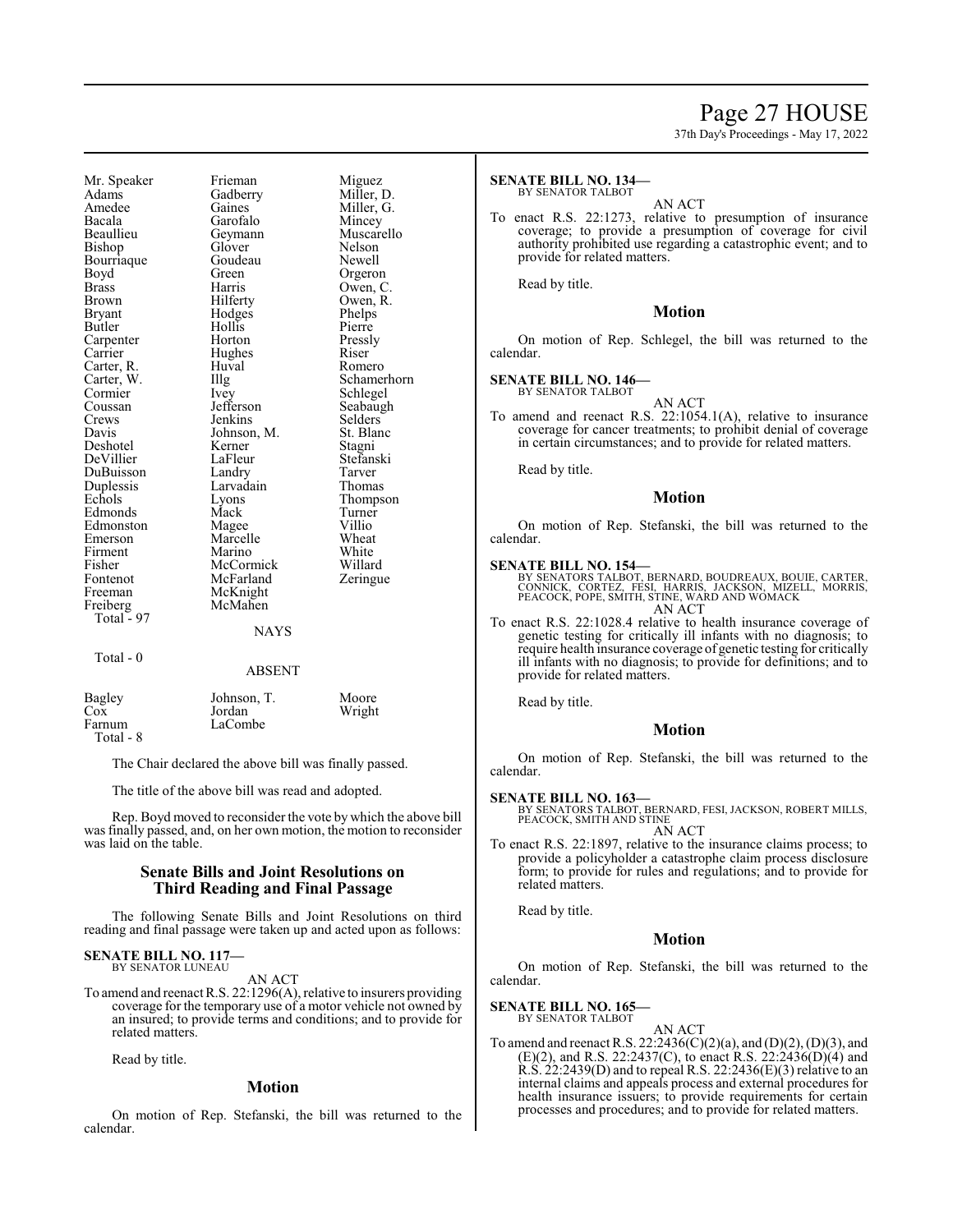## Page 28 HOUSE

37th Day's Proceedings - May 17, 2022

Read by title.

Rep. Willard moved the final passage of the bill.

## **ROLL CALL**

The roll was called with the following result:

## YEAS

| Mr. Speaker   | Garofalo      | McMahen     |
|---------------|---------------|-------------|
| Adams         | Geymann       | Miguez      |
| Amedee        | Glover        | Miller, D.  |
| Bacala        | Goudeau       | Miller, G.  |
| Beaullieu     | Green         | Mincey      |
| Bourriaque    | Harris        | Muscarello  |
| Boyd          | Hilferty      | Nelson      |
| <b>Brass</b>  | Hodges        | Newell      |
| Brown         | Hollis        | Orgeron     |
| Butler        | Horton        | Owen, R.    |
| Carpenter     | Hughes        | Phelps      |
| Carrier       | Huval         | Pierre      |
| Carter, R.    | Illg          | Pressly     |
| Carter, W.    | <i>lvey</i>   | Riser       |
| Cormier       | Jefferson     | Romero      |
| Coussan       | Jenkins       | Schamerhorn |
| Davis         | Johnson, M.   | Schlegel    |
| Deshotel      | Johnson, T.   | Seabaugh    |
| DeVillier     | Jordan        | Selders     |
| DuBuisson     | Kerner        | St. Blanc   |
| Duplessis     | LaCombe       | Stagni      |
| Echols        | LaFleur       | Stefanski   |
| Edmonds       | Landry        | Tarver      |
| Edmonston     | Larvadain     | Thomas      |
| Emerson       | Lyons         | Thompson    |
| Firment       | Mack          | Turner      |
| Fontenot      | Magee         | Villio      |
| Freeman       | Marcelle      | Wheat       |
| Freiberg      | Marino        | White       |
| Frieman       | McCormick     | Willard     |
| Gadberry      | McFarland     | Zeringue    |
| Gaines        | McKnight      |             |
| Total - 95    |               |             |
|               | <b>NAYS</b>   |             |
| Total - 0     |               |             |
|               | <b>ABSENT</b> |             |
| <b>Bagley</b> | Crews         | Owen, C.    |
| Bishop        | Farnum        | Wright      |
| <b>Bryant</b> | Fisher        |             |
| Cox           | Moore         |             |
| Total - 10    |               |             |

The Chair declared the above bill was finally passed.

Rep. Willard moved to reconsider the vote by which the above bill was finally passed, and, on his own motion, the motion to reconsider was laid on the table.

## **Consent to Correct a Vote Record**

Rep. Miguez requested the House consent to record his vote on final passage of Senate Bill No. 165 as yea, which consent was unanimously granted.

#### **SENATE BILL NO. 36—** BY SENATOR HENRY

AN ACT

To amend and reenact R.S. 14:38(B) and to enact R.S. 14:38(C), relative to the crime of simple assault; to provide for increased penalties when the offense is committed upon a store's employee during a theft; and to provide for related matters.

Read by title.

Rep. Villio moved the final passage of the bill.

### **ROLL CALL**

The roll was called with the following result:

### YEAS

| Mr. Speaker<br>Adams<br>Amedee<br>Bacala<br>Beaullieu<br>Bourriaque<br><b>Bryant</b><br>Butler<br>Carrier<br>Coussan<br>Crews<br>Davis<br>Deshotel<br>DeVillier<br>DuBuisson<br>Echols<br>Edmonds<br>Edmonston<br>Emerson<br>Farnum<br>Firment<br>Fontenot<br>Freiberg<br>Frieman<br>Total - 71 | Gadberry<br>Garofalo<br>Geymann<br>Goudeau<br>Harris<br>Hilferty<br>Hodges<br>Horton<br>Hughes<br>Huval<br>Illg<br>Ivey<br>Johnson, M.<br>Johnson, T.<br>Kerner<br>Mack<br>Magee<br>Marino<br>McCormick<br>McFarland<br>McKnight<br>McMahen<br>Miguez<br>Miller, G.<br><b>NAYS</b> | Mincey<br>Muscarello<br>Nelson<br>Orgeron<br>Owen, C.<br>Owen, R.<br>Pressly<br>Riser<br>Romero<br>Schamerhorn<br>Schlegel<br>Seabaugh<br>St. Blanc<br>Stagni<br>Stefanski<br>Tarver<br>Thomas<br>Thompson<br>Turner<br>Villio<br>Wheat<br>White<br>Zeringue |
|-------------------------------------------------------------------------------------------------------------------------------------------------------------------------------------------------------------------------------------------------------------------------------------------------|------------------------------------------------------------------------------------------------------------------------------------------------------------------------------------------------------------------------------------------------------------------------------------|--------------------------------------------------------------------------------------------------------------------------------------------------------------------------------------------------------------------------------------------------------------|
| Boyd<br>Brass<br>Brown<br>Carpenter<br>Carter, R.<br>Carter, W.<br>Cormier<br>Duplessis<br>Fisher<br>Total - 27                                                                                                                                                                                 | Freeman<br>Gaines<br>Glover<br>Green<br>Jefferson<br>Jenkins<br>Jordan<br>LaCombe<br>LaFleur<br><b>ABSENT</b>                                                                                                                                                                      | Landry<br>Larvadain<br>Lyons<br>Marcelle<br>Miller, D.<br>Newell<br>Phelps<br>Pierre<br>Willard                                                                                                                                                              |
| Bagley<br>Bishop<br>$\cos$<br>Total - 7                                                                                                                                                                                                                                                         | Hollis<br>Moore<br>Selders                                                                                                                                                                                                                                                         | Wright                                                                                                                                                                                                                                                       |

The Chair declared the above bill was finally passed.

Rep. Villio moved to reconsider the vote bywhich the above bill was finally passed, and, on her own motion, the motion to reconsider was laid on the table.

## **Consent to Correct a Vote Record**

Rep. Glover requested the House consent to correct his vote on final passage of Senate Bill No. 36 from yea to nay, which consent was unanimously granted.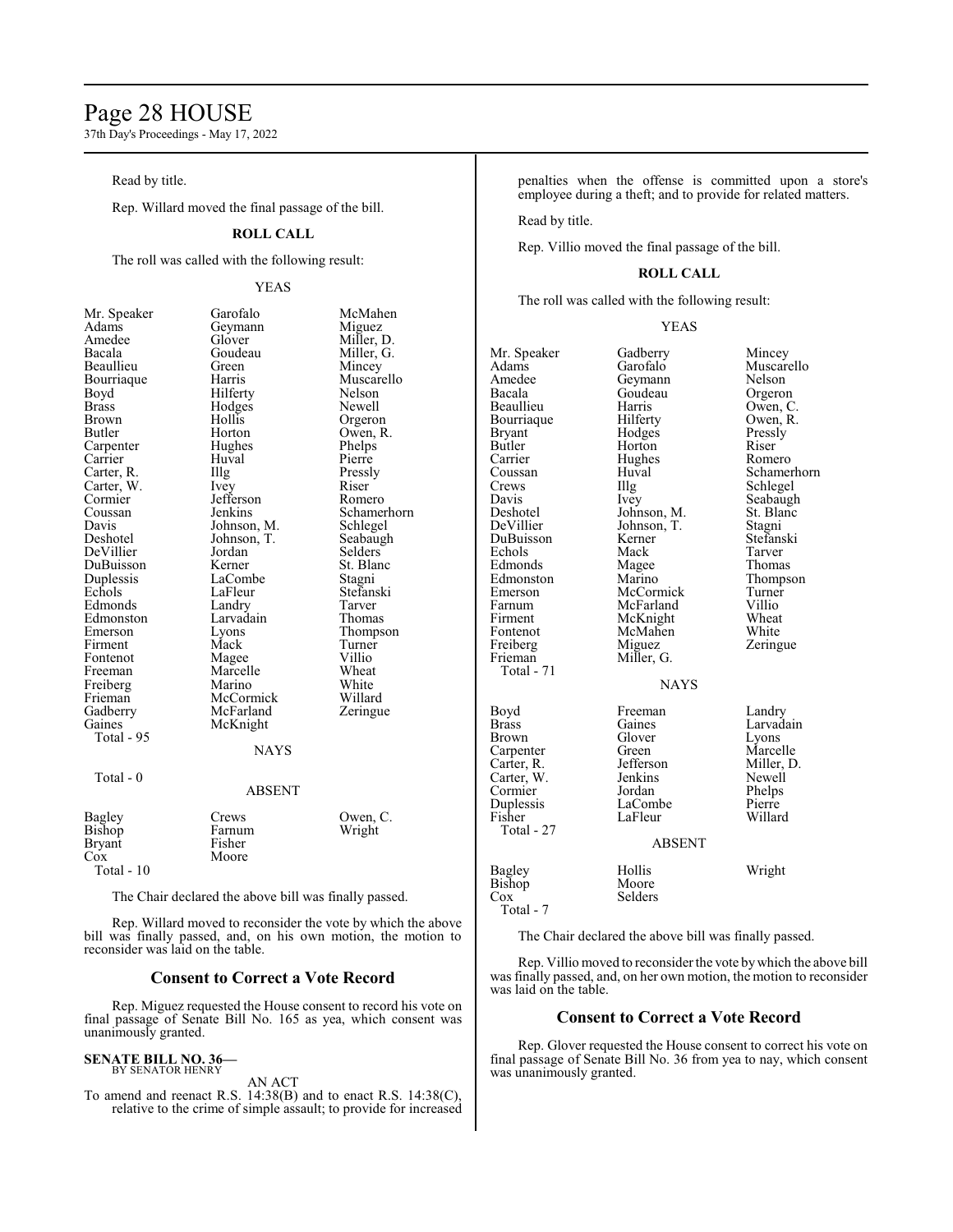## Page 29 HOUSE

37th Day's Proceedings - May 17, 2022

#### **SENATE BILL NO. 117—** BY SENATOR LUNEAU

AN ACT

To amend and reenact R.S. 22:1296(A), relative to insurers providing coverage for the temporary use of a motor vehicle not owned by an insured; to provide terms and conditions; and to provide for related matters.

Called from the calendar.

Read by title.

Rep. LaCombe moved the final passage of the bill.

### **ROLL CALL**

The roll was called with the following result:

### YEAS

| Mr. Speaker<br>Adams<br>Amedee<br>Bacala<br>Beaullieu<br>Bourriaque<br>Boyd<br><b>Brass</b><br><b>Brown</b><br>Bryant<br>Butler<br>Carpenter<br>Carrier<br>Carter, R.<br>Cormier<br>Coussan<br>Crews<br>Davis<br>Deshotel<br>DeVillier<br>DuBuisson<br>Duplessis<br>Echols<br>Edmonds<br>Emerson<br>Farnum<br>Firment<br>Fisher<br>Fontenot<br>Freeman<br>Freiberg<br>Gadberry<br>Total - 94 | Gaines<br>Garofalo<br>Geymann<br>Glover<br>Goudeau<br>Green<br>Harris<br>Hilferty<br>Hodges<br>Horton<br>Hughes<br>Huval<br>Illg<br>Ivey<br>Jefferson<br>Jenkins<br>Johnson, M.<br>Johnson, T.<br>Jordan<br>Kerner<br>LaCombe<br>LaFleur<br>Landry<br>Larvadain<br>Lyons<br>Mack<br>Magee<br>Marcelle<br>Marino<br>McCormick<br>McFarland<br>McKnight | McMahen<br>Miguez<br>Miller, D.<br>Miller, G.<br>Mincey<br>Muscarello<br>Nelson<br>Newell<br>Orgeron<br>Owen, C.<br>Owen, R.<br>Phelps<br>Pierre<br>Pressly<br>Riser<br>Romero<br>Schamerhorn<br>Seabaugh<br>Selders<br>St. Blanc<br>Stagni<br>Stefanski<br>Tarver<br>Thomas<br>Thompson<br>Turner<br>Wheat<br>White<br>Willard<br>Zeringue |
|----------------------------------------------------------------------------------------------------------------------------------------------------------------------------------------------------------------------------------------------------------------------------------------------------------------------------------------------------------------------------------------------|-------------------------------------------------------------------------------------------------------------------------------------------------------------------------------------------------------------------------------------------------------------------------------------------------------------------------------------------------------|---------------------------------------------------------------------------------------------------------------------------------------------------------------------------------------------------------------------------------------------------------------------------------------------------------------------------------------------|
|                                                                                                                                                                                                                                                                                                                                                                                              | <b>NAYS</b>                                                                                                                                                                                                                                                                                                                                           |                                                                                                                                                                                                                                                                                                                                             |
| Total - $0$                                                                                                                                                                                                                                                                                                                                                                                  | <b>ABSENT</b>                                                                                                                                                                                                                                                                                                                                         |                                                                                                                                                                                                                                                                                                                                             |
| Bagley<br>Bishop<br>Carter, W.<br>Cox<br>Total - 11                                                                                                                                                                                                                                                                                                                                          | Edmonston<br>Frieman<br>Hollis<br>Moore                                                                                                                                                                                                                                                                                                               | Schlegel<br>Villio<br>Wright                                                                                                                                                                                                                                                                                                                |

The Chair declared the above bill was finally passed.

Rep. LaCombemoved to reconsider the vote bywhich the above bill was finally passed, and, on his own motion, the motion to reconsider was laid on the table.

#### **SENATE BILL NO. 146—** BY SENATOR TALBOT

AN ACT

To amend and reenact R.S. 22:1054.1(A), relative to insurance coverage for cancer treatments; to prohibit denial of coverage in certain circumstances; and to provide for related matters.

Called from the calendar.

Read by title.

### **Motion**

On motion of Rep. LaCombe, the bill was returned to the calendar.

### **Notice of Intention to Call**

Pursuant to House Rule No. 8.20(A), Rep. LaCombe gave notice of his intention to call Senate Bill No. 146 from the calendar on Wednesday, May 18, 2022.

#### **SENATE BILL NO. 154—**

BY SENATORS TALBOT, BERNARD, BOUDREAUX, BOUIE, CARTER,<br>CONNICK, CORTEZ, FESI, HARRIS, JACKSON, MIZELL, MORRIS,<br>PEACOCK, POPE, SMITH, STINE, WARD AND WOMACK AN ACT

To enact R.S. 22:1028.4 relative to health insurance coverage of genetic testing for critically ill infants with no diagnosis; to require health insurance coverage of genetic testing for critically ill infants with no diagnosis; to provide for definitions; and to provide for related matters.

Called from the calendar.

Read by title.

## **Motion**

On motion of Rep. LaCombe, the bill was returned to the calendar.

## **Notice of Intention to Call**

Pursuant to House Rule No. 8.20(A), Rep. LaCombe gave notice of his intention to call Senate Bill No. 154 from the calendar on Wednesday, May 18, 2022.

### **SENATE BILL NO. 163—**

BY SENATORS TALBOT, BERNARD, FESI, JACKSON, ROBERT MILLS, PEACOCK, SMITH AND STINE

AN ACT

To enact R.S. 22:1897, relative to the insurance claims process; to provide a policyholder a catastrophe claim process disclosure form; to provide for rules and regulations; and to provide for related matters.

Called from the calendar.

Read by title.

Rep. Frieman moved the final passage of the bill.

## **ROLL CALL**

The roll was called with the following result:

### YEAS

| Mr. Speak |
|-----------|
| Adams     |
| Amedee    |
| Bacala    |

ker Gadberry McMahen<br>Gaines Miguez Gaines Miguez<br>Garofalo Miller, I Garofalo Miller, D.<br>Glover Miller, G. Miller, G.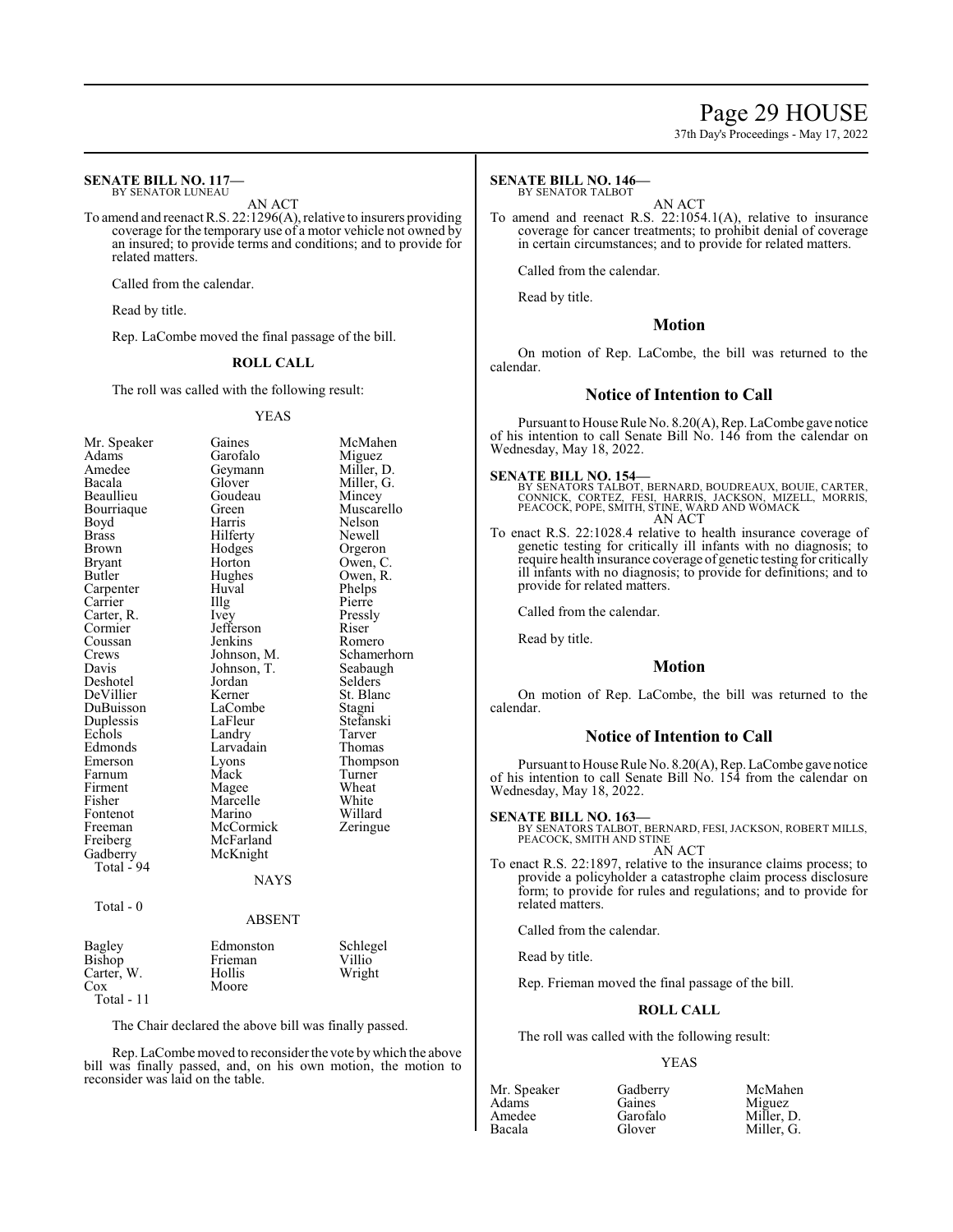# Page 30 HOUSE

37th Day's Proceedings - May 17, 2022

| Beaullieu     | Goudeau       | Mincey         | <b>Brass</b>  |
|---------------|---------------|----------------|---------------|
| Bourriaque    | Green         | Muscarello     | <b>Brown</b>  |
| Boyd          | Harris        | Nelson         | <b>Bryant</b> |
| <b>Brass</b>  | Hilferty      | Newell         | Butler        |
| <b>Brown</b>  | Hodges        | Orgeron        | Carpenter     |
| <b>Bryant</b> | Hollis        | Owen, C.       | Carrier       |
| Butler        | Horton        | Owen, R.       | Carter, R.    |
| Carpenter     | Hughes        | Phelps         | Cormier       |
| Carrier       | Huval         | Pierre         | Coussan       |
| Carter, R.    | Illg          | Pressly        | Crews         |
| Cormier       | Ivey          | Riser          | Davis         |
| Coussan       | Jefferson     | Romero         | Deshotel      |
| Crews         | Jenkins       | Schamerhorn    | DeVillier     |
| Davis         | Johnson, M.   | Schlegel       | DuBuisson     |
| Deshotel      | Johnson, T.   | Seabaugh       | Duplessis     |
| DeVillier     | Jordan        | <b>Selders</b> | Echols        |
| DuBuisson     | Kerner        | St. Blanc      | Edmonds       |
| Duplessis     | LaCombe       | Stagni         | Edmonston     |
| Echols        | LaFleur       | Stefanski      | Emerson       |
| Edmonds       | Landry        | Tarver         | Farnum        |
| Edmonston     | Larvadain     | Thomas         | Firment       |
| Emerson       | Lyons         | Thompson       | Fisher        |
| Farnum        | Mack          | Turner         | Fontenot      |
| Firment       | Magee         | Villio         | Freeman       |
| Fisher        | Marcelle      | Wheat          | Freiberg      |
| Fontenot      | Marino        | White          | Total - 97    |
| Freeman       | McCormick     | Willard        |               |
| Freiberg      | McFarland     | Zeringue       |               |
| Frieman       | McKnight      |                | Total - 0     |
| Total - 98    |               |                |               |
|               | <b>NAYS</b>   |                |               |
|               |               |                | Bagley        |
| Total - $0$   |               |                | Carter, W.    |
|               | <b>ABSENT</b> |                | Cox           |
|               |               |                | Total - 8     |
| Bagley        | Cox           | Wright         |               |
| Bishop        | Geymann       |                | The Chair dec |
| Carter, W.    | Moore         |                |               |
| Total - 7     |               |                | Rep. Hughes 1 |

The Chair declared the above bill was finally passed.

Rep. Frieman moved to reconsider the vote by which the above bill was finally passed, and, on his own motion, the motion to reconsider was laid on the table.

### **SENATE BILL NO. 40—**

BY SENATORS MCMATH, BARROW, LUNEAU AND MIZELL AN ACT

To enact R.S. 46:286.2, relative to protections for foster children; to provide for special identification cards for children in foster care; to provide for an effective date; and to provide for related matters.

Read by title.

Rep. Hughes moved the final passage of the bill.

### **ROLL CALL**

The roll was called with the following result:

### YEAS

| Mr. Speaker | Frieman  | McKni   |
|-------------|----------|---------|
| Adams       | Gadberry | McMal   |
| Amedee      | Gaines   | Miguez  |
| Bacala      | Garofalo | Miller, |
| Beaullieu   | Glover   | Miller, |
| Bishop      | Goudeau  | Mincey  |
| Bourriaque  | Green    | Muscar  |
| Boyd        | Harris   | Nelson  |

McKnight McMahen Miguez Miller, D. Miller, G. Mincey Muscarello

| Brass<br>Brown<br>Bryant                                                                                                                                                                                                                   | Hilferty<br>Hodges<br>Hollis<br>Horton<br>Hughes<br>Huval                                                                                                                                        | Newell<br>Orgero<br>Owen,<br>Owen,<br>Phelps                                                                                                                |
|--------------------------------------------------------------------------------------------------------------------------------------------------------------------------------------------------------------------------------------------|--------------------------------------------------------------------------------------------------------------------------------------------------------------------------------------------------|-------------------------------------------------------------------------------------------------------------------------------------------------------------|
| Butler<br>Carpenter<br>Carrier<br>Carter, R.<br>Cormier<br>Coussan<br>Crews<br>Davis<br>Deshotel<br>DeVillier<br>DuBuisson<br>Duplessis<br>Echols<br>Edmonds<br>Edmonston<br>Emerson<br>Farnum<br>Firment<br>Fisher<br>Fontenot<br>Freeman | Illg<br>Ivey<br>Jefferson<br>Jenkins<br>Johnson, M.<br>Johnson, T.<br>Jordan<br>Kerner<br>LaCombe<br>LaFleur<br>Landry<br>Larvadain<br>Lyons<br>Mack<br>Magee<br>Marcelle<br>Marino<br>McCormick | Pierre<br>Pressly<br>Riser<br>Romero<br>Scham<br>Seabau<br>Selders<br>St. Blai<br>Stagni<br>Stefans<br>Thoma<br>Thomp<br>Turner<br>Villio<br>Wheat<br>White |
| Freiberg                                                                                                                                                                                                                                   | McFarland                                                                                                                                                                                        | Willard<br>Zeringu                                                                                                                                          |
| Total - 97<br>Total - 0                                                                                                                                                                                                                    | <b>NAYS</b><br><b>ABSENT</b>                                                                                                                                                                     |                                                                                                                                                             |
|                                                                                                                                                                                                                                            |                                                                                                                                                                                                  |                                                                                                                                                             |

## Ferty Newell<br>1ges Orgeroi dges Orgeron<br>lis Owen, C lis Owen, C.<br>ton Owen, R. ton Owen, R.<br>ghes Phelps phes Phelps<br>
val Pierre Pierre y Riser<br>
erson Rome erson Romero<br>kins Schame kins Schamerhorn<br>
nson, M. Seabaugh nson, M. Seabaugh<br>nson, T. Selders Deshotel Johnson, T. Selders dan St. Blanc<br>
The Stagni ner Stagni<br>Combe Stefans Stefanski Fleur Thomas<br>
dry Thomps dry Thompson<br>vadain Turner Turner emers<br>External Units<br>Supervisory<br>Supervisory<br>Supervisory<br>Supervisory<br>Supervisory<br>Supervisory<br>Supervisory<br>Supervisory<br>Supervisory<br>Supervisory<br>Supervisory<br>Supervisory<br>Supervisory<br>Supervisory<br>Supervisory<br>Supervisory<br>Superviso ek Wheat<br>gee White gee White<br>rcelle Willar rcelle Willard<br>rino Zeringu Zeringue

ABSENT Geymann Tarver<br>Moore Wright Moore Schlegel

clared the above bill was finally passed.

moved to reconsider the vote by which the above bill was finally passed, and, on his own motion, the motion to reconsider was laid on the table.

**SENATE BILL NO. 44—** BY SENATOR MIZELL AND REPRESENTATIVE SCHLEGEL AN ACT

To enact Chapter 7-A of Title 4 of the Louisiana Revised Statutes of 1950, to be comprised of R.S. 4:441 through 446, relative to athletic activities; to require that schools designate intercollegiate, interscholastic, or intramural athletic teams according to the biological sex of the team members; to provide that teams designated for females are not open to participation by biological males; to provide immunity protections for schools from certain adverse actions; to provide for causes of action; to provide for legislative findings; to provide for definitions; to provide for remedies; and to provide for related matters.

Read by title.

## **Speaker Schexnayder in the Chair**

Rep. Schlegel sent up floor amendments which were read as follows:

## **HOUSE FLOOR AMENDMENTS**

Amendments proposed by Representative Schlegel to Engrossed Senate Bill No. 44 by Senator Mizell

### AMENDMENT NO. 1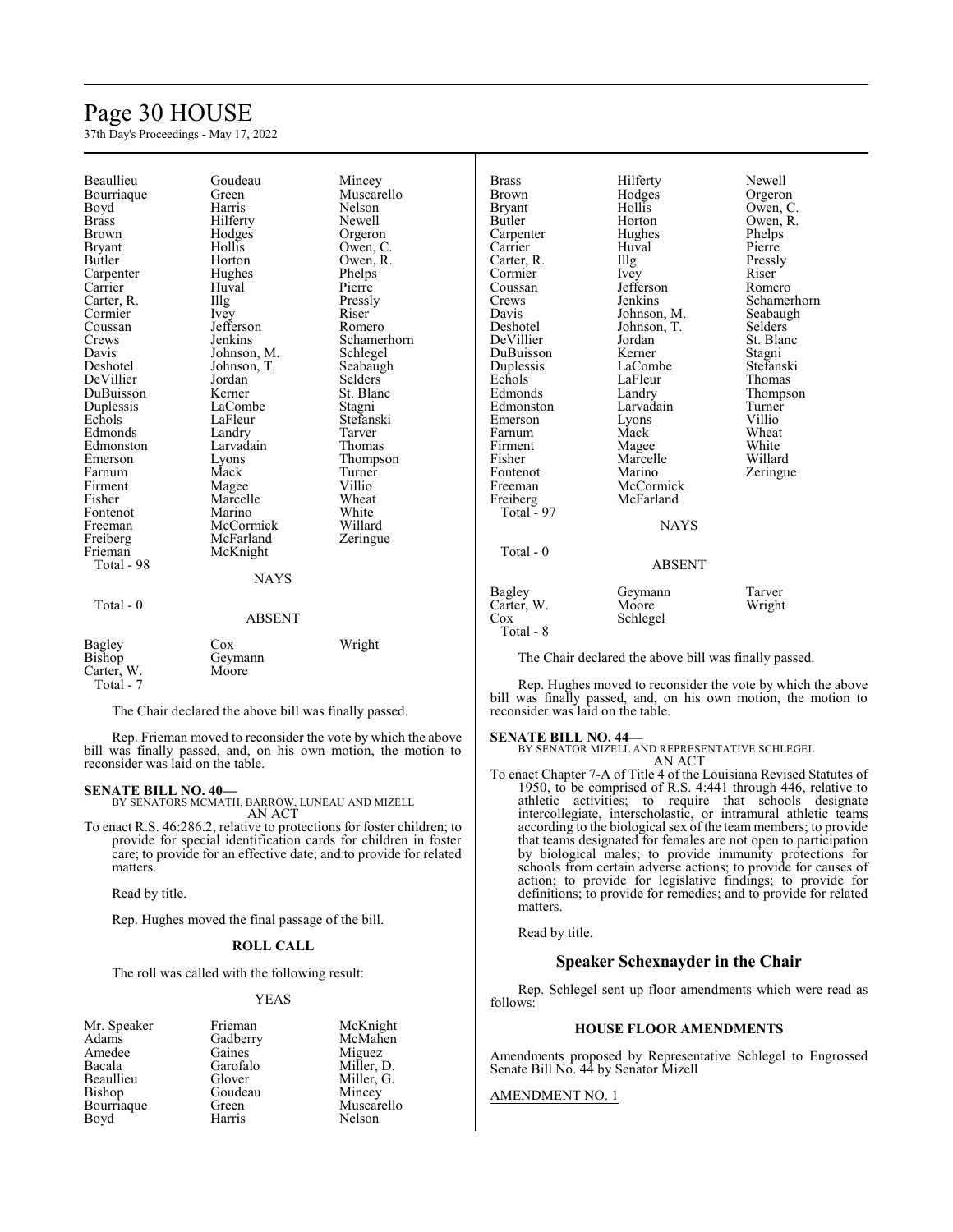## Page 31 HOUSE

37th Day's Proceedings - May 17, 2022

On page 1, line 4, after "designate" and before "athletic" delete "intercollegiate, interscholastic, or intramural" and insert "intercollegiate and interscholastic"

## AMENDMENT NO. 2

On page 4, at the end of line 22, delete "intercollegiate, interscholastic," and at the beginning of 23 delete "or intramural" and insert "intercollegiate or interscholastic"

## AMENDMENT NO. 3

On page 5, line 6, after "Each" and before "athletic" delete "intercollegiate, interscholastic, or intramural" and insert "intercollegiate or interscholastic"

## AMENDMENT NO. 4

On page 5, at the end of line 18, delete "intercollegiate, interscholastic, or intramural" and insert "intercollegiate or *interscholastic* 

## AMENDMENT NO. 5

On page 5, between 26 and 27, insert the following:

Nothing in this Chapter shall be construed to apply to an intramural athletic team or intramural sport.

## AMENDMENT NO. 6

On page 6, at the end of line 2, delete "intercollegiate," and at the beginning of line 3, delete "interscholastic, or intramural" and insert "intercollegiate or interscholastic"

On motion of Rep. Schlegel, the amendments were adopted.

Rep. Ivey sent up floor amendments which were read as follows:

## **HOUSE FLOOR AMENDMENTS**

Amendments proposed by Representative Ivey to Engrossed Senate Bill No. 44 by Senator Mizell

## AMENDMENT NO. 1

On page 6, at the end of line 24, delete the period "." and insert a comma "," and "providing that the reporting is not a frivolous claim.

On motion of Rep. Ivey, the amendments were withdrawn.

Rep. Ivey sent up floor amendments which were read as follows:

## **HOUSE FLOOR AMENDMENTS**

Amendments proposed by Representative Ivey to Engrossed Senate Bill No. 44 by Senator Mizell

## AMENDMENT NO. 1

On page 6, delete line 25 in its entirety and insert the following:

 $C.(1)(a)$  For purposes of this Chapter, if the student's official birth certificate was issued outside of the state of Louisiana, the designation of "female" entered on'

## AMENDMENT NO. 2

On page 6, between lines 27 and 28, insert the following:

(b) If the student's biological sex is challenged, the student shall submit to either a medical examination or genetic test as determined by the parent. All medical examinations shall be performed by a Louisiana licensed physician.

(2) If the student's official birth certificate was issued inside the state of Louisiana, the student's biological sex cannot be challenged."

Rep. Ivey moved the adoption of the amendments.

Rep. Schlegel objected.

By a vote of 11 yeas and 82 nays, the amendments were rejected.

Rep. Landry sent up floor amendments which were read as follows:

## **HOUSE FLOOR AMENDMENTS**

Amendments proposed by Representative Landry to Engrossed Senate Bill No. 44 by Senator Mizell

## AMENDMENT NO. 1

On page 1, line 3, after "of" and before the comma "," change "R.S. 4:441 through 446" to "R.S. 4:441 through 447"

AMENDMENT NO. 2

On page 1, line 12, after "of" and before the comma "," change "R.S. 4:441 through 446" to "R.S. 4:441 through 447"

## AMENDMENT NO. 3

On page 7, between lines 12 and 13, insert the following:

"§447. Criminal penalties

A.(1) A school coach or school employee who commits a sex offense as defined in R.S. 15:541 when determining the biological sex of a person under the age of thirteen shall be punished by life imprisonment at hard labor without benefit of parole, probation, or suspension of sentence.

(2) A school coach or school employee who commits a sex offense as defined in R.S. 15:541 when determining the biological sex of a person who is fourteen years of age or older but has not yet attained the age of eighteen shall be imprisoned with or without hard labor for not less than ten years nor more than twenty years, fined not more than ten thousand dollars, or both, provided that the defendant shall not be eligible to have his conviction set aside or his prosecution dismissed in accordance with the provisions of Code of Criminal Procedure Article 893.

(3) A school coach or school employee who commits a sex offense as defined in R.S. 15:541 when determining the biological sex of a person over the age of seventeen shall be imprisoned with or without hard labor for not less than two years nor more than ten years. At least two years of the sentence imposed shall be served without benefit of parole, probation, or suspension of sentence.

B. The offender's lack of knowledge of a person's age shall not be a defense.

## **Point of Order**

Rep. Seabaugh asked for a ruling from the Chair as to whether the above amendments were germane to the subject matter contained in the bill as introduced.

## **Ruling of the Chair**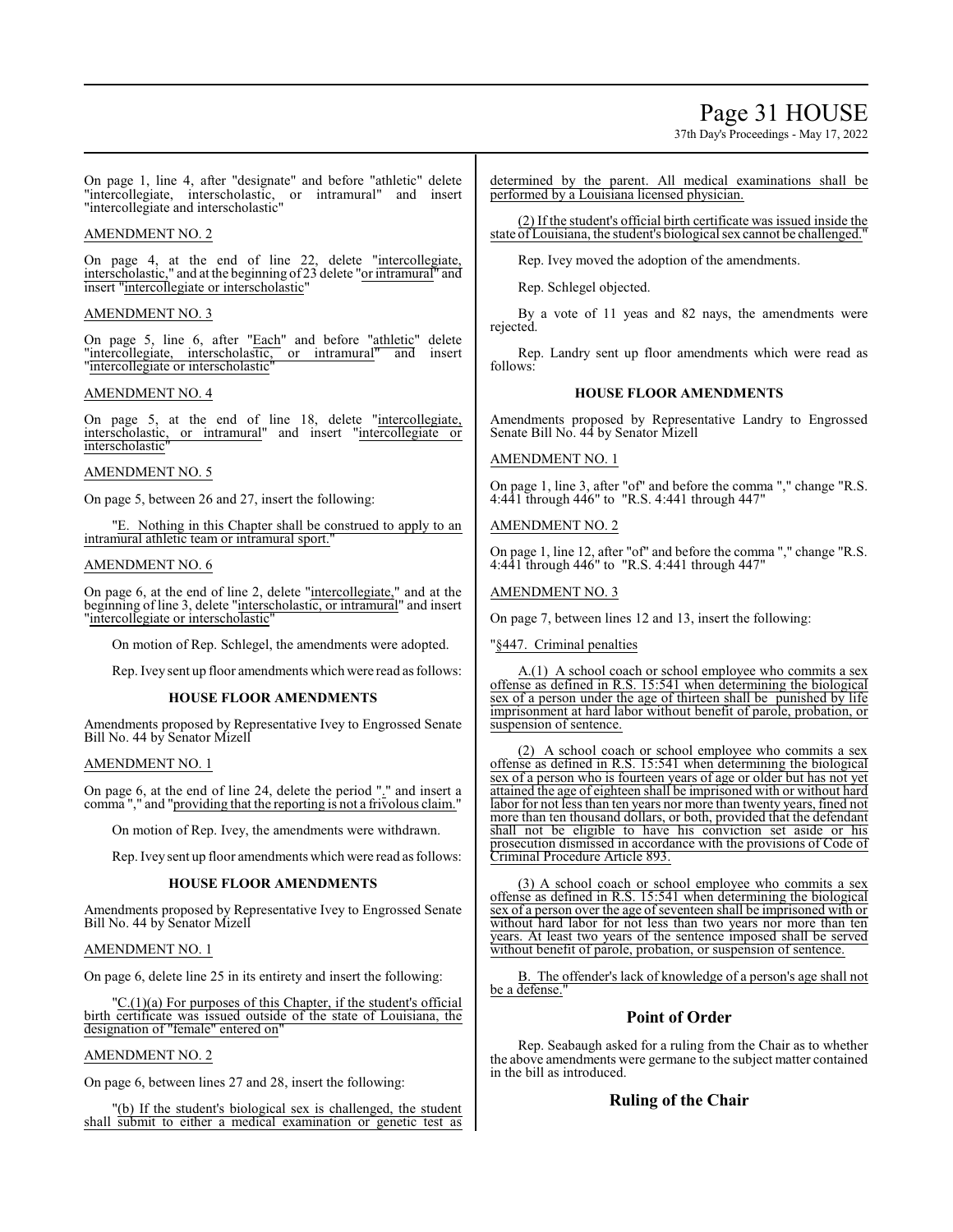## Page 32 HOUSE

37th Day's Proceedings - May 17, 2022

The Chair ruled that the above amendments were not germane to the subject matter contained in the bill as introduced.

On motion of Rep. Landry, the amendments were withdrawn.

Rep. Landry sent up floor amendments which were read as follows:

### **HOUSE FLOOR AMENDMENTS**

Amendments proposed by Representative Landry to Engrossed Senate Bill No. 44 by Senator Mizell

## AMENDMENT NO. 1

On page 1, line 3, after "through" and before "relative" delete "446," and insert "447,"

## AMENDMENT NO. 2

On page 1, line 12, after "through" and before "is" delete "446," and insert "447,"

## AMENDMENT NO. 3

On page 7, between lines 12 and 13, insert the following:

## "§447. Student counseling

Any school that questions a student's eligibility to participate, or determines that a student is ineligible to participate, in any athletic team or sporting event as provided in this Chapter shall provide the opportunity for counseling to the student. If the student is a minor, the opportunity shall be provided to the student's parent or legal guardian.

B. Any counseling provided pursuant to this Section shall:

(1) Be provided at no cost to the student or, if the student is a minor, to his parent or legal guardian.

(2) Include, at minimum, how to identify the signs and signals of depression, suicide, and self-injury, the importance of seeking help, and the process for seeking help.

(3) Be provided by a licensed clinical social worker, licensed psychologist, or licensed professional counselor with experience working with lesbian, gay, bisexual, and transgender youth."

Rep. Landry moved the adoption of the amendments.

Rep. Schlegel objected.

By a vote of 35 yeas and 61 nays, the amendments were rejected.

Rep. Schlegel moved the final passage of the bill, as amended.

## **ROLL CALL**

The roll was called with the following result:

### YEAS

- Mr. Speaker Freiberg Miller, G.<br>Adams Frieman Mincey Adams Frieman<br>Amedee Gadberry Amedee Gadberry Muscarello<br>Bacala Garofalo Nelson Bacala Garofalo Nelson Beaullieu Geymann Orgeron<br>Bishop Goudeau Owen, C Bourriaque Harris Owen, I<br>Brass Hilferty Pressly Brass Hilferty
	- Goudeau Owen, C.<br>Harris Owen, R.

| <b>Butler</b><br>Carter, R.<br>Cormier<br>Coussan<br>Crews<br>Davis<br>Deshotel<br>DeVillier<br>DuBuisson<br>Echols<br>Edmonds<br>Edmonston<br>Emerson<br>Farnum<br>Firment<br>Fontenot<br>Total - 72 | Hodges<br>Horton<br>Huval<br>Illg<br>Ivey<br>Johnson, M.<br>Johnson, T.<br>Kerner<br>LaCombe<br>Mack<br>Magee<br>McCormick<br>McFarland<br>McKnight<br>McMahen<br>Miguez<br><b>NAYS</b> | Riser<br>Romero<br>Schamerhorn<br>Schlegel<br>Seabaugh<br>St. Blanc<br>Stagni<br>Stefanski<br>Tarver<br>Thomas<br>Thompson<br>Turner<br>Villio<br>Wheat<br>White<br>Zeringue |
|-------------------------------------------------------------------------------------------------------------------------------------------------------------------------------------------------------|-----------------------------------------------------------------------------------------------------------------------------------------------------------------------------------------|------------------------------------------------------------------------------------------------------------------------------------------------------------------------------|
| Boyd<br><b>Bryant</b><br>Duplessis<br>Fisher<br>Freeman<br>Gaines<br>Glover<br>Total - 21                                                                                                             | Green<br>Hughes<br>Jefferson<br>Jenkins<br>LaFleur<br>Landry<br>Larvadain<br><b>ABSENT</b>                                                                                              | Lyons<br>Marcelle<br>Marino<br>Newell<br>Phelps<br>Pierre<br>Willard                                                                                                         |
| Bagley<br><b>Brown</b><br>Carpenter<br>Carrier<br>Total - 12                                                                                                                                          | Carter, W.<br>Cox<br>Hollis<br>Jordan                                                                                                                                                   | Miller, D.<br>Moore<br>Selders<br>Wright                                                                                                                                     |

The Chair declared the above bill was finally passed.

Rep. Schlegel moved to reconsider the vote by which the above bill was finally passed, and, on her own motion, the motion to reconsider was laid on the table.

## **Suspension of the Rules**

On motion of Rep. Echols, the rules were suspended in order to take up and consider House and House Concurrent Resolutions on Third Reading for Final Consideration at this time.

## **House and House Concurrent Resolutions on Third Reading for Final Consideration**

The following House and House Concurrent Resolutions on third reading for final consideration were taken up and acted upon as follows:

## **HOUSE RESOLUTION NO. 62—**

BY REPRESENTATIVE ECHOLS A RESOLUTION

To urge and request the Louisiana Department of Health to develop a proposal for a statewide hospital coordination plan and patient transfer strategy for use in disasters and other emergency situations and to report the proposal to the House Committee on Health and Welfare and the House Select Committee on Homeland Security.

Called from the calendar.

Read by title.

Rep. Echols moved the adoption of the resolution.

By a vote of 91 yeas and 0 nays, the resolution was adopted.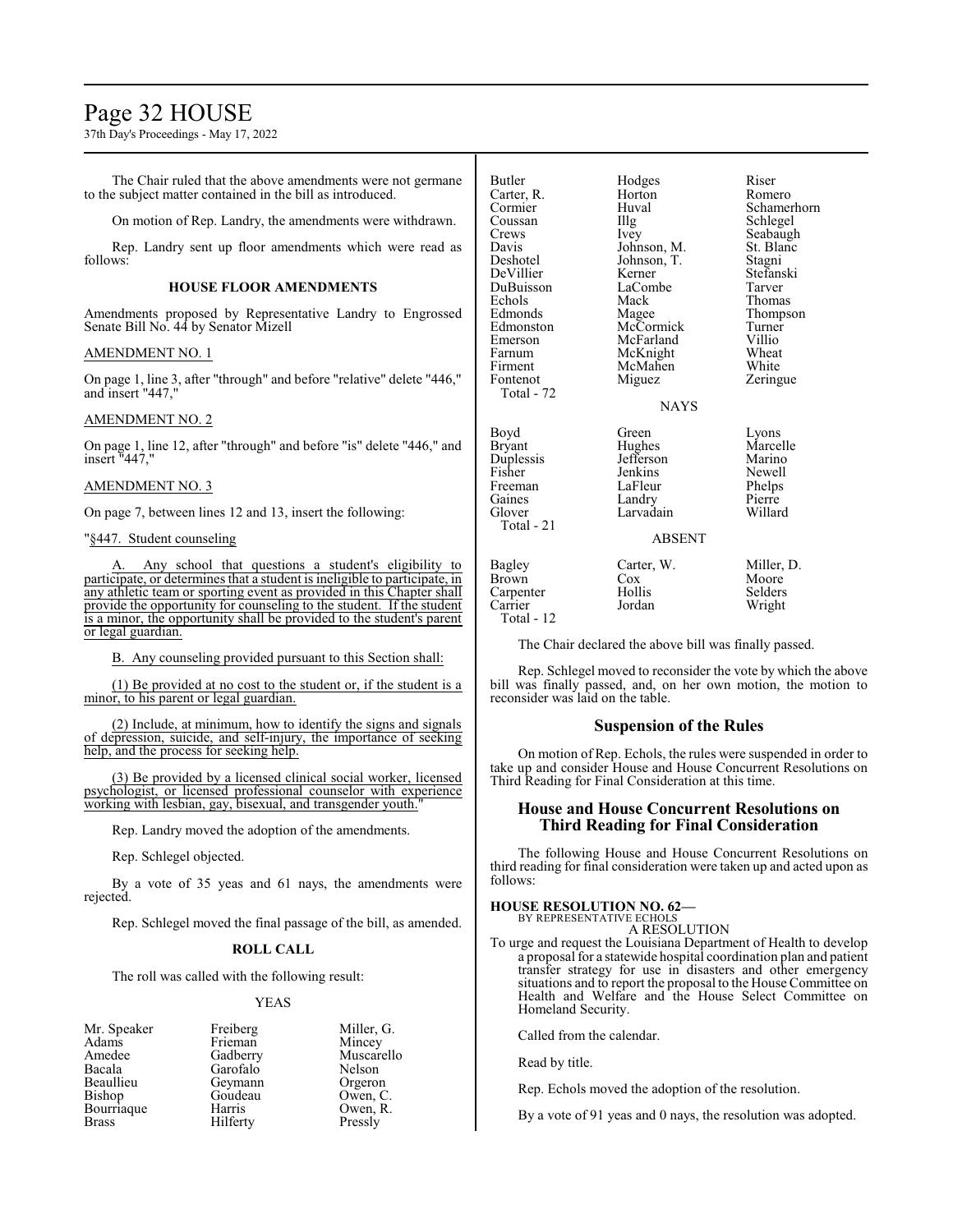37th Day's Proceedings - May 17, 2022

McKnight McMahen Miguez Miller, G. Mincey Muscarello Nelson Orgeron Owen, C. Owen, R. Pressly Romero Schamerhorn Schlegel Selders St. Blanc Stagni

## **Notice of Intention to Call**

Pursuant to House Rule No. 8.20(A), Rep. Bryant gave notice of his intention to call House Concurrent Resolution No. 10 from the calendar on Wednesday, May 18, 2022.

## **House Bills and Joint Resolutions on Third Reading and Final Passage**

The following House Bills and Joint Resolutions on third reading and final passage were taken up and acted upon as follows:

**HOUSE BILL NO. 376—** BY REPRESENTATIVES HUVAL, GREEN, AND WRIGHT AND SENATORS TALBOT AND MCMATH AN ACT

To amend and reenact R.S. 32:300.5 and to repeal R.S. 32:300.6, 300.7, and 300.8, relative to the prohibition of the use of certain wireless telecommunications devices while operating a motor vehicle; to provide for definitions; to provide for exceptions and penalties; to provide for enforcement and reporting; and to provide for related matters.

Called from the calendar.

Read by title.

## **Motion**

On motion of Rep. Huval, the bill was returned to the calendar.

## **Notice of Intention to Call**

Pursuant to House Rule No. 8.20(A), Rep. Huval gave notice of his intention to call House Bill No. 376 from the calendar on Wednesday, May 18, 2022.

#### **HOUSE BILL NO. 29—** BY REPRESENTATIVE NELSON

A JOINT RESOLUTION

Proposing to amend Article VII, Section 10(D)(2)(b)(ii) and (iii) of the Constitution of Louisiana, to provide relative to payment of certain state retirement system unfunded accrued liability; to provide for the amount of nonrecurring state revenue that must be appropriated to such debt; to repeal provisions relative to the amount and distribution of such payments required in prior fiscal years; to provide for submission of the proposed amendment to the electors; and to provide for related matters.

Called from the calendar.

Read by title.

Rep. Nelson sent up floor amendments which were read as follows:

### **HOUSE FLOOR AMENDMENTS**

Amendments proposed by Representative Nelson to Reengrossed House Bill No. 29 by Representative Nelson

### AMENDMENT NO. 1

On page 2, line 27, after "than" and before "percent" change "fifty" to "twenty-five"

## AMENDMENT NO. 2

On page 3, line 20, after "minimum of" and before "percent" change "fifty" to "twenty-five"

On motion of Rep. Nelson, the amendments were adopted.

Rep. Nelson moved the final passage of the bill, as amended.

## **ROLL CALL**

The roll was called with the following result:

### YEAS

| Mr. Speaker<br>Adams<br>Amedee<br>Bacala<br>Beaullieu<br>Bishop<br>Bourriaque<br><b>Bryant</b><br>Butler<br>Carrier<br>Cormier<br>Coussan<br>Crews<br>Davis<br>Deshotel<br>DeVillier<br>DuBuisson<br>Echols<br>Edmonds<br>Edmonston<br>Emerson<br>Farnum<br>Firment<br>Total $-69$ | Fisher<br>Fontenot<br>Freiberg<br>Frieman<br>Gadberry<br>Garofalo<br>Geymann<br>Glover<br>Goudeau<br>Harris<br>Hilferty<br>Hodges<br>Hollis<br>Horton<br>Huval<br>Illg<br>Ivey<br>Johnson, M.<br>Kerner<br>Mack<br>Magee<br>Marino<br>McCormick<br><b>NAYS</b> | McKni<br>McMal<br>Miguez<br>Miller,<br>Mincey<br>Muscar<br>Nelson<br>Orgero<br>Owen,<br>Owen,<br>Pressly<br>Romer<br>Scham<br>Schleg<br>Selders<br>St. Blai<br>Stagni<br>Stefans<br>Tarver<br>Thoma<br>Turner<br>White<br>Zering |
|------------------------------------------------------------------------------------------------------------------------------------------------------------------------------------------------------------------------------------------------------------------------------------|----------------------------------------------------------------------------------------------------------------------------------------------------------------------------------------------------------------------------------------------------------------|----------------------------------------------------------------------------------------------------------------------------------------------------------------------------------------------------------------------------------|
| Brass<br>Carpenter<br>Carter, R.<br>Duplessis<br>Freeman<br>Gaines<br>Green<br>Total - 21                                                                                                                                                                                          | Hughes<br>Jefferson<br>Jenkins<br>LaFleur<br>Landry<br>Larvadain<br>Lyons<br><b>ABSENT</b>                                                                                                                                                                     | McFarl<br>Phelps<br>Pierre<br>Riser<br>Seabau<br>Wheat<br>Willard                                                                                                                                                                |
| Bagley<br>Boyd<br>Brown                                                                                                                                                                                                                                                            | Johnson, T.<br>Jordan<br>LaCombe                                                                                                                                                                                                                               | Moore<br>Newell<br>Thomp                                                                                                                                                                                                         |

Moore<br>Newell

Total - 15

The Chair declared the above bill, not having received a twothirds vote of the elected members, failed to pass.

Motion to reconsider pending.

**HOUSE BILL NO. 31—** BY REPRESENTATIVE TARVER

A JOINT RESOLUTION

Proposing to add Article VII, Section  $10(D)(2)(g)$  of the Constitution of Louisiana, to require the use of nonrecurring revenue to make supplemental benefit payments to retirees, beneficiaries, or survivors of state retirement systems; to provide for the amount of such lump sum payments; to provide for submission of the proposed amendment to the electors; and to provide for related matters.

Called from the calendar.

Read by title.

Stefanski<br>Tarver Thomas<br>Turner Zeringue

> McFarland Phelps<br>Pierre Seabaugh Wheat Willard

LaCombe Thompson<br>Marcelle Villio Carter, W. Marcelle Villio Villio

Miller, D.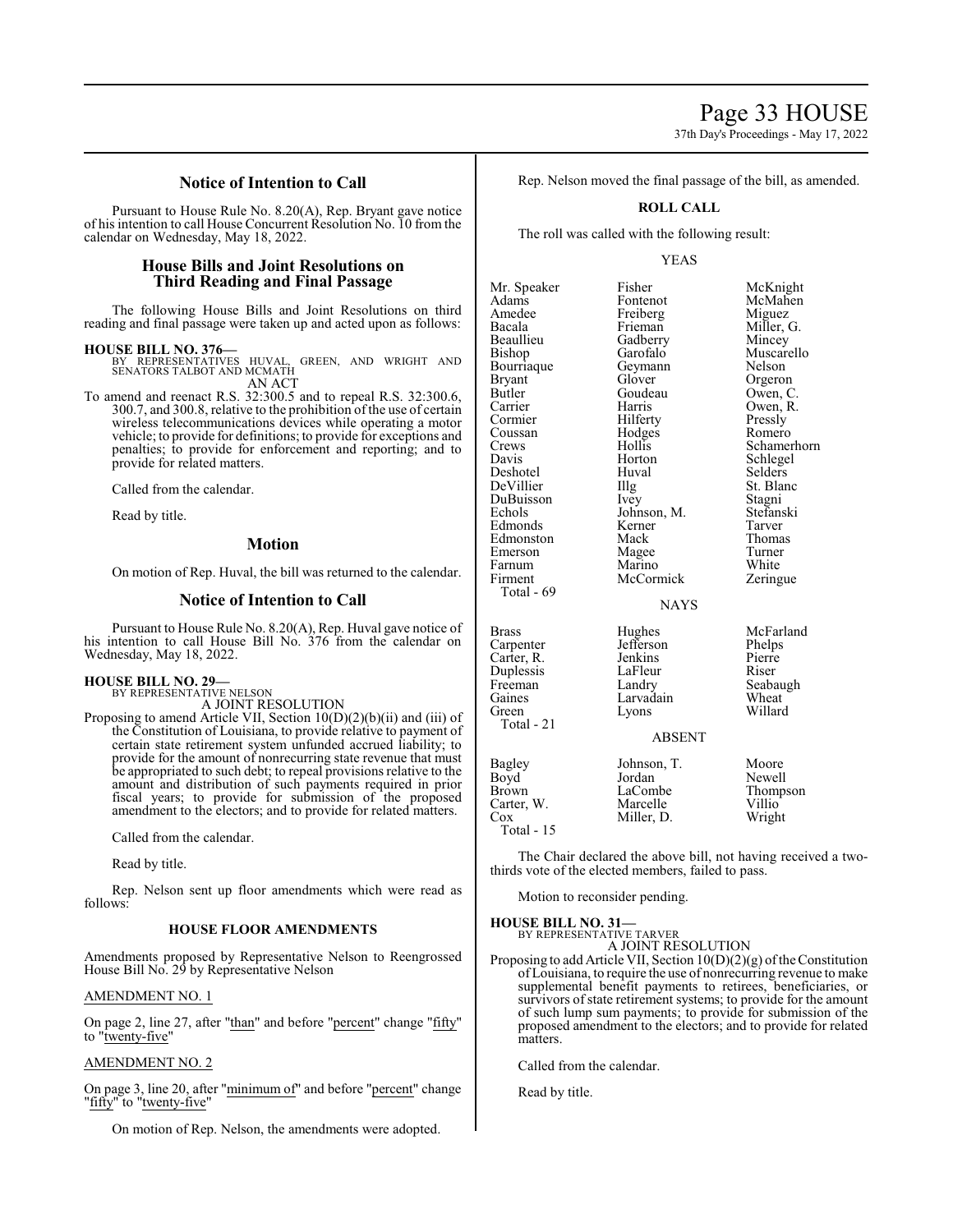## Page 34 HOUSE

37th Day's Proceedings - May 17, 2022

Rep. Horton, on behalf of the Legislative Bureau, sent up floor amendments which were read as follows:

### **HOUSE FLOOR AMENDMENTS**

Amendments proposed by Representative Horton on behalf of the Legislative Bureau to Reengrossed House Bill No. 31 by Representative Tarver

### AMENDMENT NO. 1

On page 2, line 10, following "thirtieth" and before "the" insert "of"

On motion of Rep. Horton, the amendments were adopted.

Rep. Tarver sent up floor amendments which were read as follows:

## **HOUSE FLOOR AMENDMENTS**

Amendments proposed by Representative Tarver to Reengrossed House Bill No. 31 by Representative Tarver

## AMENDMENT NO. 1

On page 1, at the beginning of line 3, change "require" to "authorize"

On motion of Rep. Tarver, the amendments were adopted.

Rep. Tarver moved the final passage of the bill, as amended.

### **ROLL CALL**

The roll was called with the following result:

Adams Gaines<br>Amedee Garofalo Bourriaque Goude<br>Boyd Green Carter, R. Jefferson Coussan Johnson, M.<br>Crews Jordan DuBuisson LaFleur<br>
Duplessis Landry Fontenot McFarland<br>Frieman McKnight Total - 83 DeVillier Stagni<br>Ivey Stefans

Total - 4

YEAS Mr. Speaker Gadberry McMahen<br>Adams Gaines Miguez Amedee Garofalo Miller, G.<br>Bacala Geymann Mincey Geymann Mincey<br>Glover Nelson Beaullieu Glover Nelson<br>Bourriaque Goudeau Newell Boyd Green Orgeron<br>Brass Harris Owen C Brass Harris Owen, C. Brown Hilferty Owen, R.<br>Bryant Horton Phelps Bryant Horton Phelps Hughes Pierre<br>Huval Pressly Carpenter Huval Pressl<br>Carrier Hulg Riser Carrier Illg Riser<br>Carter, R. Jefferson Romero Cormier Jenkins Schamerhorn<br>Coussan Johnson, M. Schlegel Crews Jordan Seabaugh<br>
Davis Kerner Selders Davis Kerner Selders<br>
Deshotel LaCombe St. Blanc Deshotel LaCombe St. Blanc Duplessis Landry Thompson<br>Echols Larvadain Turner Echols Larvadain Turner<br>
Emerson Lyons Villio Lyons Villio<br>Magee Wheat Farnum Magee Wheat<br>Firment Marino White Firment Marino White<br>
Fisher McCormick Willard Fisher McCormick Willard<br>Fontenot McFarland Zeringue McKnight

**NAYS** 

Stefanski ABSENT

| <b>Bagley</b> | Freeman     | Marcelle      |
|---------------|-------------|---------------|
| <b>Bishop</b> | Freiberg    | Miller, D.    |
| Carter, W.    | Hodges      | Moore         |
| Cox           | Hollis      | Muscarello    |
| Edmonds       | Johnson, T. | <b>Thomas</b> |
| Edmonston     | Mack        | Wright        |
| Total - 18    |             |               |
|               |             |               |

The Chair declared the above bill, having received a two-thirds vote of the elected members, was finally passed.

The title of the above bill was read and adopted.

Rep. Tarver moved to reconsider the vote by which the above bill was finally passed, and, on his own motion, the motion to reconsider was laid on the table.

## **Explanation of Vote**

Rep. Thomas disclosed a possible conflict of interest and recused herself from casting her vote on the final passage of the above bill.

## **Consent to Correct a Vote Record**

Rep. Green requested the House consent to correct his vote on final passage of House Bill No. 31 from nay to yea, which consent was unanimously granted.

## **Consent to Correct a Vote Record**

Rep. Willard requested the House consent to correct his vote on final passage of House Bill No. 31 from nay to yea, which consent was unanimously granted.

## **HOUSE BILL NO. 854—**

BY REPRESENTATIVES STAGNI AND MAGEE AN ACT

To amend and reenact R.S. 33:2011(A) and to enact R.S. 33:2011(E), relative to occupational diseases; provides relative to members employed in the classified fire service; to provide for an extension to the rebuttable presumption; to provide limitations; and to provide for related matters.

Called from the calendar.

Read by title.

Rep. Stagni sent up floor amendments which were read as follows:

### **HOUSE FLOOR AMENDMENTS**

Amendments proposed by Representative Stagni to Engrossed House Bill No. 854 by Representative Stagni

## AMENDMENT NO. 1

On page 1, delete lines 18 and 19 in their entirety and on page 2, delete lines 1 through 17 in their entirety and insert the following:

"(2) and shall be extended to a member following termination of service for a period of three months for each full year of service not to exceed sixty months commencing with the last actual date of service. For a firefighter who terminates his service prior to January 1, 2023, this presumption shall be extended to the member following termination of service for a period of three months for each full year of service not to exceed sixty months commencing with the last actual date of service.

(3) For a firefighter who is active or who terminates his service on or after January 1, 2023, the disease or infirmity shall be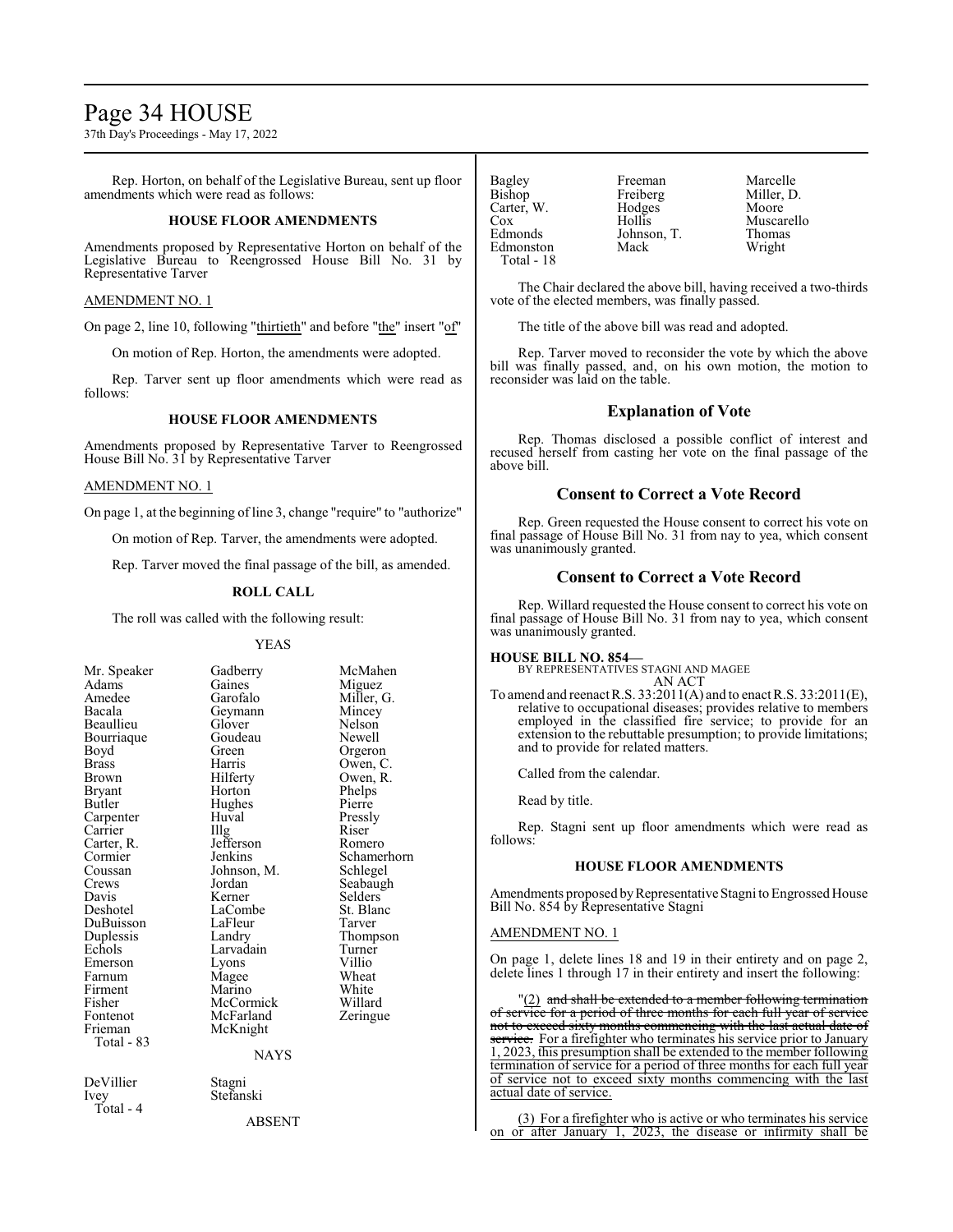## Page 35 HOUSE

37th Day's Proceedings - May 17, 2022

presumed to have been caused by or to have resulted from the work performed, only if the cancer diagnosis is made prior to the firefighter reaching the age of sixty-five. Following termination of service for a period of one hundred twenty months, commencing with the last actual date of service, the presumption shall be extended to the following members:

(a) A firefighter who is employed in the fire service for at least ten years and attains the age of fifty-five.

(b) A firefighter who is employed in the fire service for at least twenty years and attains the age of fifty.

(c) A firefighter who is employed in the fire service for at least twenty-five years.

(d) A firefighter who is employed in the fire service for at least ten years, and who is subsequently approved for disability retirement by a public retirement system.

\* \* \*

E. For claims arising under this Section, the obligation of the employer to furnish such care, services, treatment, drugs, and supplies, whether in state or out of state, is limited to the reimbursement determined to be the amount due under Medicare times a multiplier of one and one-half, or the actual charge made for the service, whichever is less. If there is no Medicare fee schedule reimbursement amount for a particular care, service, treatment, drug, or supply, the reimbursement shall be in accordance with La. R.S. 23:1034.2."

On motion of Rep. Stagni, the amendments were adopted.

Rep. Stagni moved the final passage of the bill, as amended.

### **ROLL CALL**

The roll was called with the following result:

Frieman<br>Gadberry

Geymann<br>Glover

Goudeau<br>Green

Jefferson<br>Jenkins

LaCombe<br>LaFleur

Marino

### YEAS

Mr. Speaker Freeman McMahen<br>Adams Freiberg Miguez Freiberg Miguez<br>Frieman Mincev Muscarello<br>Nelson Gaines Nelson<br>Garofalo Newell Garofalo Newell<br>Geymann Orgeron Owen, C.<br>Owen, R. Phelps<br>Pierre Harris Pierre<br>Hilferty Pressly Hilferty<br>
Horton Riser Carpenter Horton Riser Hughes Romero<br>Huval Schamer Huval Schamerhorn<br>
Illg Schlegel Schlegel Ivey Seabaugh<br>Jefferson Selders St. Blanc<br>Stagni Johnson, M.<br>Jordan Stefanski<br>Tarver Kerner Tarver<br>LaCombe Thomas Thompson<br>Turner Landry Turne<br>
Larvadain Villio Larvadain Villio<br>
Lyons Wheat Lyons Wheat<br>
Magee White Magee White<br>Marino Willard McCormick Zeringue

Fisher McFarland<br>Fontenot McKnight Total - 94 Total - 0

Total - 11

**NAYS** 

McKnight

ABSENT

Bagley Johnson, T. Miller, G.<br>Cox Mack Moore Cox Mack Moore<br>
Hodges Marcelle Wright Hodges Marcelle<br>Hollis Miller, D

Miller, D.

The Chair declared the above bill was finally passed.

The title of the above bill was read and adopted.

Rep. Stagni moved to reconsider the vote by which the above bill was finally passed, and, on his own motion, the motion to reconsider was laid on the table.

## **Suspension of the Rules**

Rep. Nelson move to suspend the rules to reconsider the vote by which House Bill No. 29 failed to pass on the same legislative day it was considered, which motion was agreed to.

## **HOUSE BILL NO. 29—**

BY REPRESENTATIVE NELSON A JOINT RESOLUTION

Proposing to amend Article VII, Section 10(D)(2)(b)(ii) and (iii) of the Constitution of Louisiana, to provide relative to payment of certain state retirement system unfunded accrued liability; to provide for the amount of nonrecurring state revenue that must be appropriated to such debt; to repeal provisions relative to the amount and distribution of such payments required in prior fiscal years; to provide for submission of the proposed amendment to the electors; and to provide for related matters.

Called from the calendar.

Read by title.

## **Motion**

On motion of Rep. Nelson, the bill was returned to the calendar.

## **Notice of Intention to Call**

Pursuant to House Rule No. 8.20(A), Rep. Nelson gave notice of his intention to call House Bill No. 29 from the calendar on Thursday, May 19, 2022.

### **Notice of Intention to Call**

Pursuant to House Rule No. 8.20(A), Rep. Tarver gave notice of his intention to call House Bill No. 32 from the calendar on Monday, May 23, 2022.

## **Notice of Intention to Call**

Pursuant to House Rule No. 8.20(A), Rep. Huval gave notice of his intention to call House Bill No. 76 from the calendar on Thursday, May 19, 2022.

## **Notice of Intention to Call**

Pursuant to House Rule No. 8.20(A), Rep. Deshotel gave notice of his intention to call House Bill No. 641 from the calendar on Thursday, May 19, 2022.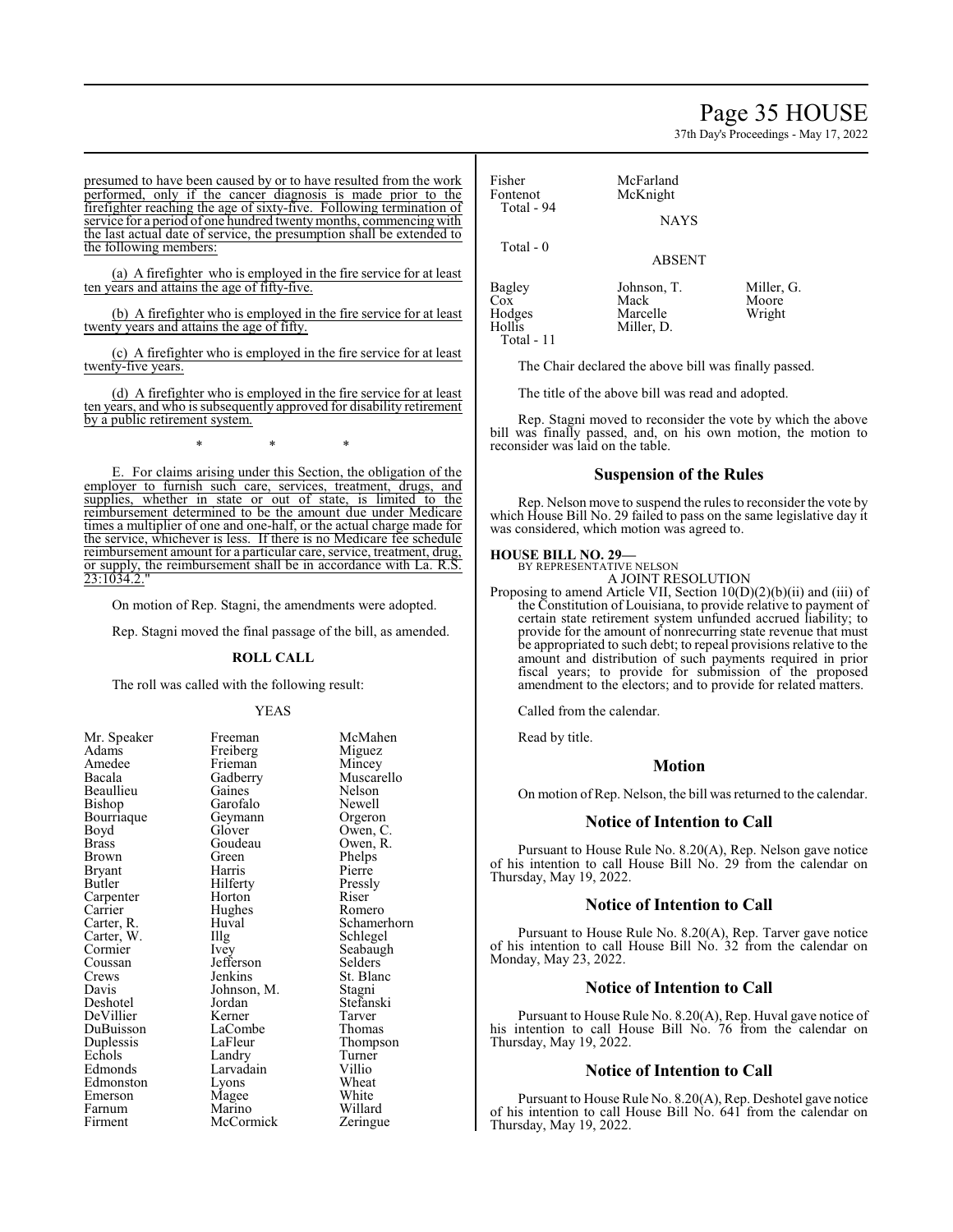## **Senate Bills and Joint Resolutions on Third Reading and Final Passage**

The following Senate Bills and Joint Resolutions on third reading and final passage were taken up and acted upon as follows:

#### **SENATE BILL NO. 217—** BY SENATOR JACKSON

AN ACT

To enact R.S. 47:305.77 and 337.9(D)(36), relative to local sales and use tax; to provide an exemption fromlocal sales and use tax for the lease, rental, or purchase of tangible personal property or services by the Edward Via College of Osteopathic Medicine (VCOM); to provide for effectiveness; and to provide for related matters.

Called from the calendar.

Read by title.

Rep. Echols moved the final passage of the bill.

### **ROLL CALL**

The roll was called with the following result:

### YEAS

Muscarello<br>Nelson

Orgeron<br>Owen, C

Phelps<br>Pierre

Pressly<br>Riser

Selders<sup>T</sup><br>St. Blanc

Stefanski<br>Tarver

Thompson<br>Turner

| Mr. Speaker           |
|-----------------------|
| Adams                 |
| Amedee                |
| Bacala                |
| Beaullieu             |
| Bishop                |
| Bourriaque            |
| Boyd                  |
| <b>Brass</b>          |
| Brown                 |
| Butler                |
| Carpenter             |
| Carrier               |
| Carter, R.<br>Cormier |
|                       |
| Coussan               |
| Crews                 |
| Davis                 |
| Deshotel              |
| DeVillier             |
| DuBuisson             |
| Duplessis             |
| Echols                |
| Edmonds               |
| Edmonston             |
| Emerson               |
| Farnum                |
| Firment               |
| Fisher                |
| Fontenot              |
| Freeman               |
| Total - 92            |
|                       |

Freiberg Miguez Frieman Miller, G.<br>Gadberry Mincey Gadberry<br>Gaines Garofalo Nelson<br>Gevmann Newell Geymann<br>Glover Goudeau<br>Green Green Owen, R.<br>Harris Phelps Hilferty<br>Horton Hughes<br>Huval Huval Romero<br>Illg Schame Illg Schamerhorn<br>Ivey Schlegel Ivey Schlegel<br>Jefferson Seabaugl Jefferson Seabaugh<br>Jenkins Selders Johnson, M. St. Blanch<br>Jordan Stagni Jordan<br>Kerner LaCombe Tarver<br>LaFleur Thomas LaFleur<br>Landrv Lyons Turner<br>
Mage Villio Magee Villio<br>
Marino Wheat Marino Wheat<br>
McCormick White McCormick White<br>
McFarland Willard McFarland Willard<br>
McKnight Zeringue McKnight McMahen

## NAYS

### ABSENT

Carter, W. Larvadain Cox Cox Mack<br>Hodges Marce Total - 13

Total - 0

Bagley Hollis Miller, D.<br>Bryant Johnson, T. Moore Bryant Johnson, T. Moore<br>Carter, W. Larvadain Wright Marcelle

The Chair declared the above bill was finally passed.

Rep. Echols moved to reconsider the vote by which the above bill was finally passed, and, on his own motion, the motion to reconsider was laid on the table.

### **Suspension of the Rules**

On motion of Rep. Magee, the rules were suspended in order to take up and consider Petitions, Memorials, and Communications at this time.

## **Petitions, Memorials, and Communications**

The following petitions, memorials, and communications were received and read:

## **Message from the Senate**

## **ASKING CONCURRENCE IN SENATE CONCURRENT RESOLUTIONS**

### May 17, 2022

To the Honorable Speaker and Members of the House of Representatives:

I am directed to inform your honorable body that the Senate has adopted and asks your concurrence in the following Senate Concurrent Resolutions:

Senate Concurrent Resolution Nos. 52 and 53

Respectfully submitted,

YOLANDA J. DIXON Secretary of the Senate

## **Senate Concurrent Resolutions Lying Over**

The following Senate Concurrent Resolutions contained in the message were taken up and acted upon as follows:

## **SENATE CONCURRENT RESOLUTION NO. 52—**

BY SENATOR PEACOCI A CONCURRENT RESOLUTION

To commend Bob Davis Electric Co. Inc. on the occasion of its one hundredth anniversary.

Read by title.

Lies over under the rules.

#### **SENATE CONCURRENT RESOLUTION NO. 53—** BY SENATOR PEACOCK

A CONCURRENT RESOLUTION To commend the Shreveport Little Theatre on the occasion of its one hundredth consecutive season of live theatrical production.

Read by title.

Lies over under the rules.

### **Suspension of the Rules**

On motion of Rep. Magee, the rules were suspended in order to take up and consider Petitions, Memorials, and Communications at this time.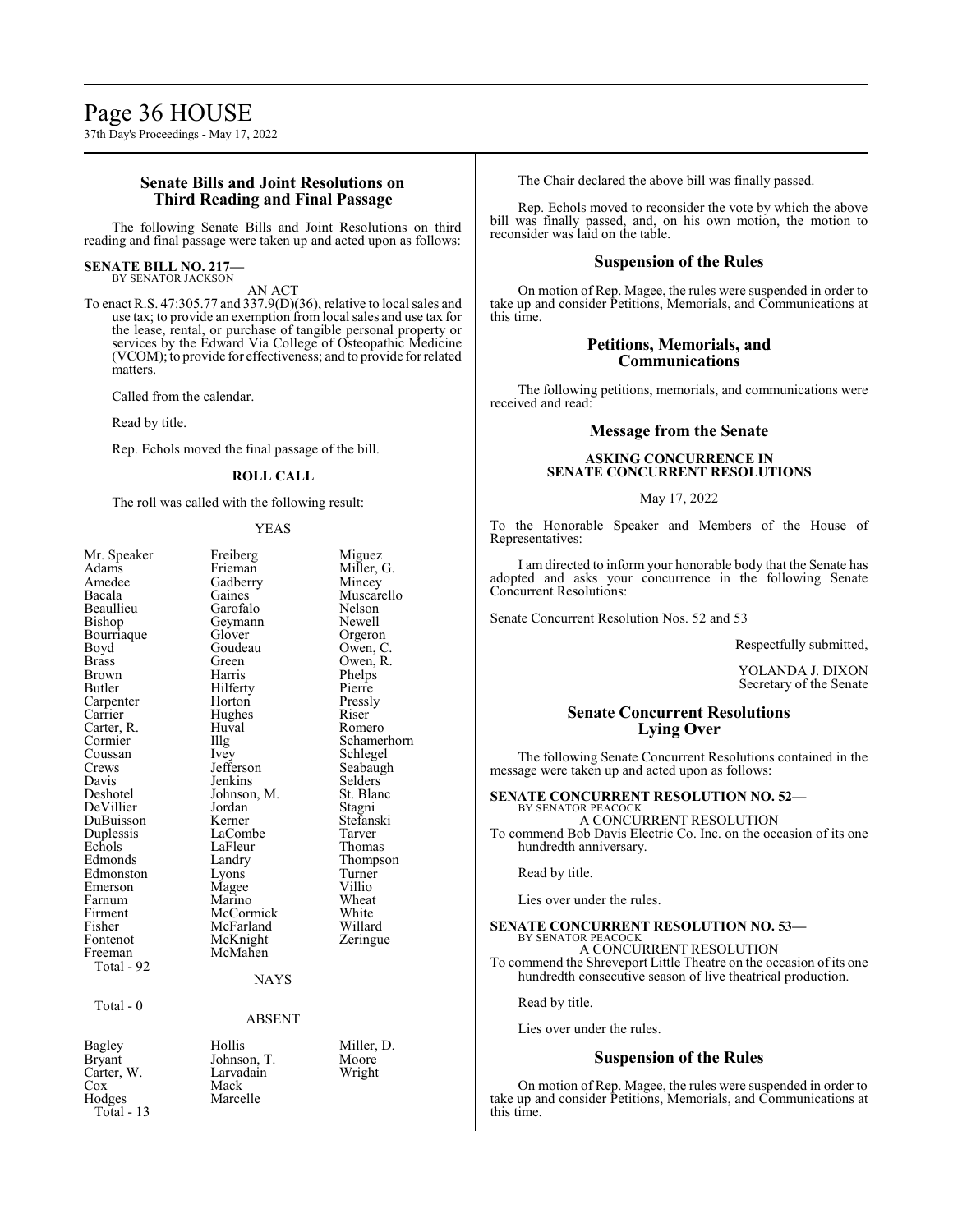## Page 37 HOUSE

37th Day's Proceedings - May 17, 2022

## **Petitions, Memorials, and Communications**

The following petitions, memorials, and communications were received and read:

## **Message from the Senate**

## **HOUSE CONCURRENT RESOLUTIONS**

May 17, 2022

To the Honorable Speaker and Members of the House of Representatives:

I am directed to inform your honorable body that the Senate has concurred in the following House Concurrent Resolutions:

House Concurrent Resolution No. 41 Returned without amendments

House Concurrent Resolution No. 116 Returned without amendments

House Concurrent Resolution No. 117 Returned without amendments

House Concurrent Resolution No. 118 Returned without amendments

Respectfully submitted,

YOLANDA J. DIXON Secretary of the Senate

## **Message from the Senate**

## **HOUSE BILLS**

## May 17, 2022

To the Honorable Speaker and Members of the House of Representatives:

I am directed to inform your honorable body that the Senate has finally passed the following House Bills:

House Bill No. 143 Returned without amendments

House Bill No. 189 Returned without amendments

House Bill No. 197 Returned without amendments

House Bill No. 203 Returned without amendments

House Bill No. 275 Returned without amendments

House Bill No. 286 Returned without amendments

House Bill No. 304 Returned without amendments

House Bill No. 305 Returned without amendments House Bill No. 307 Returned with amendments

House Bill No. 312 Returned with amendments

House Bill No. 314 Returned with amendments

House Bill No. 334 Returned without amendments

House Bill No. 339 Returned with amendments

House Bill No. 347 Returned without amendments

House Bill No. 497 Returned without amendments

House Bill No. 515 Returned without amendments

House Bill No. 521 Returned without amendments

House Bill No. 528 Returned without amendments

House Bill No. 571 Returned without amendments

House Bill No. 642 Returned without amendments

House Bill No. 664 Returned without amendments

House Bill No. 708 Returned with amendments

House Bill No. 770 Returned without amendments

House Bill No. 784 Returned with amendments

House Bill No. 826 Returned without amendments

House Bill No. 870 Returned without amendments

House Bill No. 890 Returned without amendments

House Bill No. 902 Returned without amendments

House Bill No. 903 Returned without amendments

House Bill No. 1005 Returned without amendments

Respectfully submitted,

YOLANDA J. DIXON Secretary of the Senate

**Message from the Senate**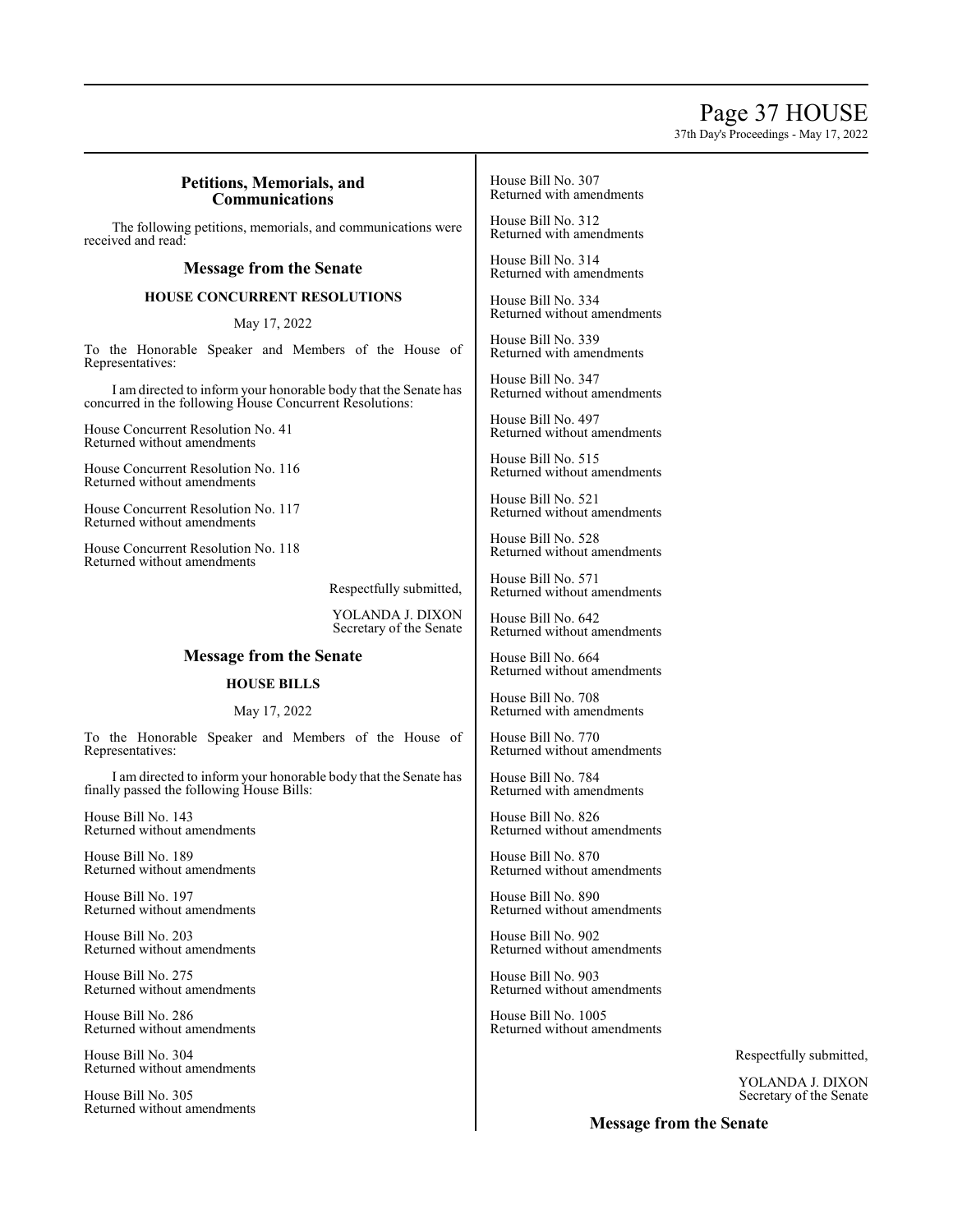## Page 38 HOUSE

37th Day's Proceedings - May 17, 2022

## **SENATE BILLS**

### May 17, 2022

To the Honorable Speaker and Members of the House of Representatives:

I am directed to inform your honorable body that the Senate has finally passed the following Senate Bills:

Senate Bill No. 57

Respectfully submitted,

YOLANDA J. DIXON Secretary of the Senate

## **Senate Bills and Joint Resolutions on First Reading**

The following Senate Bills and Joint Resolutions on first reading were taken up, read, and placed upon the calendar for their second reading:

**SENATE BILL NO. 57—** BY SENATOR MCMATH

AN ACT

To amend and reenact R.S. 17:497, relative to the compensation of school bus operators who transport public school students; to provide changes to the method by which compensation is calculated; to require compensation for certain purchases made by school bus operators; to provide for an effective date; and to provide for related matters.

Read by title.

Lies over under the rules.

## **Privileged Report of the Legislative Bureau**

May 17, 2022

To the Speaker and Members of the House of Representatives:

I am directed by your Legislative Bureau to submit the following report:

Senate Bill No. 5 Reported without amendments.

Senate Bill No. 6 Reported without amendments.

Senate Bill No. 7 Reported without amendments.

Senate Bill No. 15 Reported without amendments.

Senate Bill No. 16 Reported without amendments.

Senate Bill No. 28 Reported without amendments.

Senate Bill No. 54 Reported without amendments.

Senate Bill No. 106 Reported without amendments.

Senate Bill No. 108

Reported without amendments.

Senate Bill No. 222 Reported without amendments.

Senate Bill No. 241 Reported without amendments.

Senate Bill No. 244 Reported without amendments.

Senate Bill No. 266 Reported without amendments.

Senate Bill No. 271 Reported without amendments.

Senate Bill No. 272 Reported with amendments.

Senate Bill No. 277 Reported without amendments.

Senate Bill No. 286 Reported without amendments.

Senate Bill No. 423 Reported without amendments.

Senate Bill No. 429 Reported without amendments.

Senate Bill No. 436 Reported without amendments.

Senate Bill No. 443 Reported without amendments.

Senate Bill No. 444 Reported without amendments.

Senate Bill No. 446 Reported without amendments.

Senate Bill No. 465 Reported without amendments.

Senate Bill No. 490 Reported with amendments.

Respectfully submitted,

DODIE HORTON Chair

## **Privileged Report of the Committee on Enrollment**

May 17, 2022

To the honorable Speaker and Members of the House of Representatives:

I am directed by your Committee on Enrollment to submit the following report:

The following House Resolutions have been properly enrolled: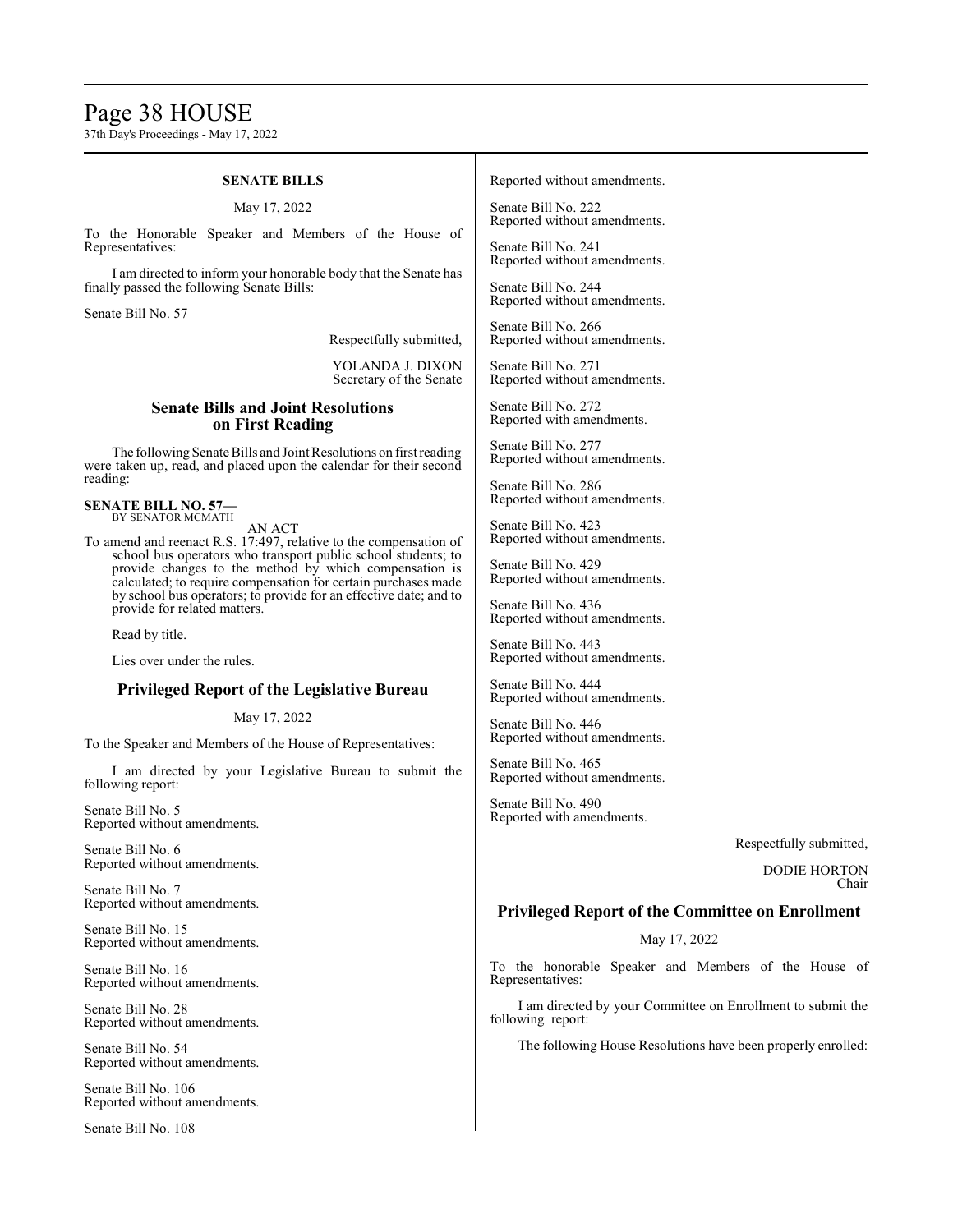# Page 39 HOUSE

37th Day's Proceedings - May 17, 2022

## **HOUSE RESOLUTION NO. 89—**

BY REPRESENTATIVE GEYMANN A RESOLUTION

To urge and request the local governing authority ofCalcasieu Parish and the Calcasieu Parish Animal Services and Adoption Center to become a "no kill" shelter by adopting policies and programs which provide alternatives to euthanizing healthy dogs and cats prior to December 31, 2025.

## **HOUSE RESOLUTION NO. 139—** BY REPRESENTATIVE BAGLEY

A RESOLUTION

To recognize May 15-21, 2022, as Emergency Medical Services Week in Louisiana.

# **HOUSE RESOLUTION NO. 141—** BY REPRESENTATIVE FIRMENT

A RESOLUTION

To commend the Montgomery High School softball teamon winning the Louisiana High School Athletic Association 2022 Class 1A state championship.

## **HOUSE RESOLUTION NO. 142—**

BY REPRESENTATIVES MINCEY AND DAVIS

A RESOLUTION To express the condolences of the House of Representatives upon the death of Nick Tullier.

**HOUSE RESOLUTION NO. 143—** BY REPRESENTATIVE DUSTIN MILLER

A RESOLUTION

To recognize May 28, 2022, as Wilmer Sam, Jr., Day in Louisiana.

# **HOUSE RESOLUTION NO. 144—** BY REPRESENTATIVE MIKE JOHNSON

A RESOLUTION

To commend the Buckeye High School softball team on winning the Louisiana High School Athletic Association 2022 Class 3A state championship.

# **HOUSE RESOLUTION NO. 147—** BY REPRESENTATIVE HUGHES

A RESOLUTION

To recognize Tuesday, May 24, 2022, as HistoricallyBlack Colleges and Universities Day at the state capitol.

## **HOUSE RESOLUTION NO. 148—** BY REPRESENTATIVE ORGERON

A RESOLUTION To commend world champion carver Jett Brunet.

### Respectfully submitted,

### STEPHANIE HILFERTY Chairwoman

The above House Resolutions contained in the report were signed by the Speaker of the House and taken by the Clerk of the House to the Secretary of State in accordance with the rules of the House.

## **Privileged Report of the Committee on Enrollment**

## May 17, 2022

To the honorable Speaker and Members of the House of Representatives:

I am directed by your Committee on Enrollment to submit the following report:

The following House Concurrent Resolutions have been properly enrolled:

## **HOUSE CONCURRENT RESOLUTION NO. 18—** BY REPRESENTATIVE MCFARLAND

A CONCURRENT RESOLUTION

To create the Feral Hog Management Advisory Task Force in the Department of Wildlife and Fisheries.

## **HOUSE CONCURRENT RESOLUTION NO. 19—**

BY REPRESENTATIVES HODGES AND ROBBY CARTER A CONCURRENT RESOLUTION

To urge and request the Department of Transportation and Development to study the practicality and feasibility of expanding Highway 16 to a four-lane highway from Watson to the St. Helena Parish line, designing and utilizing a traffic roundabout in Livingston Parish at the intersection of Highway 447 Walker Road North and Highway 1025 Arnold Road, and to report its findings to the House and Senate Transportation, Highways and Public Works Committees prior to the convening of 2023 Regular Session.

## **HOUSE CONCURRENT RESOLUTION NO. 38—**

BY REPRESENTATIVES DAVIS, AMEDEE, BUTLER, CORMIER,<br>DEVILLIER, EDMONDS, EDMONSTON, EMERSON, GAROFALO,<br>GOUDEAU, HILFERTY, HODGES, HORTON, PIERRE, SELDERS, ST.<br>BLANC, STEFANSKI, AND THOMPSON<br>A CONCURRENT RESOLUTION

To urge and request the Louisiana Department of Health to facilitate a working group to study the unique needs of individuals with intellectual and developmental disabilities and co-occurring behavioral health conditions and to report findings and recommendations of the working group to the legislative committees on health and welfare.

### **HOUSE CONCURRENT RESOLUTION NO. 39—** BY REPRESENTATIVES BUTLER AND ECHOLS

A CONCURRENT RESOLUTION

To urge and request the Louisiana Department of Health to study barriers to hiring of direct support professionals who provide Medicaid-covered services to people with disabilities and to report findings of the study to the legislative committees on health and welfare and the Joint Medicaid Oversight Committee.

#### **HOUSE CONCURRENT RESOLUTION NO. 40—** BY REPRESENTATIVE TURNER

A CONCURRENT RESOLUTION

To urge and request the Louisiana Department of Health to study the actual costs of providing nursing services in the Medicaidfunded New Opportunities Waiver and Residential Options Waiver programs and to residents of intermediate care facilities for persons with intellectual and developmental disabilities; to identify potential means for fully funding nursing services for persons served by these programs and facilities; and to report its findings to certain legislative committees.

# **HOUSE CONCURRENT RESOLUTION NO. 44—** BY REPRESENTATIVE DUSTIN MILLER

A CONCURRENT RESOLUTION

To create the Health Disparities in Rural Areas Task Force as a subcommittee of the Statewide Health Equity Consortium within the Louisiana Department of Health, to provide for the composition and duties of the task force, and to require the task force to report findings and recommendations to the legislative committees on health and welfare.

## **HOUSE CONCURRENT RESOLUTION NO. 66—**

BY REPRESENTATIVE VILLIO A CONCURRENT RESOLUTION

To recognize and acknowledge the 2-8-2 Mikado steam locomotive as the official state steam locomotive.

Respectfully submitted,

STEPHANIE HILFERTY Chairwoman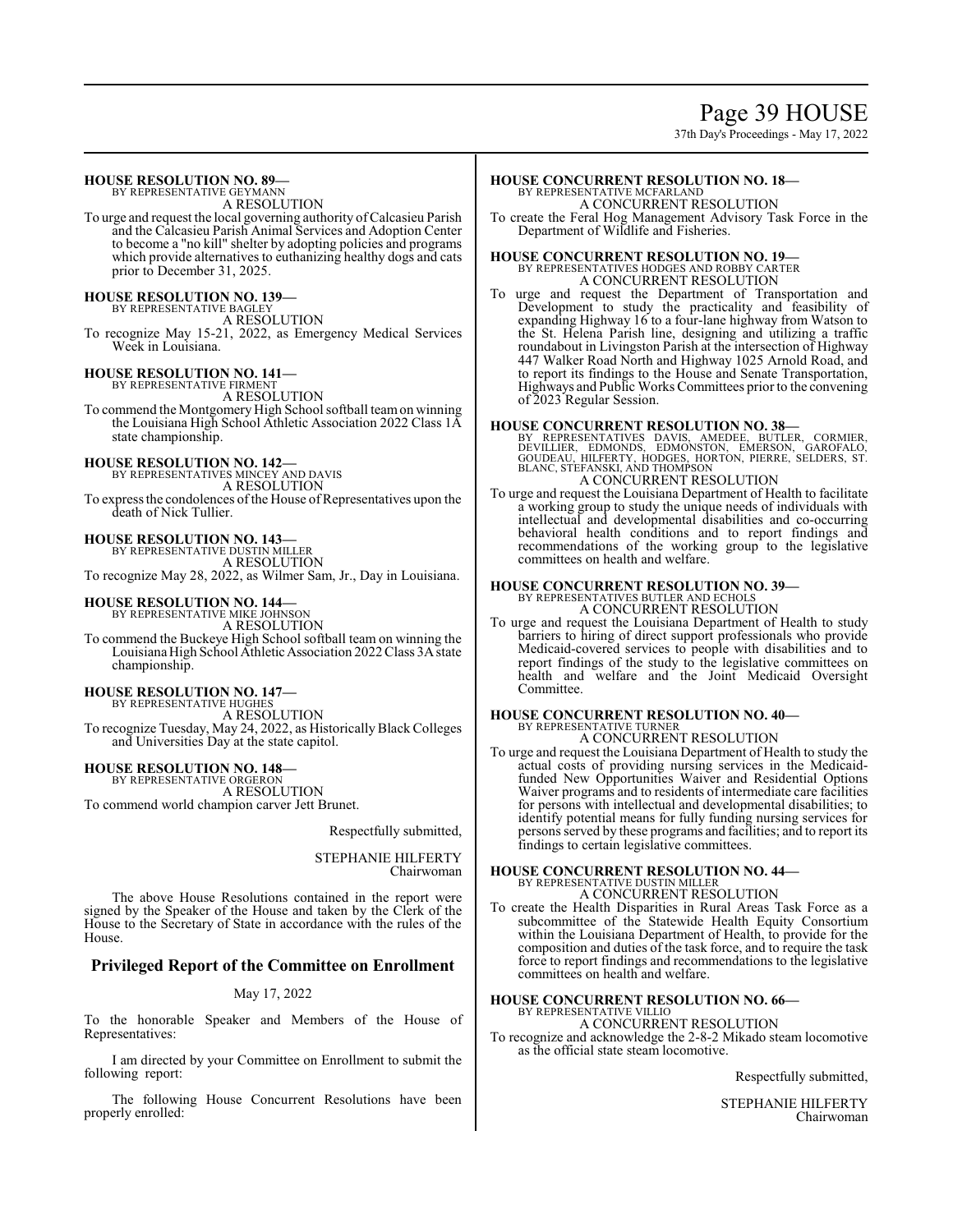## Page 40 HOUSE

37th Day's Proceedings - May 17, 2022

The above House Concurrent Resolutions contained in the report were signed by the Speaker of the House and taken to the Senate by the Clerk of the House and were signed by the President of the Senate and taken by the Clerk of the House to the in accordance with the rules of the House.

## **Privileged Report of the Committee on Enrollment**

### May 17, 2022

To the honorable Speaker and Members of the House of Representatives:

I am directed by your Committee on Enrollment to submit the following report:

The following House Bills have been properly enrolled:

### **HOUSE BILL NO. 5—**

BY REPRESENTATIVE BACALA AN ACT

To enact R.S. 13:783(F)(11), relative to group insurance expenses of the clerk of court's office; to provide for the payment of group insurance premiums for certain retirees of the Ascension Parish Clerk of Court; and to provide for related matters.

#### **HOUSE BILL NO. 36—** BY REPRESENTATIVE MAGEE

AN ACT

To amend and reenact Code of Civil Procedure Article 4843(D) and (F), relative to city court jurisdiction; to provide relative to the amount in dispute when the civil jurisdiction is concurrent with the district court; to provide for the jurisdictional amount in dispute for the City Court of Houma; and to provide for related matters.

### **HOUSE BILL NO. 59—**

BY REPRESENTATIVE GREGORY MILLER AN ACT

To repeal R.S. 13:3671, relative to fees and mileage rates for witnesses; to repeal certain fees and mileage rates for witnesses residing or employed within a certain distance of the courthouse; and to provide for related matters.

#### **HOUSE BILL NO. 265—** BY REPRESENTATIVE VILLIO

AN ACT

To amend and reenact R.S. 15:574.2(D)(9) and R.S. 46:1844(B),  $(N)(2)$  and  $(3)$ , and  $(O)(1)$ , relative to victim's rights; to provide for additional means of notification; to provide for notice; to provide for appearances before the Board of Pardons and the committee on parole; and to provide for related matters.

## **HOUSE BILL NO. 283—**

BY REPRESENTATIVE MCFARLAND AN ACT

To amend and reenact R.S. 32:387(C)(3)(d)(ii)(introductory paragraph), relative to timber harvest season permits; to provide for the type of products applicable to a timber harvest season permit; and to provide for related matters.

## **HOUSE BILL NO. 310—** BY REPRESENTATIVE MAGEE

AN ACT

To amend and reenact R.S. 39:128(B)(1), (2), and (4)(a) and (b) and to enact R.S.  $39:128(E)$  and  $1572(B)(7)$ , relative to the Louisiana Universities Marine Consortium for Research and Education; to provide with respect to certain capital outlay projects undertaken by the consortium; to provide with respect to certain public contract procurements made bythe consortium; and to provide for related matters.

## **HOUSE BILL NO. 318—**

BY REPRESENTATIVE ZERINGUE AN ACT

To amend and reenact R.S. 49:191(1) and to repeal R.S. 49:191(10)(b), relative to the Department of the Treasury, including provisions to provide for the re-creation of the Department of the Treasury and the statutory entities made a part of the department by law; to provide for the effective termination date for all statutory authority for the existence of such statutory entities; to provide for an effective date; and to provide for related matters.

### **HOUSE BILL NO. 327—**

BY REPRESENTATIVE THOMPSON

AN ACT To amend and reenact R.S. 3:3553(A), relative to the levy of a soybean assessment; to provide relative to the imposition of a state assessment in connection with the federal soybean assessment; to provide for an effective date; and to provide for related matters.

## **HOUSE BILL NO. 446—** BY REPRESENTATIVE DESHOTEL

AN ACT

To authorize and provide for the transfer of certain public property; to authorize the exchange of certain public property in Avoyelles Parish; to provide for the property description; to provide for reservation of mineral rights; to provide terms and conditions; to provide for an effective date; and to provide for related matters.

## **HOUSE BILL NO. 501—** BY REPRESENTATIVE DUBUISSON

AN ACT

To authorize and provide for the transfer of certain state property; to authorize the transfer of certain state property in St. Tammany Parish; to provide for the property descriptions; to provide for the reservation of mineral interests; to provide terms and conditions; to provide for an effective date; and to provide for related matters.

## **HOUSE BILL NO. 529—**

BY REPRESENTATIVE BROWN AN ACT

To amend and reenact R.S. 22:3, 1921(A), (C), and (D), 1922(A), 1926, 1928(A)(introductory paragraph), 1929(A), 2132(G)(2), 2161(J), 2171(L), R.S. 36:681(C), 683, 687, 689, and 691.1, to enact R.S.  $36.681(D)$ ,  $686(C)(3)$  and  $(4)$ , and  $694.1$ , and to repeal R.S. 36:686(D) and (E), relative to the organization ofthe Department of Insurance; to provide for the offices within and officers for the department; to provide for the administration of certain commissions within the department; to provide for the chief deputy commissioner of the department; to create the office of policy, innovation, and research; to provide the duties and functions of the office and the deputy commissioner of policy, innovation, and research; to make technical changes; to provide for an effective date; and to provide for related matters.

**HOUSE BILL NO. 753—** BY REPRESENTATIVE MIGUEZ

AN ACT To authorize and provide for the transfer of certain state property; to authorize the transfer of certain state property in Iberia Parish; to provide for the property description; to provide for the reservation of mineral rights; to provide terms and conditions; to provide for termination of authority; to provide for an effective date; and to provide for related matters.

## **HOUSE BILL NO. 973—**

BY REPRESENTATIVE DAVIS

AN ACT

To amend and reenact R.S. 9:2713.2(B)(introductory paragraph), R.S. 12:1-1106(A)(1), 204(A), and 1307(D), R.S. 22:243(D)(3) and  $(E)(1)$  and  $(3)$ , and R.S.  $51:214(A)$ (introductory paragraph)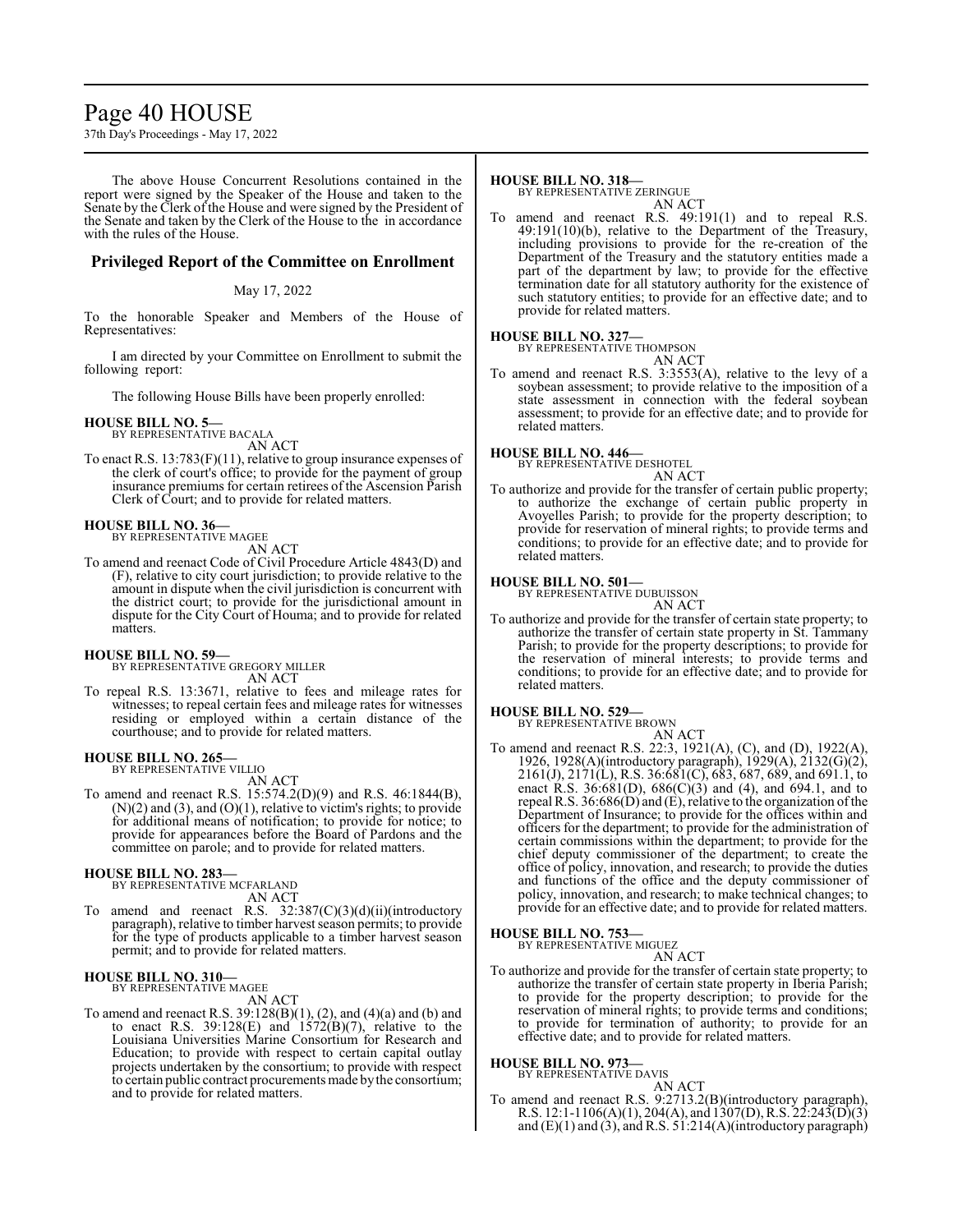## Page 41 HOUSE

37th Day's Proceedings - May 17, 2022

and 3143(B) and (C) and to enact R.S. 12:1-402(D), 204(G)(4), and 1307(E), R.S. 49:222(B)(15), and R.S. 51:212(8), relative to corporations; to provide for an authorized representative; to allow for termination of a name reservation; to provide for merger; to prohibit certain phrases in a reserved name; to provide for preemption; and to provide for related matters.

Respectfully submitted,

STEPHANIE HILFERTY Chairwoman

The above House Bills contained in the report were signed by the Speaker of the House and taken to the Senate by the Clerk and were signed by the President of the Senate and taken by the Clerk of the House to the Governor for executive approval.

## **Suspension of the Rules**

On motion of Rep. Turner, the rules were suspended in order to take up and consider Introduction of Resolutions, House and House Concurrent at this time.

## **Introduction of Resolutions, House and House Concurrent**

The following members introduced the following entitled House and House Concurrent Resolutions, which were read the first time by their titles and placed upon the calendar for their second reading:

### **HOUSE RESOLUTION NO. 150—**

BY REPRESENTATIVE TURNER A RESOLUTION

To recognize Tuesday, May 17, 2022, as Rural Mental Health Day at the state capitol.

Read by title.

On motion of Rep. Turner, and under a suspension of the rules, the resolution was adopted.

### **HOUSE RESOLUTION NO. 151—**

BY REPRESENTATIVE FONTENOT A RESOLUTION

To memorialize the United States Congress to support amendments to the Robert T. Stafford Disaster Relief and Emergency Assistance Act to allow private or investor-owned utility customers to receive federal funding for reimbursements related to charges incurred for utility damages resulting from natural disasters and to remove the requirement for states to seek waivers to receive Community Development Block Grant funding for storm damage costs incurred by private or investorowned utilities.

Read by title.

Lies over under the rules.

### **HOUSE RESOLUTION NO. 152—**

BY REPRESENTATIVES FREEMAN AND AMEDEE A RESOLUTION

To commend the students, faculty, and staff of Sophie B. Wright Charter High School for their community service.

Read by title.

On motion of Rep. Freeman, and under a suspension of the rules, the resolution was adopted.

### **HOUSE RESOLUTION NO. 153—**

BY REPRESENTATIVE CARPENTER A RESOLUTION

To express the condolences of the House of Representatives upon the death of Dr. Joyce Plummer.

Read by title.

On motion of Rep. Carpenter, and under a suspension of the rules, the resolution was adopted.

### **HOUSE RESOLUTION NO. 154—**

BY REPRESENTATIVE DAVIS A RESOLUTION

To recognize Wednesday, May 18, 2022, as Louisiana Film Day at the state capitol.

Read by title.

On motion of Rep. Davis, and under a suspension of the rules, the resolution was adopted.

## **HOUSE RESOLUTION NO. 155—**

BY REPRESENTATIVE TURNER A RESOLUTION

To create and provide for a study group to evaluate options and make recommendations for reforming healthcare workforce training and development in this state and to report its findings concerning these matters to the House of Representatives of the Legislature of Louisiana.

Read by title.

Lies over under the rules.

## **Reports of Committees**

The following reports of committees were received and read:

Report of the Committee on Civil Law and Procedure

### May 17, 2022

To the Speaker and Members of the House of Representatives:

Pursuant to a meeting held on May 16, 2022, I am directed by your Committee on Civil Law and Procedure to submit the following report:

House Bill No. 41, by Newell Reported by substitute. (8-6-1)

House Bill No. 253, by Edmonston Reported with amendments. (9-4-1)

House Bill No. 298, by Jordan (Joint Resolution) Reported with amendments. (13-0)

House Bill No. 366, by Frieman (Joint Resolution) Reported without amendments.  $(13-0-1)$ 

Senate Bill No. 214, by Luneau Reported favorably. (9-5-1)

Senate Bill No. 255, by Barrow Reported with amendments. (11-0-1)

Senate Bill No. 426, by McMath Reported favorably. (14-0)

Senate Bill No. 489, by Jackson Reported with amendments. (13-0)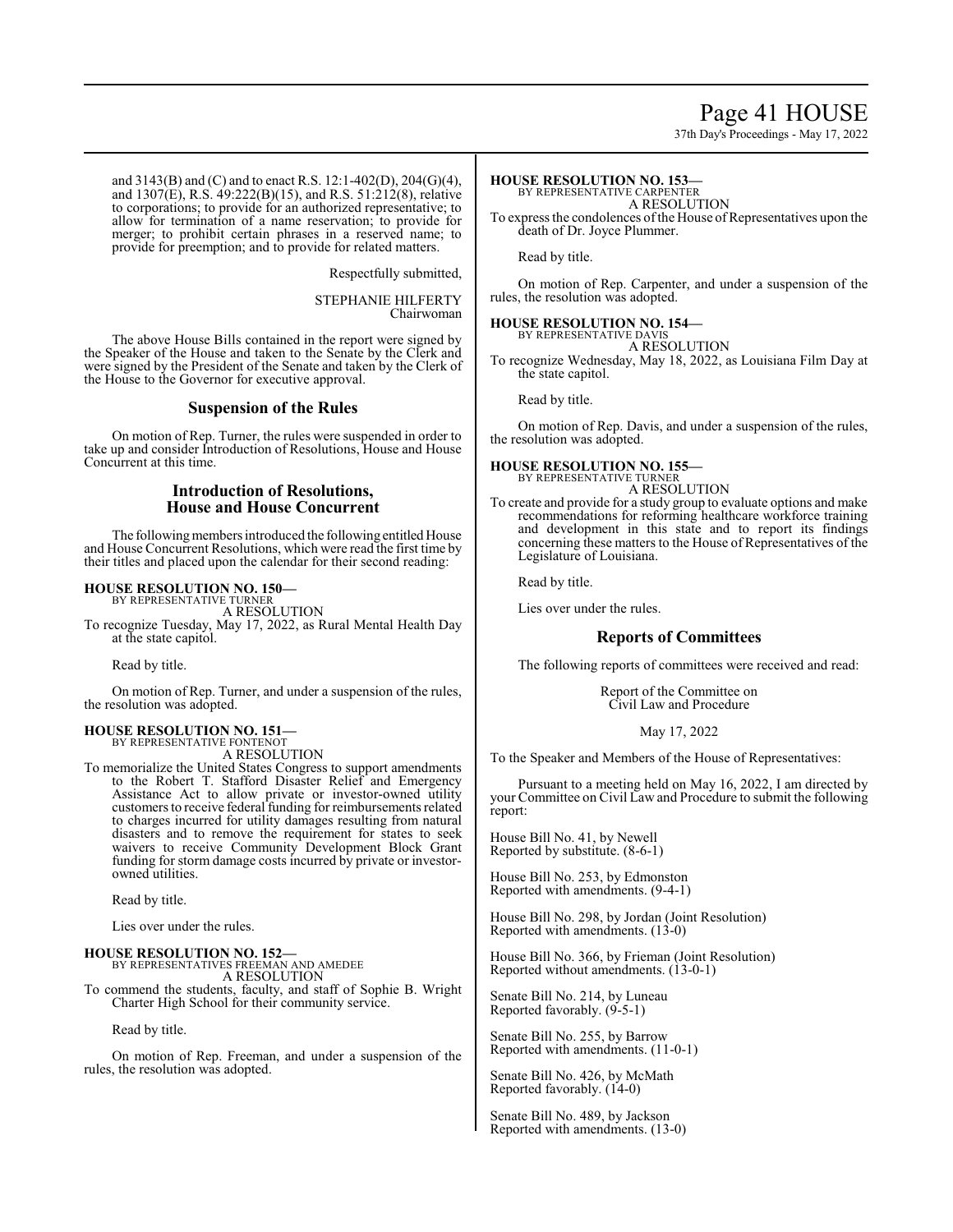## Page 42 HOUSE

37th Day's Proceedings - May 17, 2022

GREGORY A. MILLER Chairman

The above Senate Bills reported favorably or with amendments were referred to the Legislative Bureau.

RULE 6.8(A) REPORT OF THE HOUSE COMMITTEE ON CIVIL LAW AND PROCEDURE ON HOUSE BILL NO. 366 (Engrossed)

May 16, 2022

### I. SUMMARY OF JOINT RESOLUTION

House Bill No. 366 of the 2022 Regular Session by Representative Frieman, proposes to amend Article V, Section 23(B) of the Constitution ofLouisiana. Increases the mandatory retirement age for judges from 70 to 72 years of age.

II. CONSTITUTIONAL NECESSITY

The proposed measure cannot be accomplished statutorily.

III. PROPOSED ELECTION DATE

The proposed election date at which the proposition is to be submitted to the voters is November 8, 2022, which should ensure maximum voter turnout, to the extent practicable.

### IV. OTHER PENDING MEASURES

HB 366 does not appear to conflict with another instrument.

Total joint resolutions introduced: 42

Total joint resolutions reported by other standing committees: 22

V. RECOMMENDATION

With Amendments

Without Amendments X

GREGORY A. MILLER Chairman

Report of the Committee on Health and Welfare

May 17, 2022

To the Speaker and Members of the House of Representatives:

I am directed by your Committee on Health and Welfare to submit the following report:

House Concurrent Resolution No. 111, by Stagni Reported favorably. (11-0)

House Bill No. 673, by Jordan Reported with amendments. (10-0)

Senate Bill No. 97, by Boudreaux Reported favorably. (10-0)

Senate Bill No. 121, by Bernard Reported favorably. (10-0)

Senate Bill No. 167, by Talbot Reported favorably. (10-0)

Senate Bill No. 213, by Luneau Reported with amendments. (10-0)

Senate Bill No. 298, by Barrow Reported favorably. (11-0)

Senate Bill No. 324, by Carter, Gary Reported favorably. (10-0)

Senate Bill No. 342, by Jackson Reported with amendments. (10-2)

Senate Bill No. 349, by Carter, Gary Reported favorably. (11-0)

Senate Bill No. 388, by Hewitt Reported with amendments. (9-2)

Senate Bill No. 439, by Peacock Reported with amendments. (10-0)

> LAWRENCE A. "LARRY" BAGLEY Chairman

The above Senate Bills reported favorably or with amendments were referred to the Legislative Bureau.

> Report of the Committee on House and Governmental Affairs

> > May 17, 2022

To the Speaker and Members of the House of Representatives:

I am directed by your Committee on House and Governmental Affairs to submit the following report:

House Concurrent Resolution No. 112, by Amedee Reported favorably. (10-0)

House Bill No. 145, by Edmonston Reported with amendments. (9-0)

House Bill No. 254, by Green Reported with amendments. (8-5)

House Bill No. 498, by Green (Joint Resolution) Reported favorably. (9-4)

House Bill No. 615, by Freeman Reported with amendments. (12-0)

House Bill No. 987, by Deshotel Reported with amendments. (9-2)

> JOHN M. STEFANSKI Chairman

Report of the Committee on Insurance

May 17, 2022

To the Speaker and Members of the House of Representatives:

I am directed by your Committee on Insurance to submit the following report:

Senate Bill No. 90, by Mills, Robert Reported with amendments. (9-0)

Senate Bill No. 112, by Mills, Robert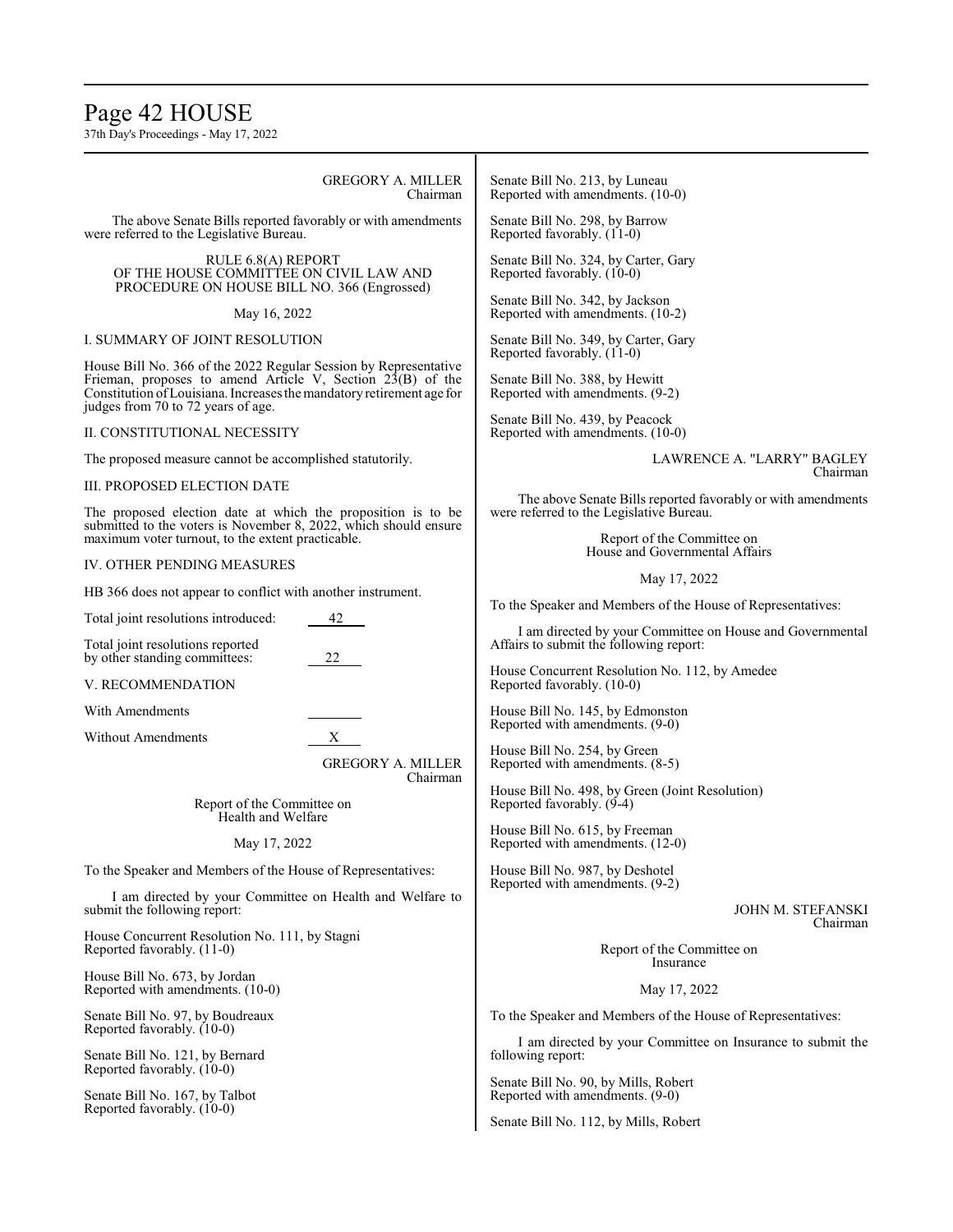37th Day's Proceedings - May 17, 2022

Reported with amendments. (10-0)

MIKE HUVAL Chairman

The above Senate Bills reported favorably or with amendments were referred to the Legislative Bureau.

## **House Bills and Joint Resolutions on Second Reading to be Referred**

The following House Bills and Joint Resolutions on second reading to be referred to committees were taken up, read, and referred to committees, as follows:

## **Motion**

On motion of Rep. Jefferson, the Committee on Appropriations was discharged from further consideration of House Bill No. 536.

On motion of Rep. Jefferson, the bill was ordered passed to its third reading.

## **Suspension of the Rules**

On motion of Rep. Carpenter, the rules were suspended to permit the Committee on Labor and Industrial Relations to submit their weekly schedule on a day other than required by House Rule No. 14.23.

## **Suspension of the Rules**

On motion ofRep. DeVillier, the rules were suspended to permit the Committee on Retirement to submit their weekly schedule on a day other than required by House Rule No. 14.23.

## **Suspension of the Rules**

On motion of Rep. Harris, the rules were suspended to permit the Committee on Education to meet on Wednesday, May 18, 2022, and consider the following legislative instruments that were not listed on the weekly committee schedule as required by House Rule 14.23:

House Resolutions No. 145

House Concurrent Resolution No. 113

Senate Bill No. 177

## **Leave of Absence**

Rep. Bagley - 3 days

## **Adjournment**

On motion of Rep. Thompson, at 6:24 P.M., the House agreed to adjourn until Wednesday, May 18, 2022, at 1:00 P.M.

The Speaker of the House declared the House adjourned until 1:00 P.M., Wednesday, May 18, 2022.

> MICHELLE D. FONTENOT Clerk of the House

ANGELA S. SMITH Assistant Clerk of the House / Journal Clerk

## **Committee Meeting Notices**

The following committees posted notices as follows:

Committee on Administration of Criminal Justice

Will meet at: 9:30 a.m.

Date: Wednesday, May 18, 2022

Location: Committee Room 6

Remarks:

- **SB 142 MORRIS, JAY CRIMINAL JUSTICE** Prohibits felony violent or sex offenders from being released under certain circumstances
- **SB 143 MORRIS, JAY WEAPONS** Provides relative to the concealed carrying of firearms
- **SB 304 CATHEY CRIME/PUNISHMENT** Provides relative to commutation of a prison sentence for good behavior
- **SB 323 CLOUD JUVENILE JUSTICE** Provides relative to juveniles in the criminal justice system
- **SB 335 JACKSON JUVENILE JUSTICE** Provides for a juvenile in a correctional facility to serve additional time when he commits an assault or battery on an employee of the facility or another juvenile in the facility or a simple or aggravated escape
- **SB 359 JACKSON SEIZURES/SALES** Provides for civil forfeiture reform

Any person who does not feel comfortable giving testimony in person may submit a prepared statement in accordance with House Rule 14.33 in lieu of appearing before the committee:

A. Any interested person or any committee member may file with the committee a prepared statement concerning a specific instrument or matter under consideration by the committee or concerning any matter within the committee's scope of authority, and the committee records shall reflect receipt of such statement and the date and time thereof.

B. Any person who files a prepared statement which contains data or statistical information shall include in such prepared statement sufficient information to identify the source of the data or statistical information. For the purposes of this Paragraph, the term "source" shall mean a publication, website, person, or other source fromwhich the data or statistical information contained in the prepared statement was obtained by the person or persons who prepared the statement.

NOTE: Statements emailed to h-acrj@legis.la.gov and received prior to noon on Tuesday, May 17,  $20\overline{2}2$ , will be distributed to the committee members prior to the meeting.

NOTICE TO PUBLIC EMPLOYEES: Before providing testimony before the committee, the committee must have on file a completed Designation of Public Employee by Elected Official form which authorizes you to appear on behalf of the elected official and you must file both a Certification by Public Employee of Official Duty form and a witness card with the committee on the day you provide testimony.Referto https://house.louisiana.gov/H\_Cmtes/Standing for both forms.

> JOSEPH A. MARINO, III Chairman

Committee on Education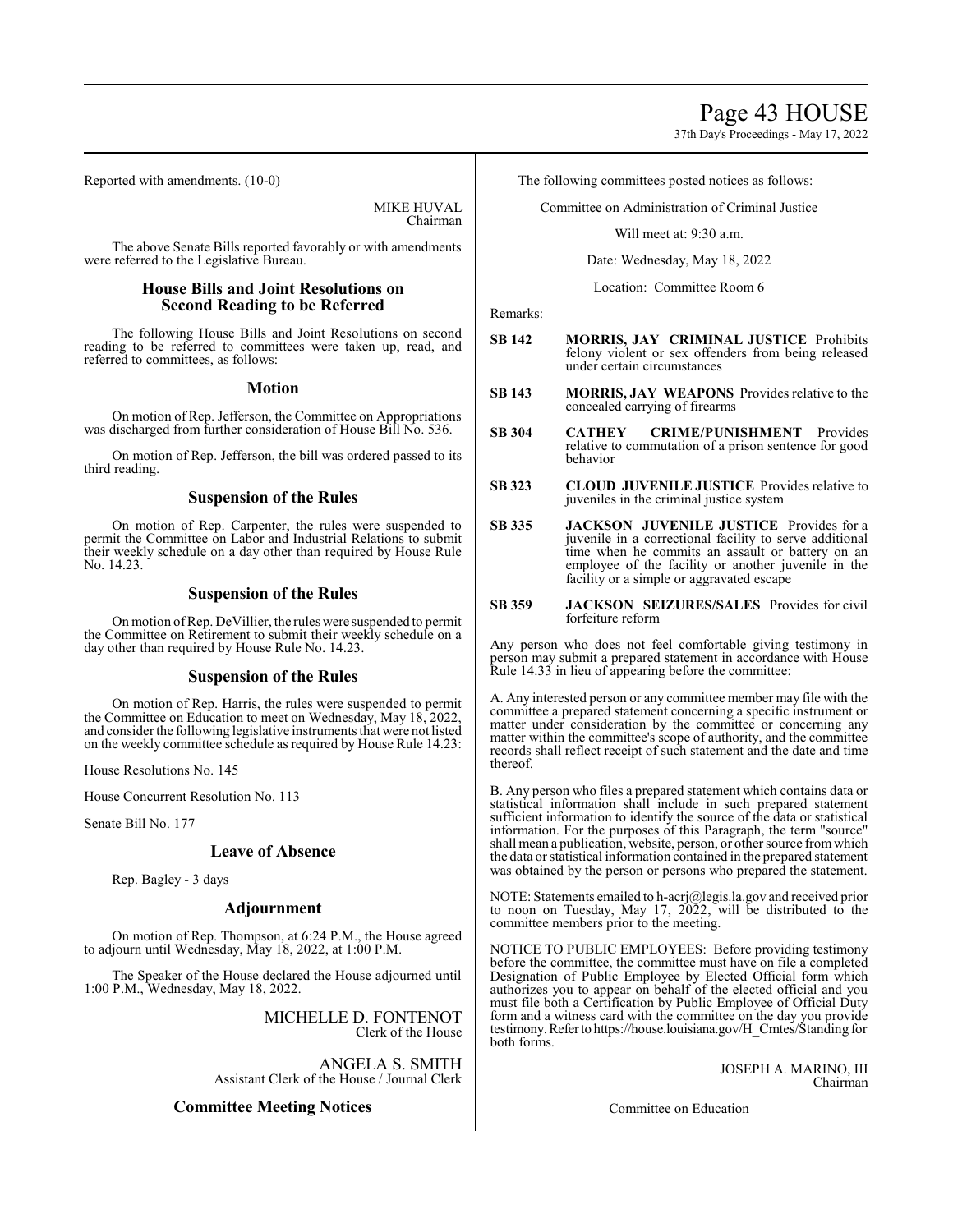## Page 44 HOUSE

37th Day's Proceedings - May 17, 2022

Will meet at: 9:00 a.m.

Date: Wednesday, May 18, 2022

Location: Committee Room 1

Remarks:

- **HR 145 HARRIS, LANCE (TBA) EDUCATION** Requests that the state Department of Education study and submit a report relative to transparency in education with respect to parental access to instructional materials **(Subject to Rule Suspension)**
- **HCR 113 MINCEY (TBA) STUDENT/ASSESSMENT**  Requests the state Department of Education to study and submit a report relative to the cost of standardized testing associated with state assessments **(Subject to Rule Suspension)**
- **HB892 GREEN STUDENT/DISCIPLINE** Provides relative to school master plans for improving student behavior and discipline
- **HB 920 HUGHES STUDENT/DISCIPLINE** Provides relative to student discipline
- **SCR 31 JACKSON STUDENTS** Establishes the Related Services Advisory Commission to study the level of supports statewide for students with special needs and exceptionalities.
- **SCR 33 MILLIGAN TEACHERS** Requests the state superintendent of education to create the Teachers' Advisory Council.
- **SCR 40 MILLIGAN TEACHERS** Requests each public school system to create a Teachers' Advisory Council.
- **SB 81 WHITE, B TOPS** Provides relative to requirement for certain student demographic information to be included from the Taylor Opportunity Program for Students Information System. (gov sig)
- **SB 131 MIZELL POSTSECONDARY ED** Requires public postsecondary education boards and institutions to adopt policies to acceptable use of computers and internet services. (gov sig)
- **SB 177 FIELDS (TBA) ELEMENTARY EDUCATION**  Changes school year for certain requirements relative to entering first grade. (gov sig) **(Subject to Rule Suspension)**
- **SB 192 BOUDREAUX POSTSECONDARY ED** Provides for the Postsecondary Inclusive Education Fund for funding programs for students with intellectual disabilities. (gov sig)
- **SB 203 HEWITT FUNDS/FUNDING** Creates an education savings account for certain students reading below grade level. (gov sig)
- **SB 256 BARROW SCHOOLS** Requires certain assessments of a student prior to suspension from school. (gov sig)
- **SB 297 BARROW POSTSECONDARY ED** Provides relative to power-based violence at public postsecondary institutions. (gov sig)
- **SB 430 WOMACK SCHOOLS** Authorizes the Concordia Parish School Board to name the new gymnasium at

Monterey High School in honor of Jack Bairns father. (gov sig)

Any person who does not feel comfortable giving testimony in person may submit a prepared statement in accordance with House Rule 14.33 in lieu of appearing before the committee:

A. Any interested person or any committee member may file with the committee a prepared statement concerning a specific instrument or matter under consideration by the committee or concerning any matter within the committee's scope of authority, and the committee records shall reflect receipt of such statement and the date and time thereof.

B. Any person who files a prepared statement which contains data or statistical information shall include in such prepared statement sufficient information to identify the source of the data or statistical information. For the purposes of this Paragraph, the term "source" shall mean a publication, website, person, or other source fromwhich the data or statistical information contained in the prepared statement was obtained by the person or persons who prepared the statement.

NOTE: Statements emailed to h-educ@legis.la.gov and received prior to noon on Tuesday, May 17, 2022, will be distributed to the committee members prior to the meeting.

NOTICE TO PUBLIC EMPLOYEES: Before providing testimony before the committee, the committee must have on file a completed Designation of Public Employee by Elected Official form which authorizes you to appear on behalf of the elected official and you must file both a Certification by Public Employee of Official Duty form and a witness card with the committee on the day you provide testimony. Refer to https://house.louisiana.gov/H\_Cmtes/Standing for both forms.

> LANCE HARRIS Chairman

Committee on House and Governmental Affairs

Will meet at: 9:00 a.m.

Date: Wednesday, May 18, 2022

Location: Committee Room 3

Remarks:

- **HB 947 ORGERON ELECTIONS/CANDIDATES**  Prohibits an elected official who has retired or resigned from office from filling the vacancy his retirement or resignation created
- **SB 441 FESI ELECTED OFFICIALS** Prohibits a public officer who has retired or resigned from office from qualifying for the same office at a special election to fill the position.  $(8/1/22)$
- **SB 34 MILLS, FRED PHYSICIANS** Allows advisory committees of the Louisiana State Board of Medical Examiners to meet using electronic platforms. (8/1/22)
- **SB 35 MILLS, FRED PUBLIC BUILDINGS/GROUNDS**  Names the Louisiana Board of Pharmacy building located in Baton Rouge the "Carl W. Aron Building". (gov sig)
- **SB 67 MILLS, F R E D A DM INISTRATIVE PROCEDURE** Provides for the reorganization and modernization of the Administrative Procedure Act. (8/1/22)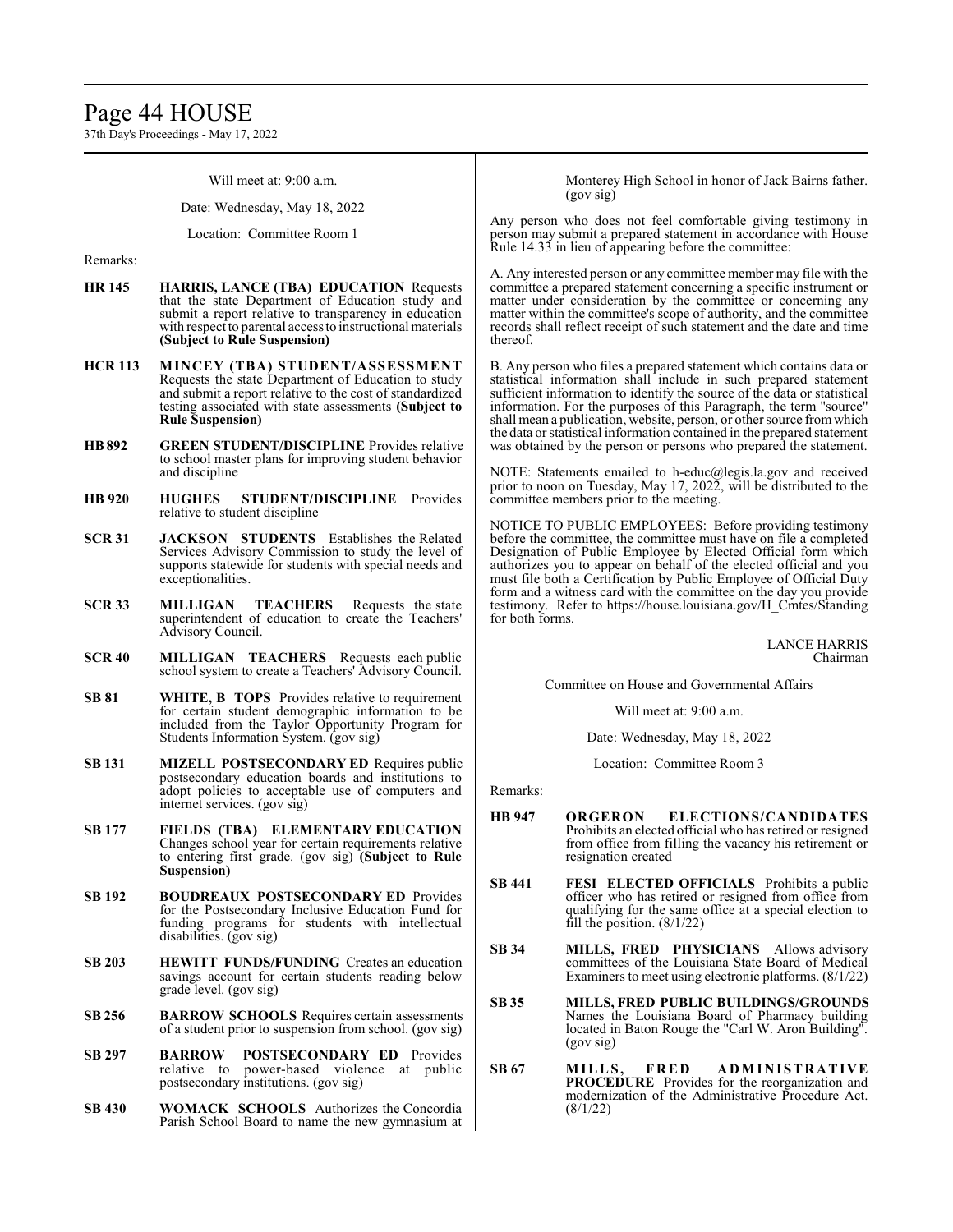## Page 45 HOUSE

37th Day's Proceedings - May 17, 2022

- **SB 75 FIELDS LAW ENFORCEMENT** Constitutional amendment to require Senate confirmation of certain members of the State Police Commission. (2/3 -  $CA13s1(A)$
- **SB 135 BOUDREAUX MILITARY AFFAIRS** Provides relative to Military Family Assistance Fund applications. (gov sig)
- **SB 144 MILLS, ROBERT VOTERS/VOTING** Provides relative to hand delivery of absentee by mail ballots. (gov sig)
- **SB 160 FIELDS CIVIL SERVICE** Constitutional amendment to require Senate confirmation for gubernatorially appointed members of the State Civil Service Commission. (2/3 - CA13s1(A))
- **SB 183 MILLS, FRED FEES/LICENSES/PERMITS**  Provides relative to transparency in the application process for any state-issued license or permit. (8/1/22)
- **SB 228 MORRIS, JAY PUBLIC RECORDS** Provides for immunity from suit for invasion of privacy. (8/1/22)
- **SB 279 MILLS, FRED PUBLIC BUILDINGS/GROUNDS**  Names the public building located in Rockefeller Wildlife Refuge the "J. Burton Angelle Building". (gov sig)
- **SB 281 BERNARD ELECTION CODE** Authorizes disclosure of the name and address of a law enforcement officer who has qualified as a candidate for office. (8/1/22)
- **SB 283 BERNARD SECRETARY OF STATE** Provides relative to submission of redistricting plans to the secretary of state. (gov sig)
- **SB 350 CLOUD VOTERS/VOTING** Provides relative to elections. (8/1/22)
- **SB 369 HARRIS, JIMMY ELECTION CODE** Provides for compensation for certain election workers. (8/1/22)
- **SB 478 BERNARD PUBLIC RECORDS** Provides relative to the public records law. (8/1/22)
- **SCR 6 CATHEY POSTSECONDARY ED** Creates a task force to study and make recommendations relative to tenure policies of public postsecondary education institutions.
- **SCR 14 FOIL LEGIS POWERS/FUNCTIONS** Establishes the Cybersecurity Redhibition Task Force.

Any person who does not feel comfortable giving testimony in person may submit a prepared statement in accordance with House Rule 14.33 in lieu of appearing before the committee:

A. Any interested person or any committee member may file with the committee a prepared statement concerning a specific instrument or matter under consideration by the committee or concerning any matter within the committee's scope of authority, and the committee records shall reflect receipt of such statement and the date and time thereof.

B. Any person who files a prepared statement which contains data or statistical information shall include in such prepared statement sufficient information to identify the source of the data or statistical information. For the purposes of this Paragraph, the term "source" shall mean a publication, website, person, or other source fromwhich the data or statistical information contained in the prepared statement was obtained by the person or persons who prepared the statement.

NOTE: Statements emailed to h&ga@legis.la.gov and received prior to noon on Tuesday, May 17, 2022, will be distributed to the committee members prior to the meeting.

NOTICE TO PUBLIC EMPLOYEES: Before providing testimony before the committee, the committee must have on file a completed Designation of Public Employee by Elected Official form which authorizes you to appear on behalf of the elected official and you must file both a Certification by Public Employee of Official Duty form and a witness card with the committee on the day you provide testimony.Referto https://house.louisiana.gov/H\_Cmtes/Standing for both forms.

> JOHN M. STEFANSKI Chairman

## **Weekly Committee Schedules**

The following committees posted weekly committee schedules as follows:

Committee on Appropriations

Monday, May 23, 2022

Committee Room 5

9:00 a.m.

### INSTRUMENTS TO BE HEARD:

- **HB 74 DESHOTEL SUPPLEMENTAL PAY** Provides relative to supplemental pay for tribal officers of the Tunica-Biloxi Tribe of Louisiana
- **HB 277 CARRIER SUPPLEMENTAL PAY** Provides relative to supplemental pay for tribal officers of the Coushatta Tribe of Louisiana
- **HB 499 AMEDEE FUNDS/FUNDING** Creates a fund for the purpose of funding tuition exemptions and reduction of textbook costs for persons who are age fifty-five or older
- **HB 650 HILFERTY MEDICAID** Provides for Medicaid coverage of prescription human milk
- **HB 651 HILFERTY INSURANCE/HEALTH** Provides relative to insurance coverage for prescription breast milk
- **HB 769 WRIGHT MOTOR VEHICLES** Provides relative to ignition interlock devices and maintenance services
- **HB 970 WHITE, M EARLY CHILDHOOD** Creates an early childhood literacy program for the purpose of delivering an age-appropriate book monthly to eligible children under the age of five
- **HB 1057 DESHOTEL FUELS** Provides for an emergency fuel reserve
- **SB 116 BARROW HEALTH DEPARTMENT** Creates the office on women's health within the Louisiana Department of Health. (gov sig)
- **SB 347 MILLIGAN PROCUREMENT CODE** Authorizes the audit of certain vendor documentation in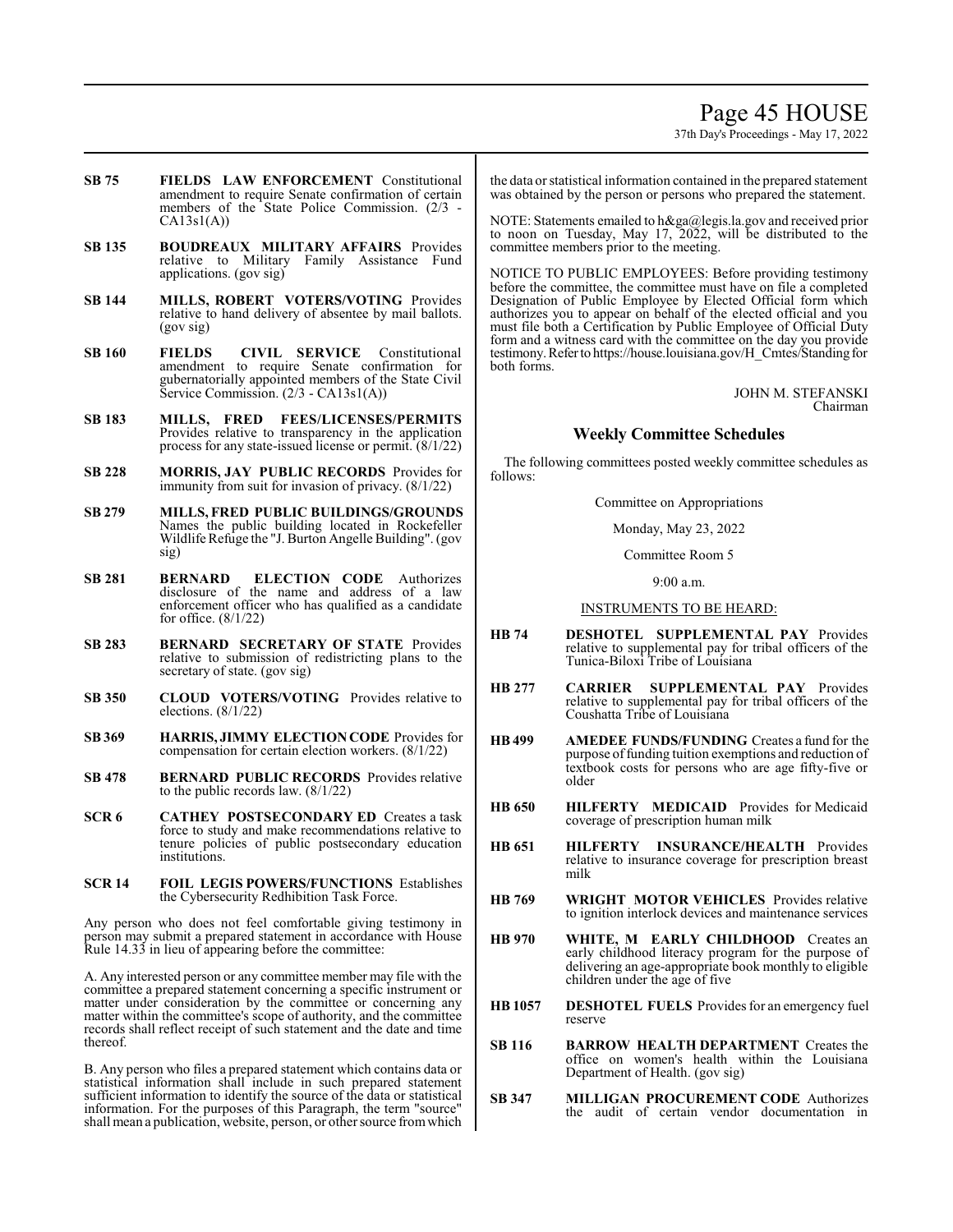## Page 46 HOUSE

37th Day's Proceedings - May 17, 2022

procurement of surveillance equipment by the office of legislature auditor. (8/1/22)

- **SB 394 BERNARD INSURANCE POLICIES** Requires coverage for drugs under certain conditions and the drug is approved by the United States Food and Drug Administration. (1/1/23)
- **SB 412 TALBOT INSURERS** Provides for the Insure Louisiana Incentive Program. (8/1/22)
- **SB 471 MILLIGAN CONTRACTS** Provides for foreign sources to fund certain gifts and contracts to the state or political subdivisions.  $(1/1/23)$

Any person who does not feel comfortable giving testimony in person may submit a prepared statement in accordance with House Rule 14.33 in lieu of appearing before the committee:

A. Any interested person or any committee member may file with the committee a prepared statement concerning a specific instrument or matter under consideration by the committee or concerning any matter within the committee's scope of authority, and the committee records shall reflect receipt of such statement and the date and time thereof.

B. Any person who files a prepared statement which contains data or statistical information shall include in such prepared statement sufficient information to identify the source of the data or statistical information. For the purposes of this Paragraph, the term "source" shall mean a publication, website, person, or other source fromwhich the data or statistical information contained in the prepared statement was obtained by the person or persons who prepared the statement.

NOTE: Statements emailed to h-app@legis.la.gov and received prior to noon on Friday, May 20, 2022, will be distributed to the committee members prior to the meeting.

NOTICE TO PUBLIC EMPLOYEES: Before providing testimony before the committee, the committee must have on file a completed Designation of Public Employee by Elected Official form which authorizes you to appear on behalf of the elected official and you must file both a Certification by Public Employee of Official Duty form and a witness card with the committee on the day you provide testimony. Refer to https://house.louisiana.gov/H\_Cmtes/Standing for both forms.

LEGISLATIVE INSTRUMENTS MAY BE DELETED (DOES NOT REQUIRE<br>HOUSE RULES SUSPENSION) OR ADDED (REQUIRES HOUSE RULES<br>SUSPENSION) PRIOR TO THE MEETING DATE. (HOUSE RULES 14.23 AND<br>14.24) SEETHE DAILY NOTICE OF COMMITTEE MEETINGS

JEROME "ZEE" ZERINGUE Chairman

Committee on Civil Law and Procedure

Monday, May 23, 2022

Committee Room 4

10:00 a.m.

### INSTRUMENTS TO BE HEARD:

- **HB 1022 AMEDEE CIVIL/ACTIONS** Provides for a cause of action for mandating, recommending, or administering certain products
- **SB130 CONNICK PRESCRIPTION** Provides for liberative prescription. (gov sig)
- **SB 149 TALBOT PRESCRIPTION** Provides for delictual actions. (8/1/22)
- **SB 484 LUNEAU CIVIL PROCEDURE** Authorizes a commercial insurer to select a forum or venue in a policy form. (8/1/22)

Any person who does not feel comfortable giving testimony in person may submit a prepared statement in accordance with House Rule 14.33 in lieu of appearing before the committee:

A. Any interested person or any committee member may file with the committee a prepared statement concerning a specific instrument or matter under consideration by the committee or concerning any matter within the committee's scope of authority, and the committee records shall reflect receipt of such statement and the date and time thereof.

B. Any person who files a prepared statement which contains data or statistical information shall include in such prepared statement sufficient information to identify the source of the data or statistical information. For the purposes of this Paragraph, the term "source" shall mean a publication, website, person, or other source fromwhich the data or statistical information contained in the prepared statement was obtained by the person or persons who prepared the statement.

NOTE: Statements emailed to h-clp@legis.la.gov and received prior to noon on Friday, May 20, 2022, will be distributed to the committee members prior to the meeting.

NOTICE TO PUBLIC EMPLOYEES: Before providing testimony before the committee, the committee must have on file a completed Designation of Public Employee by Elected Official form which authorizes you to appear on behalf of the elected official and you must file both a Certification by Public Employee of Official Duty form and a witness card with the committee on the day you provide testimony. Refer to https://house.louisiana.gov/H\_Cmtes/Standing for both forms.

LEGISLATIVE INSTRUMENTS MAY BE DELETED (DOES NOT REQUIRE<br>HOUSE RULES SUSPENSION) OR ADDED (REQUIRES HOUSE RULES<br>SUSPENSION) PRIOR TO THE MEETING DATE. (HOUSE RULES 14.23 AND<br>14.24) SEE THE DAILY NOTICE OF COMMITTEE MEETING

GREGORY A. MILLER Chairman

Committee on Commerce

Monday, May 23, 2022

Committee Room 1

11 a.m. (TBA- Time change) (Subject to Rule Suspension)

### INSTRUMENTS TO BE HEARD:

- **HB 937 BUTLER COSMETOLOGY/BOARD** Provides relative to the membership of the La. State Board of Cosmetology
- **HCR 115 SCHEXNAYDER CONGRESS** Memorializes congress to support the continued partnership between nonprofit organizations and the federal government
- **SB 314 CORTEZ HORSE RACING** Provides relative to historic horse racing. (gov sig)
- **SB 378 PEACOCK COMMERCIAL REGULATIONS** Provides for the regulation of advertisements. (8/1/22)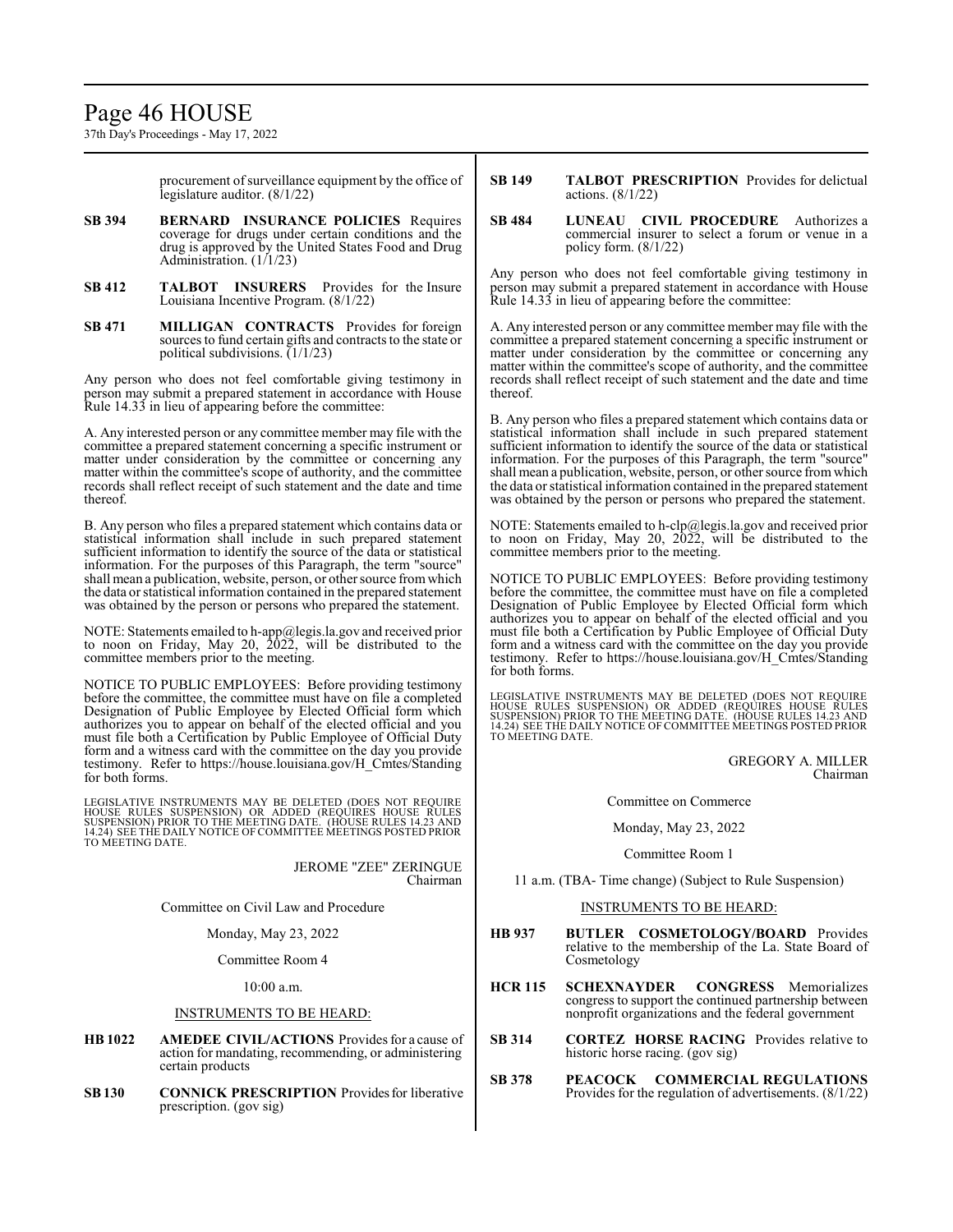## Page 47 HOUSE

37th Day's Proceedings - May 17, 2022

**SB 455 BOUDREAUX INTERNET** Provides for broadband development and connectivity. (gov sig)

**SB 460 WARD COMMERCIAL REGULATIONS** Provides relative to a statewide electric vehicle charging technology and equipment network. (gov sig)

### OTHER BUSINESS:

Adopt minutes of 2021 Regular Session: April 13<sup>th</sup>, April 14<sup>th</sup>, April  $19<sup>th</sup>$ , April 20<sup>th</sup>, April 26<sup>th</sup>, May 3<sup>rd</sup>, May 10<sup>th</sup>, May 11<sup>th</sup>, May 17<sup>th</sup>, May  $2\hat{6}^{th}$ , June  $1^{st}$ , and Jun  $3^{rd}$ .

Any person who does not feel comfortable giving testimony in person may submit a prepared statement in accordance with House Rule 14.33 in lieu of appearing before the committee:

A. Any interested person or any committee member may file with the committee a prepared statement concerning a specific instrument or matter under consideration by the committee or concerning any matter within the committee's scope of authority, and the committee records shall reflect receipt of such statement and the date and time thereof.

B. Any person who files a prepared statement which contains data or statistical information shall include in such prepared statement sufficient information to identify the source of the data or statistical information. For the purposes of this Paragraph, the term "source" shall mean a publication, website, person, or other source fromwhich the data or statistical information contained in the prepared statement was obtained by the person or persons who prepared the statement.

NOTE: Statements emailed to h-com@legis.la.gov and received prior to noon on Friday, May 20, 2022, will be distributed to the committee members prior to the meeting.

NOTICE TO PUBLIC EMPLOYEES: Before providing testimony before the committee, the committee must have on file a completed Designation of Public Employee by Elected Official form which authorizes you to appear on behalf of the elected official and you must file both a Certification by Public Employee of Official Duty form and a witness card with the committee on the day you provide testimony. Refer to https://house.louisiana.gov/H\_Cmtes/Standing for both forms.

LEGISLATIVE INSTRUMENTS MAY BE DELETED (DOES NOT REQUIRE<br>HOUSE RULES SUSPENSION) OR ADDED (REQUIRES HOUSE RULES<br>SUSPENSION) PRIOR TO THE MEETING DATE. (HOUSE RULES 14.23 AND<br>14.24) SEE THE DAILY NOTICE OF COMMITTEE MEETING TO MEETING DATE.

> PAULA P. DAVIS Chairman

Committee on Labor and Industrial Relations

Thursday, May 19, 2022

Committee Room 5

9:30 a.m.

### INSTRUMENTS TO BE HEARD:

- **HB 126 ROMERO UNEMPLOYMENT COMP** Provides for unemployment compensation benefits to claimants terminated as a result of vaccination status
- **HB 353 ROMERO EMPLOYMENT** Provides for vaccine requirements in the workplace
- **HB 663 FRIEMAN LABOR** Provides relative to resignation from labor organizations and certain professional associations
- **HB 974 EDMONSTON EMPLOYMENT** Provides for vaccine requirements in the workplace
- **HB 988 LANDRY EMPLOYMENT/DISCRIMINATN** Provides relative to employment discrimination against public employees being treated with medical marijuana
- **SB92 CATHEY DISCRIMINATION** Prohibits employers from discriminating against employees due to their medical history.  $(8/1/22)$

Any person who does not feel comfortable giving testimony in person may submit a prepared statement in accordance with House Rule 14.33 in lieu of appearing before the committee:

A. Any interested person or any committee member may file with the committee a prepared statement concerning a specific instrument or matter under consideration by the committee or concerning any matter within the committee's scope of authority, and the committee records shall reflect receipt of such statement and the date and time thereof.

B. Any person who files a prepared statement which contains data or statistical information shall include in such prepared statement sufficient information to identify the source of the data or statistical information. For the purposes of this Paragraph, the term "source" shall mean a publication, website, person, or other source fromwhich the data or statistical information contained in the prepared statement was obtained by the person or persons who prepared the statement.

[OTE: Statements emailed to h-lir@legis.la.gov and received prior to noon on Wednesday, May 18,  $\overline{2022}$ , will be distributed to the committee members prior to the meeting.

NOTICE TO PUBLIC EMPLOYEES: Before providing testimony before the committee, the committee must have on file a completed Designation of Public Employee by Elected Official form which authorizes you to appear on behalf of the elected official and you must file both a Certification by Public Employee of Official Duty form and a witness card with the committee on the day you provide testimony. Refer to https://house.louisiana.gov/H\_Cmtes/Standing for both forms.

LEGISLATIVE INSTRUMENTS MAY BE DELETED (DOES NOT REQUIRE<br>HOUSE RULES SUSPENSION) OR ADDED (REQUIRES HOUSE RULES<br>SUSPENSION) PRIOR TO THE MEETING DATE. (HOUSE RULES 14.23 AND<br>14.24) SEE THE DAILY NOTICE OF COMMITTEE MEETING

BARBARA W. CARPENTER Chairman

Committee on Retirement

Thursday, May 19, 2022

Committee Room 4

11:00 a.m.

### INSTRUMENTS TO BE HEARD:

**HR 136 FIRMENT RETIREMENT/FIREFIGHTERS** Requests the Firefighters' Retirement System Board of Trustees to review cost-of-living adjustments for system retirees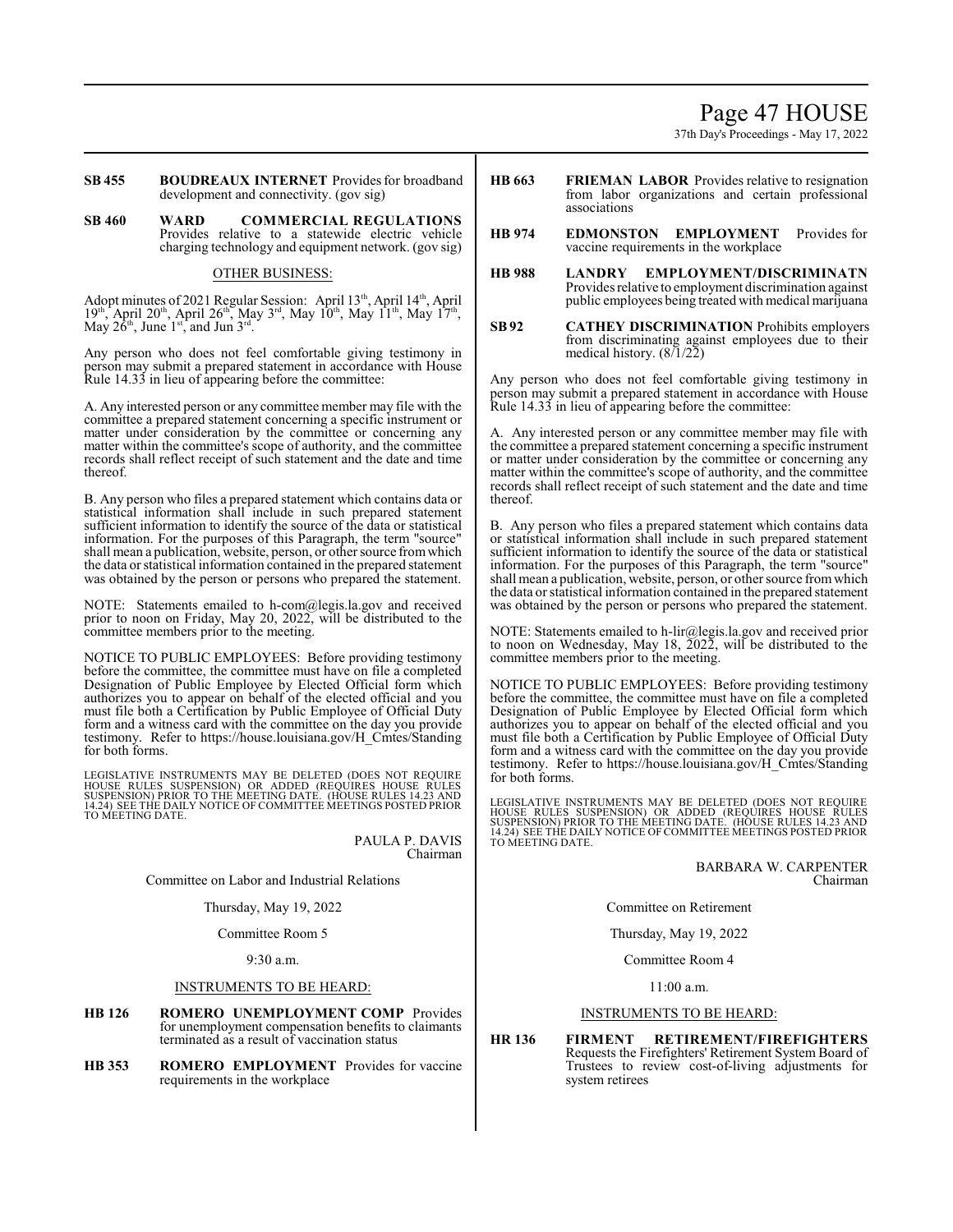# Page 48 HOUSE

37th Day's Proceedings - May 17, 2022

- **HR 137 JORDAN RETIREMENT SYSTEMS** Requests the state and statewide retirement systems to invest in companies that practice diversity, equity, and inclusion
- **SB 434 FIELDS TEACHERS RETIREMENT** Provides relative to the reemployment of retirees to meet critical shortage needs. (2/3 - CA10s29(F)) (gov sig)

Any person who does not feel comfortable giving testimony in person may submit a prepared statement in accordance with House Rule 14.33 in lieu of appearing before the committee:

A. Any interested person or any committee member may file with the committee a prepared statement concerning a specific instrument or matter under consideration by the committee or concerning any matter within the committee's scope of authority, and the committee records shall reflect receipt of such statement and the date and time thereof.

B. Any person who files a prepared statement which contains data or statistical information shall include in such prepared statement sufficient information to identify the source of the data or statistical information. For the purposes of this Paragraph, the term "source" shall mean a publication, website, person, or other source fromwhich the data or statistical information contained in the prepared statement was obtained by the person or persons who prepared the statement.

NOTE: Statements emailed to h-ret@legis.la.gov and received prior to noon on Wednesday, May 18, 2022, will be distributed to the committee members prior to the meeting.

NOTICE TO PUBLIC EMPLOYEES: Before providing testimony before the committee, the committee must have on file a completed Designation of Public Employee by Elected Official form which authorizes you to appear on behalf of the elected official and you must file both a Certification by Public Employee of Official Duty form and a witness card with the committee on the day you provide testimony. Refer to https://house.louisiana.gov/H\_Cmtes/Standing for both forms.

LEGISLATIVE INSTRUMENTS MAY BE DELETED (DOES NOT REQUIRE<br>HOUSE RULES SUSPENSION) OR ADDED (REQUIRES HOUSE RULES<br>SUSPENSION) PRIOR TO THE MEETING DATE. (HOUSE RULES 14.23 AND<br>14.24) SEE THE DAILY NOTICE OF COMMITTEE MEETING TO MEETING DATE.

> PHILLIP R. DEVILLIER Chairman

Committee on Transportation, Highways and Public Works

Monday, May 23, 2022

Committee Room 3

### 10:00 a.m.

### INSTRUMENTS TO BE HEARD:

- **HR 127 WILLARD TRANSPORTATION** Creates the Louisiana Contraflow Task Force
- **HR 130 HODGES CURRICULA/DRIVER ED** Urges and requests the office of motor vehicles include information about organ, eye, and tissue donation in driver education training
- **HCR 79 ADAMS HIGHWAYS** Provides for a study of adding a shoulder to Louisiana Highway 19 between north Zachary and the Mississippi state line
- **HCR 114 LACOMBE DISTRICTS/DRAINAGE** Urges and requests the Louisiana State Law Institute to study and

make recommendations relative to the feasibility of codifying certain cases relative to R.S. 38:113

- **HB336 GOUDEAU BOARDS/COMMISSIONS**Creates the Atchafalaya Basin Bridge Commission and the Atchafalaya Basin Bridge Commission police
- **HB 519 GAROFALO LEVEES/BDS & DISTRICTS** Authorizes flood protection authority spending across various levee districts
- **SCR 41 CONNICK PUBLIC WORKS** Requests the legislative auditor to review the Belle Chasse Bridge & Tunnel Replacement Public-Private Partnership Project.
- **SCR 45 MCMATH LEGISPOWERS/FUNCTIONS** Creates a task force to study national best practice models for the efficient and effective administration of state transportation departments.
- **SCR 46 MCMATH MOTOR VEHICLES** Creates a task force to study fees for electric vehicles.
- **SB 280 BERNARD TRANSPORTATION/DEV DEPT** Provides relative to the Dam Safety Program. (gov sig)
- **SB 389 REESE TAX/INCOME/PERSONAL** Provides relative to the suspension of driver's licenses for failure to pay taxes. (gov sig)
- **SB 416 ABRAHAM SPECIAL DISTRICTS** Terminates the Calcasieu-Cameron Navigation District. (8/1/22)
- **SB 458 HARRIS, JIMMY FLOOD PROTECTION AUTH** Provides relative to the board of commissioners and the nominating committee of certain flood protection authorities. (gov sig)
- **SB497 CLOUD MOTOR VEHICLES**Restricts alteration of a vehicle's wheel well. (8/1/22)

Any person who does not feel comfortable giving testimony in person may submit a prepared statement in accordance with House Rule 14.33 in lieu of appearing before the committee:

A. Any interested person or any committee member may file with the committee a prepared statement concerning a specific instrument or matter under consideration by the committee or concerning any matter within the committee's scope of authority, and the committee records shall reflect receipt of such statement and the date and time thereof.

B. Any person who files a prepared statement which contains data or statistical information shall include in such prepared statement sufficient information to identify the source of the data or statistical information. For the purposes of this Paragraph, the term "source" shall mean a publication, website, person, or other source fromwhich the data or statistical information contained in the prepared statement was obtained by the person or persons who prepared the statement.

NOTE: Statements emailed to h-thpw@legis.la.gov and received prior to noon on Friday, May 20, 2022, will be distributed to the committee members prior to the meeting.

**IOTICE TO PUBLIC EMPLOYEES:** Before providing testimony before the committee, the committee must have on file a completed Designation of Public Employee by Elected Official form which authorizes you to appear on behalf of the elected official and you must file both a Certification by Public Employee of Official Duty form and a witness card with the committee on the day you provide